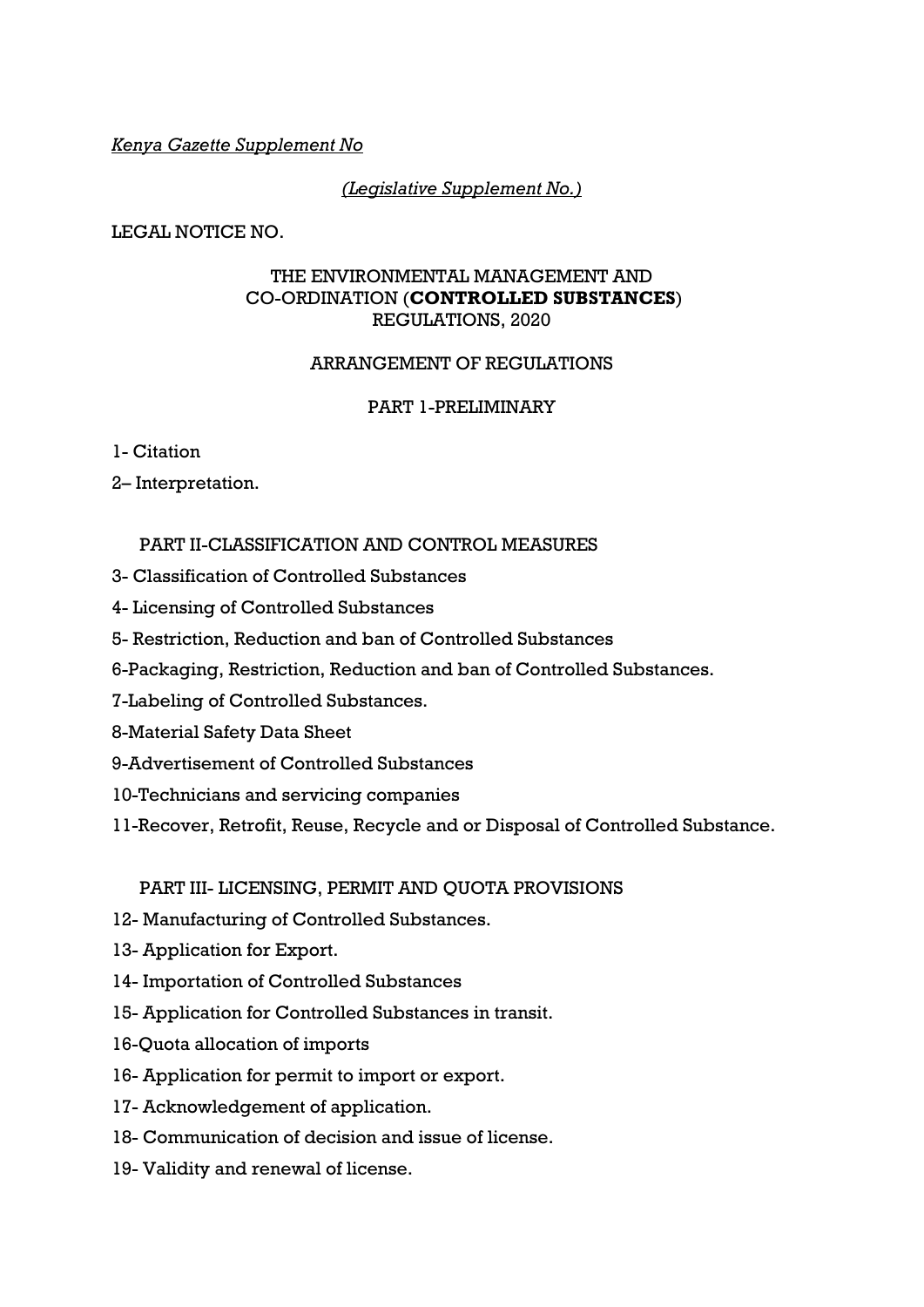20- Condition of license.

- 21-Prohibition on Trading
- 22-License not transferable.
- 23-Revocation or suspension of license.
- 24-Variation of license.

25- Exemptions.

- 26- Sub-standard Imports
- 27- Illegal importation and Handling
- 28- Refrigeration and Air Conditioning equipment

#### PART IV-MONITORING PROVISIONS

- 29- Role of the Authority
- 30- Obligation of licensee.
- 31- Submission of Report by Licensee.
- 32- Maintenance of a Register
- 33- Testing and inspection analyzer and or equipment

#### PART V-MISCELLENEOUS PROVISIONS

- 34- Publication of Controlled Substances and of persons holding permits.
- 35- General penalty for offences.
- 36- Public access to records.
- 37- Transitional Provision.

Second Schedule (Form 2)- Application for a License to Practice as a RAC Equipment Technician and or Company

Second Schedule (Form 3)- Notification to Recover, Retrofit, Reuse, Recycle and or Dispose of a Controlled Substance and/or Equipment Containing Controlled Substance

Second Schedule (Form 4)- Notification to Decommission any Equipment or Product Containing Controlled Substances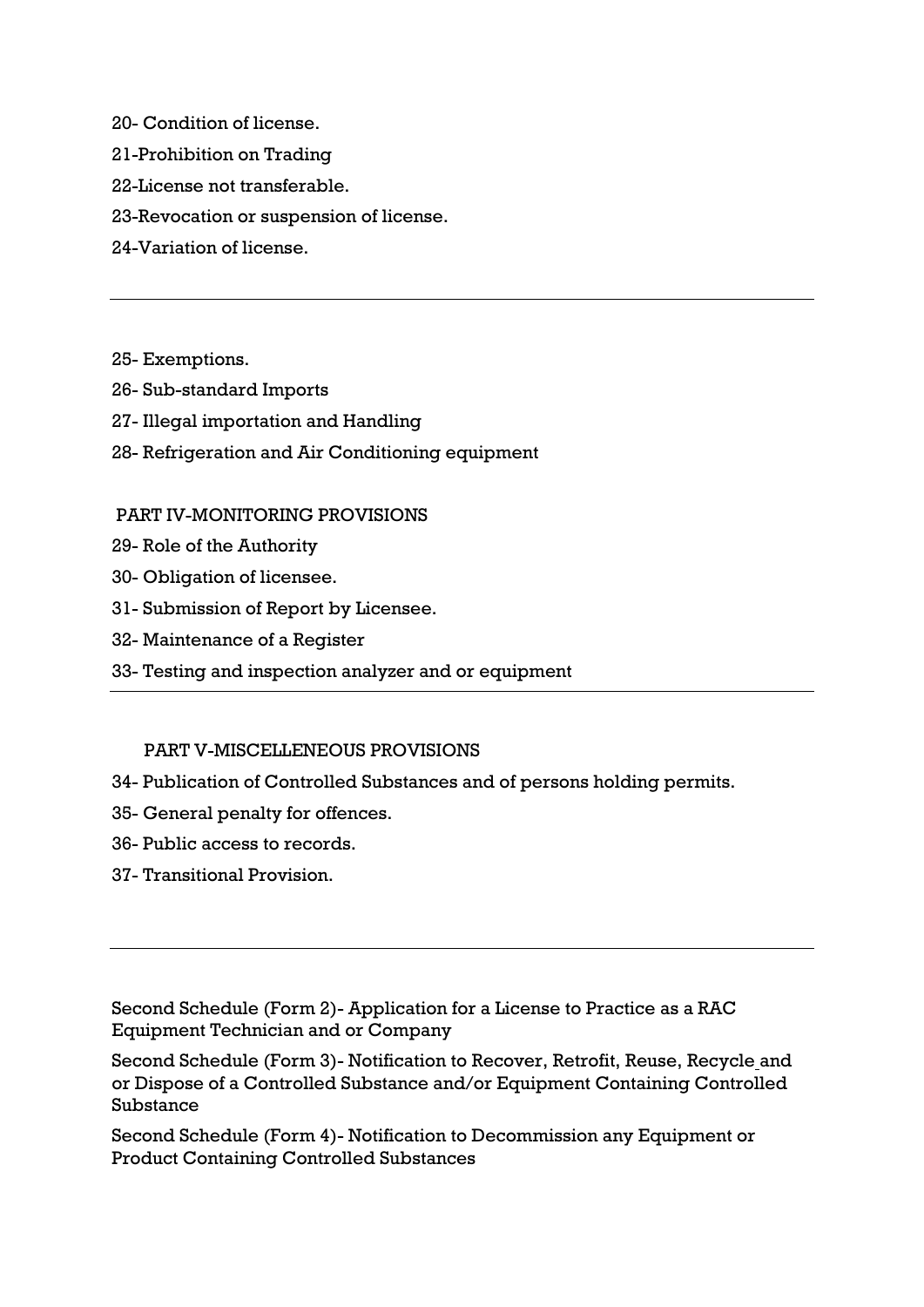Second Schedule (Form 5)- Application for License to Produce Controlled Substances.

Second Schedule (Form 6)- Application for License to Export Controlled Substances and/or equipment containing controlled substance

Second Schedule (Form 7)- Application for License to Import Controlled Substances / Application for License to Import Controlled Substances for Quarantine and Pre-shipment Uses (QPS) and/or equipment containing controlled substance

Second Schedule (Form 8)- Application for License to Import Equipment Containing Controlled Substances

Second Schedule (Form 9)-Application to Transport Controlled Substances through Kenya

Second Schedule (Form 10)-Application for Permit to Import/Export Controlled Substances.

Second Schedule (Form 11)-License to Produce / Import / Export Controlled Substances.

Second Schedule (Form 12)-Permit to Import/Export Controlled Substances

Second Schedule (Form 13)- Application for Variation of License or the Conditions of the License.

Second Schedule (Form 14)- Certificate of Variation of License or the Conditions of the License

Second Schedule (Form 15)- Alternatives to Controlled Substances that are Ozone and Climate Friendly and Equipment or Product Containing Such Alternatives to the Controlled Substances

Third Schedule (Form A)-Material Safety Data Sheet

Third Schedule (Form B)-Leak Detectors.

Third Schedule (Form C)-Checklist to identify and segregate components containing controlled substances.

Third Schedule (Form D)-Register of License Application Received

Third Schedule (Form E)-Register of License Issued.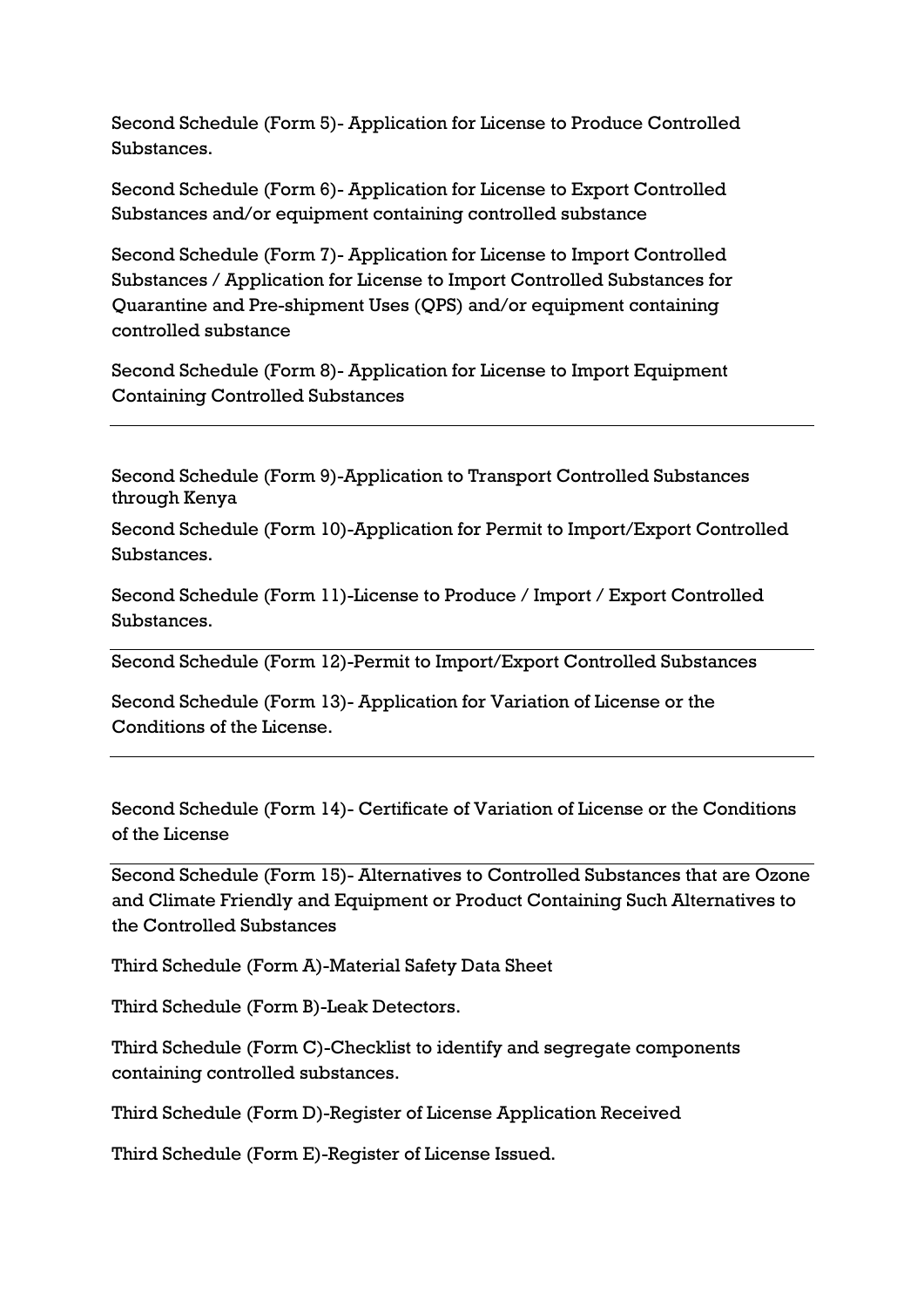Third Schedule (Form F)-Register of Permits Issued.

Third Schedule (Form G)-Register of Controlled Substances Imported, Exported or Disposed and their Quantities.

Third Schedule (Form F)-Register of Returns made by Licensees.

Fourth Schedule (Form A)-Declaration by the Recipient/Buyer of Controlled Substances.

Fourth Schedule (Form B)- Record of Quantities of Controlled Ozone Depleting Substances Recovered, Disposed or Exported for Disposal

Fifth Schedule-Report on the Importation/Exportation of Controlled Substances.

Sixth Schedule- Fees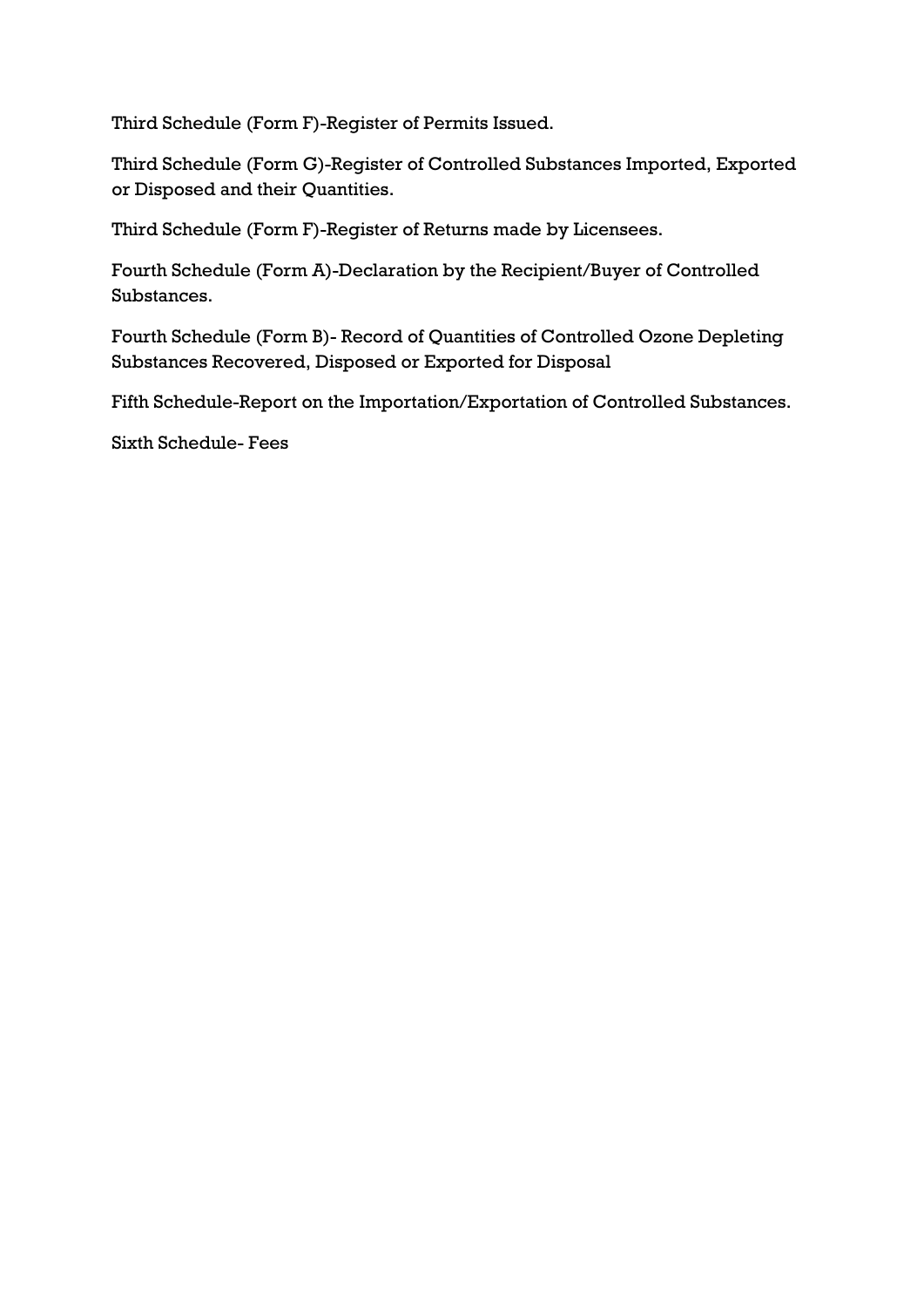### THE ENVIRONMENTAL MANAGEMENT AND

### CO-ORDINATION ACT, 1999

# *(No*.8 *of* 1999)

In EXERCISE of the powers conferred by sections 56 and 147 of the Environmental Management and Coordination Act, No. 8 of 1999, the Cabinet Secretary for Environment and Forestry makes the following Regulations:

## THE ENVIRONMENTAL MANAGEMENT AND CO-ORDINATION (CONTROLLED SUBSTANCES) REGULATIONS, 2020.

|                 | PART I: PRELIMINARY PROVISIONS                                                                                                                                          |
|-----------------|-------------------------------------------------------------------------------------------------------------------------------------------------------------------------|
| Citation.       | 1. (1) These Regulations may be cited as the Environmental<br>Management and Co-ordination (Controlled Substances)<br>Regulations, 2020.                                |
| Scope and       | (2) These Regulations shall apply to the management                                                                                                                     |
| Objective       | including storage, handling, production, packaging, import,                                                                                                             |
|                 | export, transit, use, and disposal of controlled substances                                                                                                             |
|                 | and equipment containing controlled substances.                                                                                                                         |
| Interpretations | 2. In these Regulations, unless the context otherwise<br>requires:                                                                                                      |
|                 | "Authority" means the National Environment Management                                                                                                                   |
|                 | Authority established under section 7 of Environmental                                                                                                                  |
|                 | Management and Co-ordination Act, 1999;                                                                                                                                 |
|                 | "Cabinet Secretary" means the Cabinet Secretary at that                                                                                                                 |
|                 | time in charge of Ministry of Environment;                                                                                                                              |
|                 | "CAS Number" is a unique and specific numeric identifier                                                                                                                |
|                 | that can contain up to 10 digits, divided by hyphens into                                                                                                               |
|                 | three parts, designated to only one substance regardless of<br>how many other ways the substance can be described.                                                      |
|                 | "Chlorofluorocarbon" ("CFC") means a substance listed in<br>the First Schedule of these Regulations                                                                     |
|                 | 'Competent Authority' means an Authority on matters                                                                                                                     |
|                 | relating to Controlled Ozone Depleting Substances<br>designated by an importing or exporting country;                                                                   |
|                 | 'Consumption'<br>means production plus<br>imports<br>minus<br>exports of Controlled Ozone Depleting Substances;                                                         |
|                 | 'Controlled Ozone Depleting Substances' means a substance<br>as set out in Annex A, Annex B, Annex C, Annex E or Annex<br>F in the First schedule to these Regulations; |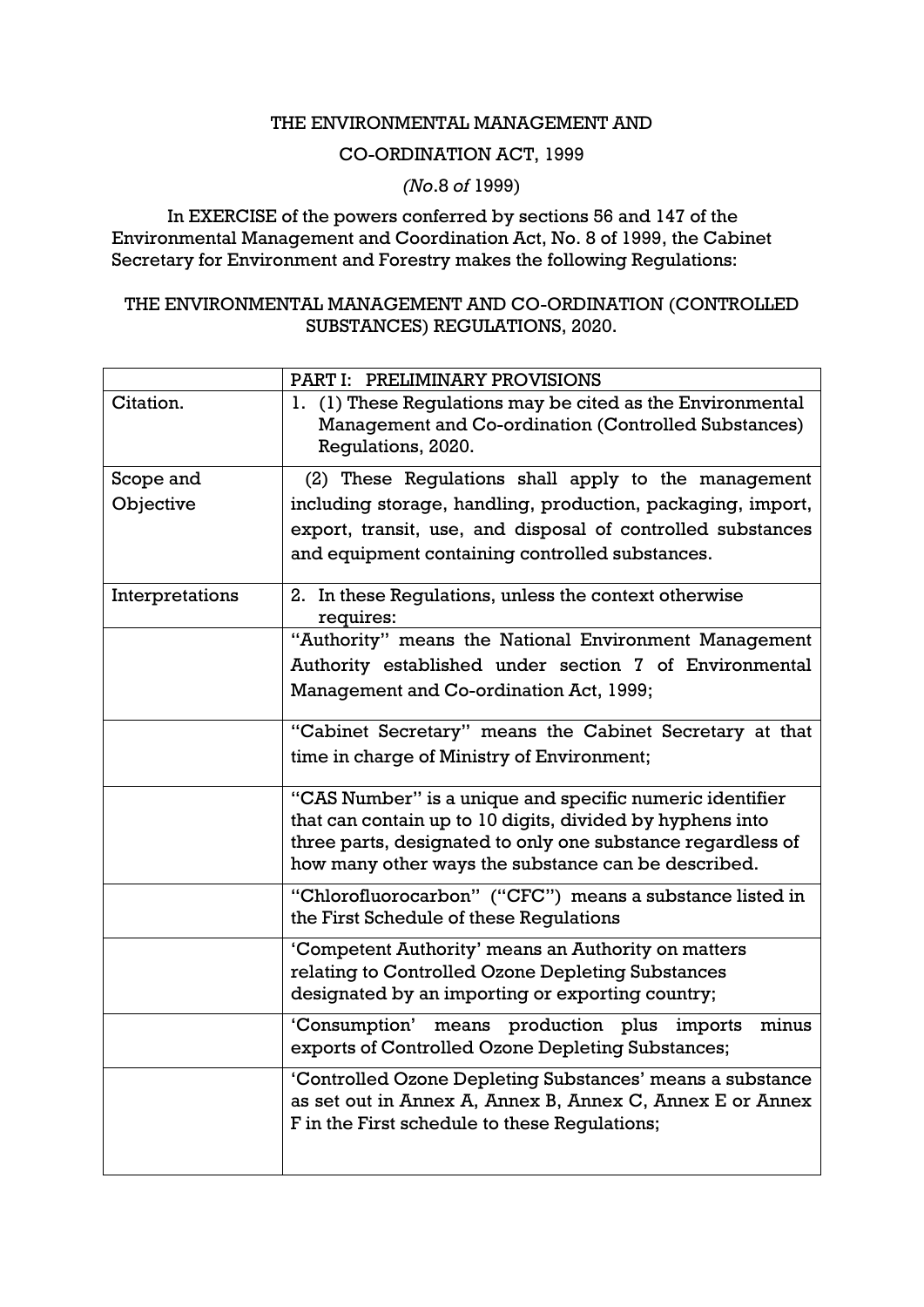| "Critical use" means with respect to the use of a controlled<br>Ozone Depleting Substance or of a product that contains a<br>Controlled Ozone Depleting Substance, a use that is<br>necessary for health and safety or is critical for the good<br>functioning of society, encompassing its cultural and<br>intellectual aspects; and no alternatives are available |
|---------------------------------------------------------------------------------------------------------------------------------------------------------------------------------------------------------------------------------------------------------------------------------------------------------------------------------------------------------------------|
| "Disposal" means the collection, transportation, storage,<br>processing, recycling and or disposal, and confirmation by<br>the recipient of disposal or destruction facility.                                                                                                                                                                                       |
| "Essential use" means, with respect to the use of a<br>Controlled Ozone Depleting Substance or of a product that<br>contains a Controlled Ozone Depleting Substance, a use for<br>which there are no technically or economically feasible<br>alternatives or substitutes that are acceptable from the<br>standpoint of the environment, safety and of health.       |
| "HS Code" stands for Harmonised Systems Code and is a<br>six-digit description and coding system developed and<br>maintained by the World Customs Organization for<br>classification of goods in international trade and is used by<br>authorities worldwide for identifying traded<br>customs<br>products, including chemicals.                                    |
| "Hydrobromofluorocarbon" ("HBFC") means a substance<br>listed in First Schedule of these Regulations                                                                                                                                                                                                                                                                |
| "Hydrochlorofluorocarbon" ("HCFC") means a substance<br>listed in First Schedule of these Regulations                                                                                                                                                                                                                                                               |
| "Hydroflourocarbons" (HFCs) means a substance listed in<br>Annex F of these Regulations                                                                                                                                                                                                                                                                             |
| "Quarantine and Pre-Shipment Uses" (QPS)"                                                                                                                                                                                                                                                                                                                           |
| "Quarantine" with respect to methyl bromide means<br>treatments to prevent the introduction, establishment and/or<br>spread of quarantine pests (including diseases), or to ensure<br>their official control.                                                                                                                                                       |
| "Pre-shipment Uses" means those treatments applied<br>directly preceding and in relation to export, to meet the<br>phytosanitary or sanitary requirements of the importing<br>country or existing phytosanitary or sanitary requirements of<br>the exporting country                                                                                                |
| 'Material Safety Data Sheet' includes written instructions<br>given by a manufacturer on how to use, handle, store,<br>dispose Controlled<br>transport, or<br>Ozone Depleting                                                                                                                                                                                       |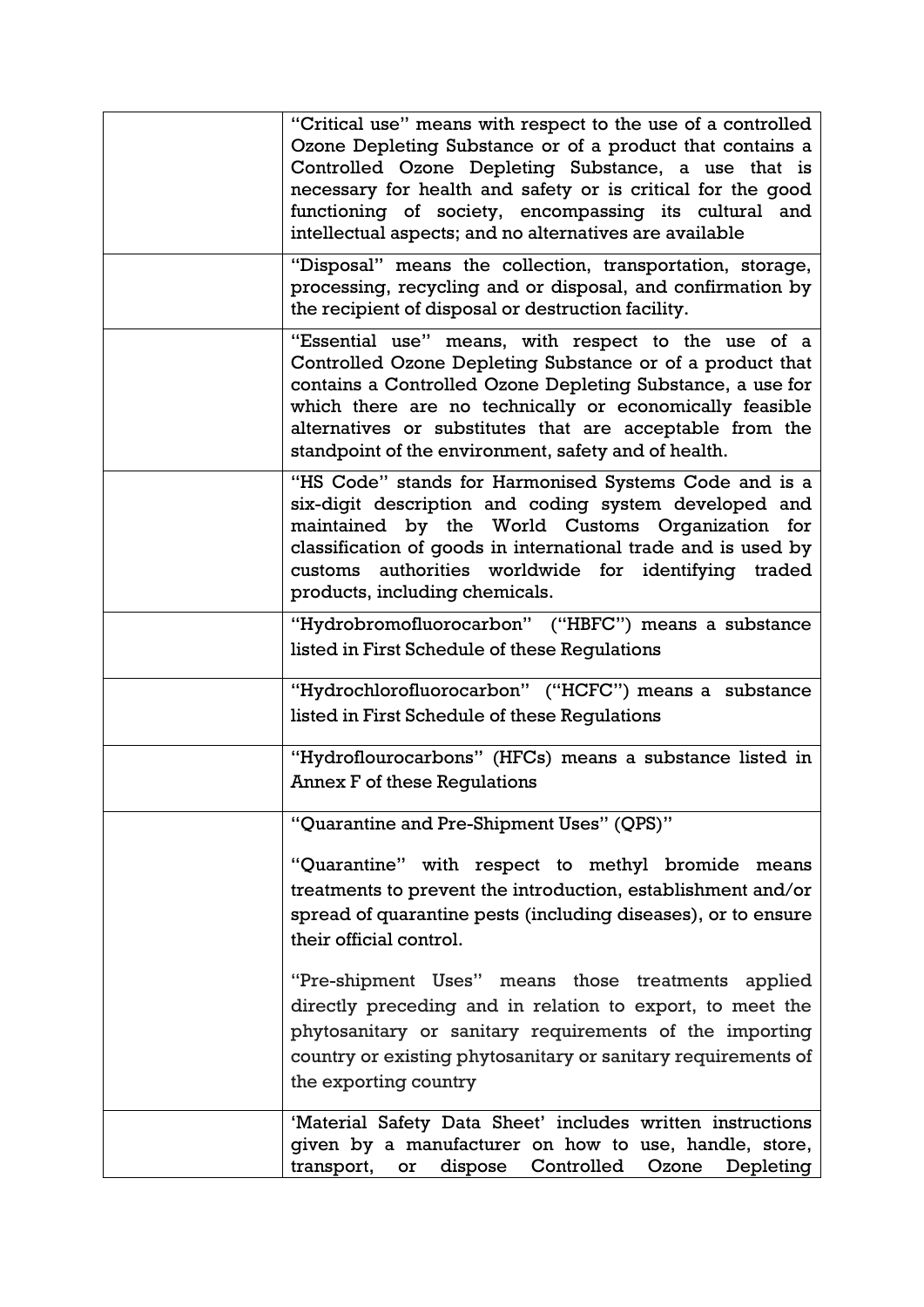| Substances;                                                                                                                                                                                                                                                                                                                                                                              |
|------------------------------------------------------------------------------------------------------------------------------------------------------------------------------------------------------------------------------------------------------------------------------------------------------------------------------------------------------------------------------------------|
| "Ozone Depleting Substance" means a substance<br>that<br>depletes the ozone layer as listed in the First Schedule, of<br>these Regulations, whether existing alone or in a mixture                                                                                                                                                                                                       |
| 'Ozone Secretariat' means the Secretariat for the 1985<br>Vienna Convention on the Protection of the Ozone Layer and<br>the 1987 Montreal Protocol and its amendments on<br>Substances that Deplete the Ozone layer;                                                                                                                                                                     |
| "Phase-out (banning) schedules" means to discontinue the<br>production and import of ozone-depleting substances<br>consistent with the schedules developed under the Montreal<br>Protocol specifically Annex A and B substances which are<br>primarily chlorofluorocarbons (CFCs) and Annex C<br>substances are hydrochlorofluorocarbons (HCFCs) and<br>hydrobromofluorocarbons (HBFCs). |
| "Phase-down (reduction) schedules" means to cut down or<br>decrease the production and import of hydrofluorocarbons<br>(HFCs) consistent with the schedules developed under The<br>Kigali amendment to the Montreal Protocol to phase down<br>HFC <sub>s</sub> .                                                                                                                         |
| 'Prior Informed Consent'' means such consent as may be<br>given by the Competent Authority before the importation or<br>exportation of a Controlled Ozone Depleting Substance and<br>equipment that contain Ozone Depleting Substance???;                                                                                                                                                |
| 'Production' means amount of Controlled Ozone Depleting<br>Substances produced minus the amount destroyed by<br>approved technologies and minus the amount entirely used<br>as feedstock in the manufacture of other chemicals and does<br>not include recycled and reused amounts;                                                                                                      |
| 'Products' means products containing Ozone Depleting<br>Substances as listed in Annex D                                                                                                                                                                                                                                                                                                  |
| 'RAC Equipment' refers to refrigeration and air conditioning<br>(RAC) equipment that use ozone depleting substances,<br>particularly HCFCs and non-ozone depleting alternatives<br>such as HFCs.                                                                                                                                                                                         |
| "Refrigerant Gas Analyzer or Identifier" means equipment<br>used to determine refrigerant type and purity in refrigerant                                                                                                                                                                                                                                                                 |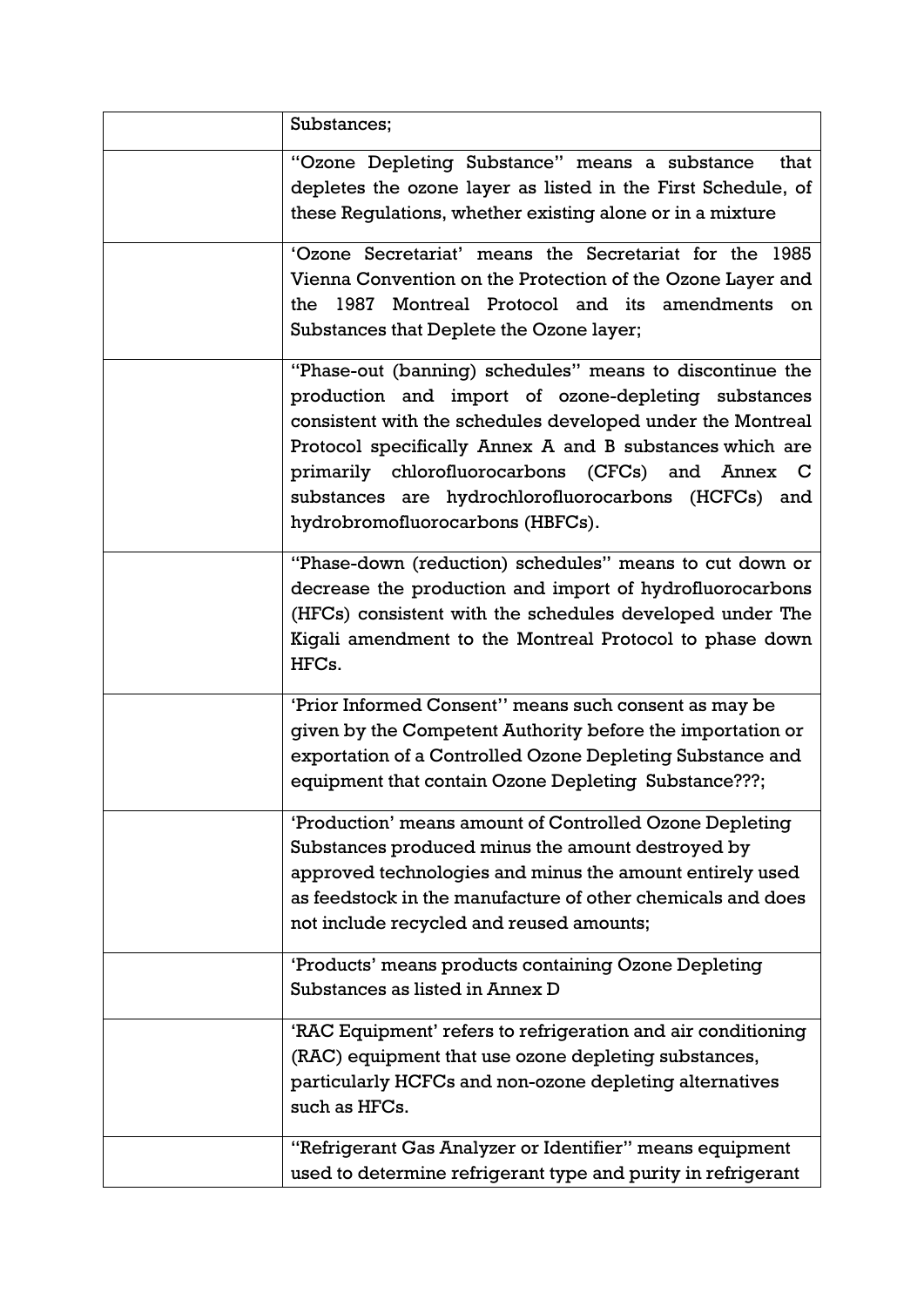|                | storage cylinders or directly in vehicle or other air<br>conditioning systems.                                                                                                                                                                                                                           |
|----------------|----------------------------------------------------------------------------------------------------------------------------------------------------------------------------------------------------------------------------------------------------------------------------------------------------------|
|                | 'Secretariat to the Multilateral Fund' means the Secretariat<br>for the Multilateral Fund for the Implementation of the<br>Montreal Protocol as established in 1990.                                                                                                                                     |
|                | PART II-CLASSIFICATION AND CONTROL MEASURES                                                                                                                                                                                                                                                              |
| Classification | 3 (1) The Authority may in consultation with lead agencies<br>classify and list the controlled substances and equipment in<br>accordance with the First Schedule, of these Regulations<br>(2) The list under the first schedule of this Regulation shall<br>be divided into seven categories as follows- |
|                | (a) Category I of the list shall consist of halogenated<br>chlorofluorochemicals with ozone depleting substances of<br>less than 0.1 to 10 as under annex A and B.                                                                                                                                       |
|                | (b) Category II of the list shall consist of partially<br>halogenated fluorochemicals with ozone depleting<br>substances of less than 0.12 and defined as transitional<br>substances under annex C Group I.                                                                                              |
|                | (c) Category III of the list shall consist of<br>hydrobromofluorocarbons with ozone depleting substance<br>estimated to vary from 0.1 to 1.00 under annex C Group II;<br>and                                                                                                                             |
|                | (d) Category IV of the list shall consist of<br>bromochloromethane with ozone depleting substances<br>under annex C Group III.                                                                                                                                                                           |
|                | (e) Category V of the list shall consist of equipment<br>containing controlled substances under annex D.                                                                                                                                                                                                 |
|                | (f) Category VI of the list shall consist of halogenated                                                                                                                                                                                                                                                 |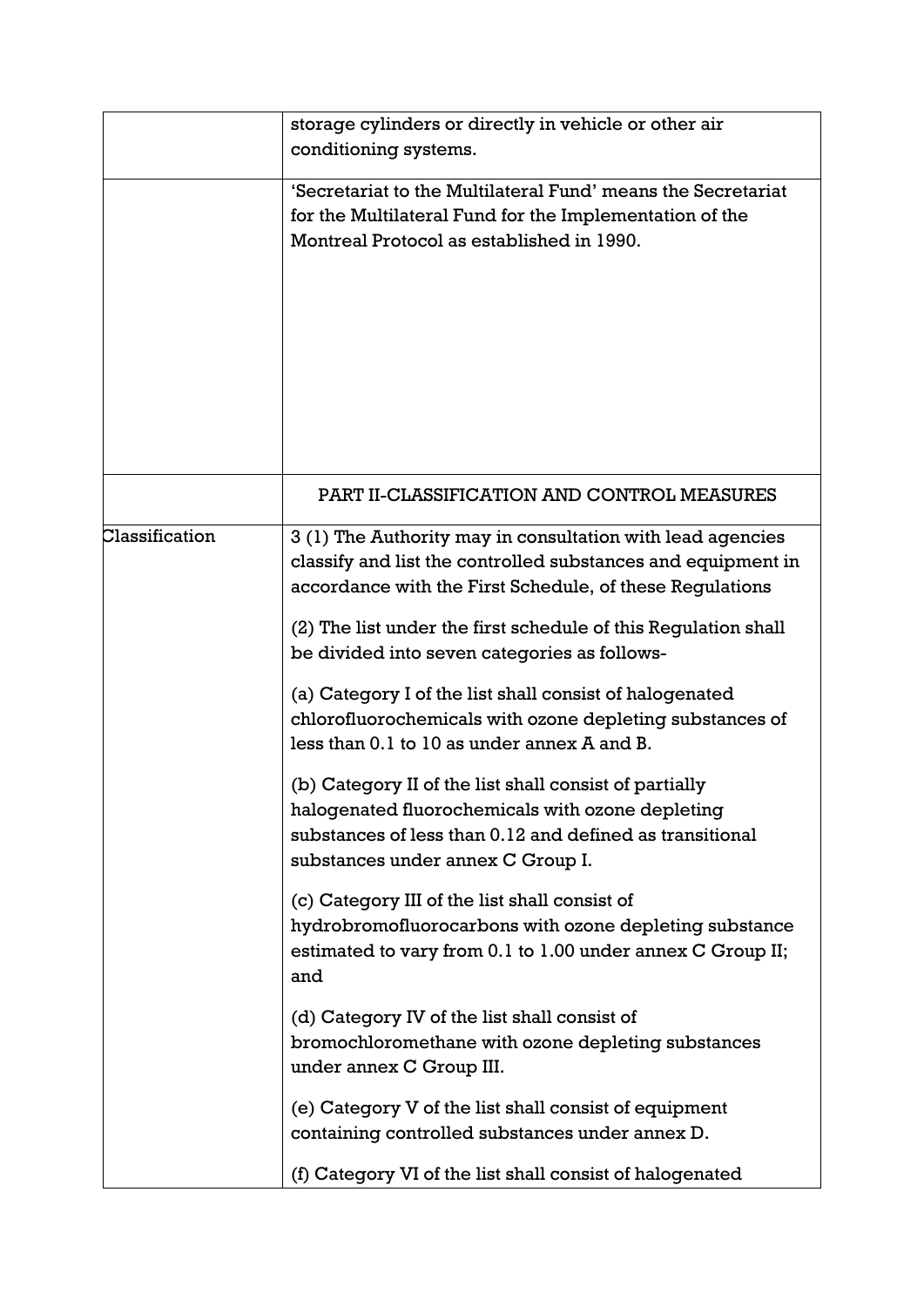|                                       | bromochemicals with ozone depleting substances under<br>annex E.                                                                                                                                                                              |
|---------------------------------------|-----------------------------------------------------------------------------------------------------------------------------------------------------------------------------------------------------------------------------------------------|
|                                       | (g) Category VII of the list shall consist of<br>hydrofluorocardons under Annex F                                                                                                                                                             |
|                                       | (3) The Authority may in consultation with relevant lead<br>agencies review the list referred in sub-regulation 3 (1) and<br>3(2).                                                                                                            |
|                                       | (4) The Cabinet Secretary may on the advice of the Authority<br>gazette the list of Controlled Ozone Depleting Substances<br>referred in sub-regulation 3(2).                                                                                 |
|                                       |                                                                                                                                                                                                                                               |
| Licensing<br>requirement              | 4(1) No person shall produce, import, export any Controlled<br>Substance listed in Annex A, Annex B, Annex C, Annex E<br>and Annex F of the First Schedule without a license issued by<br>the Authority.                                      |
|                                       | (2) No person shall produce, import, export any equipment<br>listed in Annex D of the First Schedule containing or<br>designed to use any Controlled Substance including for<br>essential use without a license issued by the Authority.      |
|                                       |                                                                                                                                                                                                                                               |
| Restriction,<br>Reduction and<br>ban. | 5 (1) The Cabinet Secretary may, on the advice of the<br>Authority in consultation with the relevant lead agencies,<br>ban or restrict the production or consumption of Controlled<br>Substances by order in the gazette.                     |
|                                       | (2) The Cabinet Secretary shall by a gazette notice make<br>amendments or review of HCFC phase-out schedule and<br>halogenated fluorocarbons (HFCs) phase-down schedule<br>from time to time based on amendments of the Montreal<br>Protocol. |
|                                       | (3) The Authority shall maintain a register of restricted and<br>banned Controlled Substances.                                                                                                                                                |
|                                       |                                                                                                                                                                                                                                               |
| Packaging,<br>Storage and             | 6. No person shall store, sell, or consign for transport a<br><b>Controlled Substance unless-</b>                                                                                                                                             |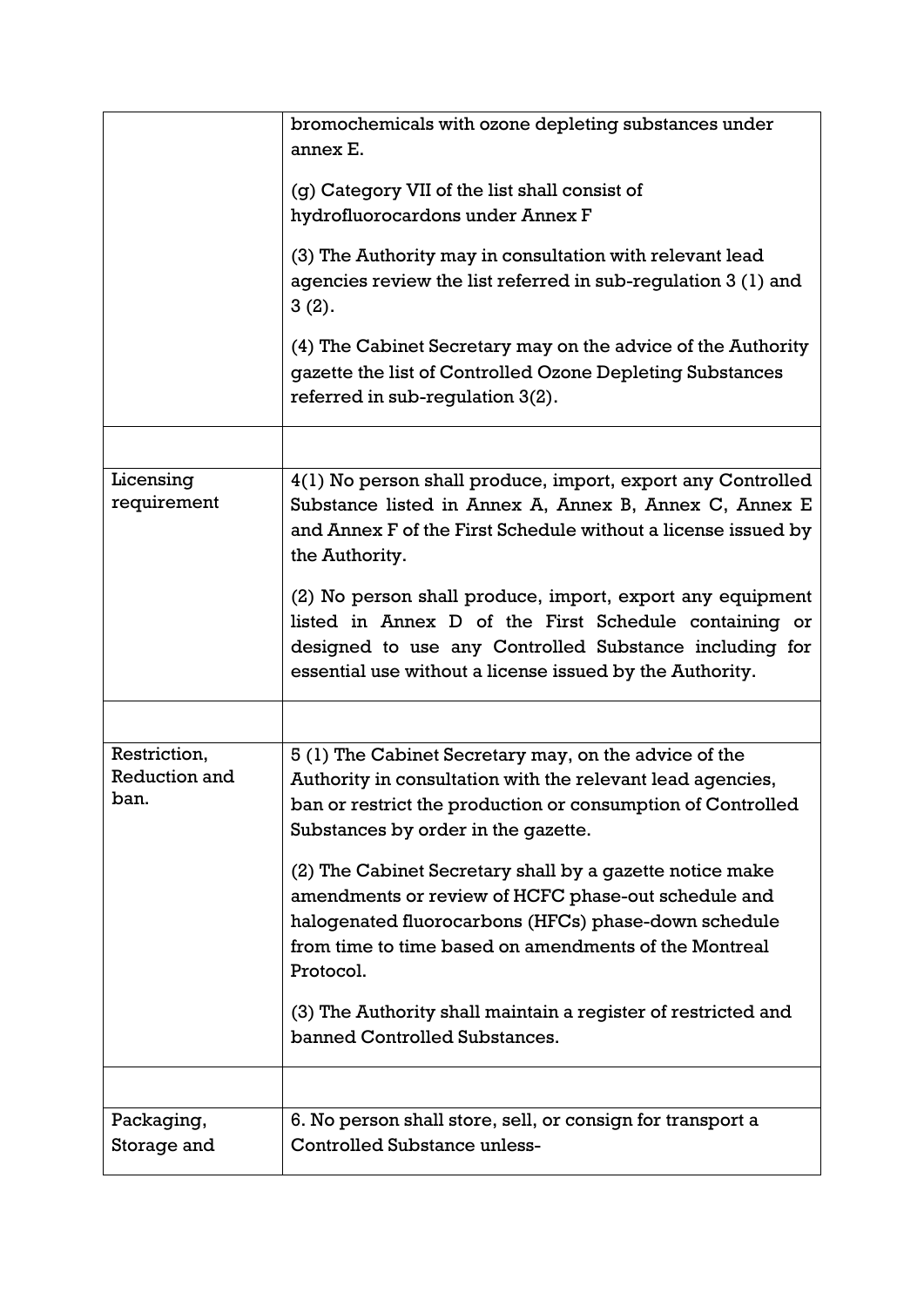| Transport | (a) the Controlled Substance is in an impervious container<br>that conforms to the Kenya and/or international Standards;<br>and<br>(b) the container is sufficiently strong to prevent leakage<br>arising from the ordinary risks of handling and<br>transportation. |
|-----------|----------------------------------------------------------------------------------------------------------------------------------------------------------------------------------------------------------------------------------------------------------------------|
|           |                                                                                                                                                                                                                                                                      |
| Labeling  | 7. (1) No person shall deal in, import, export, transport or<br>store any Controlled Substance without an eligible and a<br>visible label on the container.<br>(2) Every label on a Controlled Substance container shall<br>contain:                                 |
|           | (a) the chemical name, chemical formula, trade name,<br>American Society of Heating, Refrigerating and Air<br>Conditioning Engineers Inc. (ASHRAE) and Harmonized<br>System Code (HS Code) listing of the Controlled<br>Substance or equipment;                      |
|           | (b) the name and address of the manufacturer of the<br>Controlled Substance or equipment;                                                                                                                                                                            |
|           | (c) the name of the country of origin of the Controlled<br>Substance or equipment;                                                                                                                                                                                   |
|           | (d) the words 'Controlled Substances -Not ozone and/or<br>climate friendly;                                                                                                                                                                                          |
|           | (e) a symbol indicating that the substance or equipment is<br>harmful to the ozone layer; in a Schedule                                                                                                                                                              |
|           | (f) the name of the seller and address of the premises on<br>which it is sold if supplied on sale, other than whole sale;<br>and                                                                                                                                     |
|           | (g) the name and address of supplier if supplied<br>otherwise than on sale.                                                                                                                                                                                          |
|           | (h) the information on the label must be written in<br>conspicuous, legible, durable, and easy to understand<br>language                                                                                                                                             |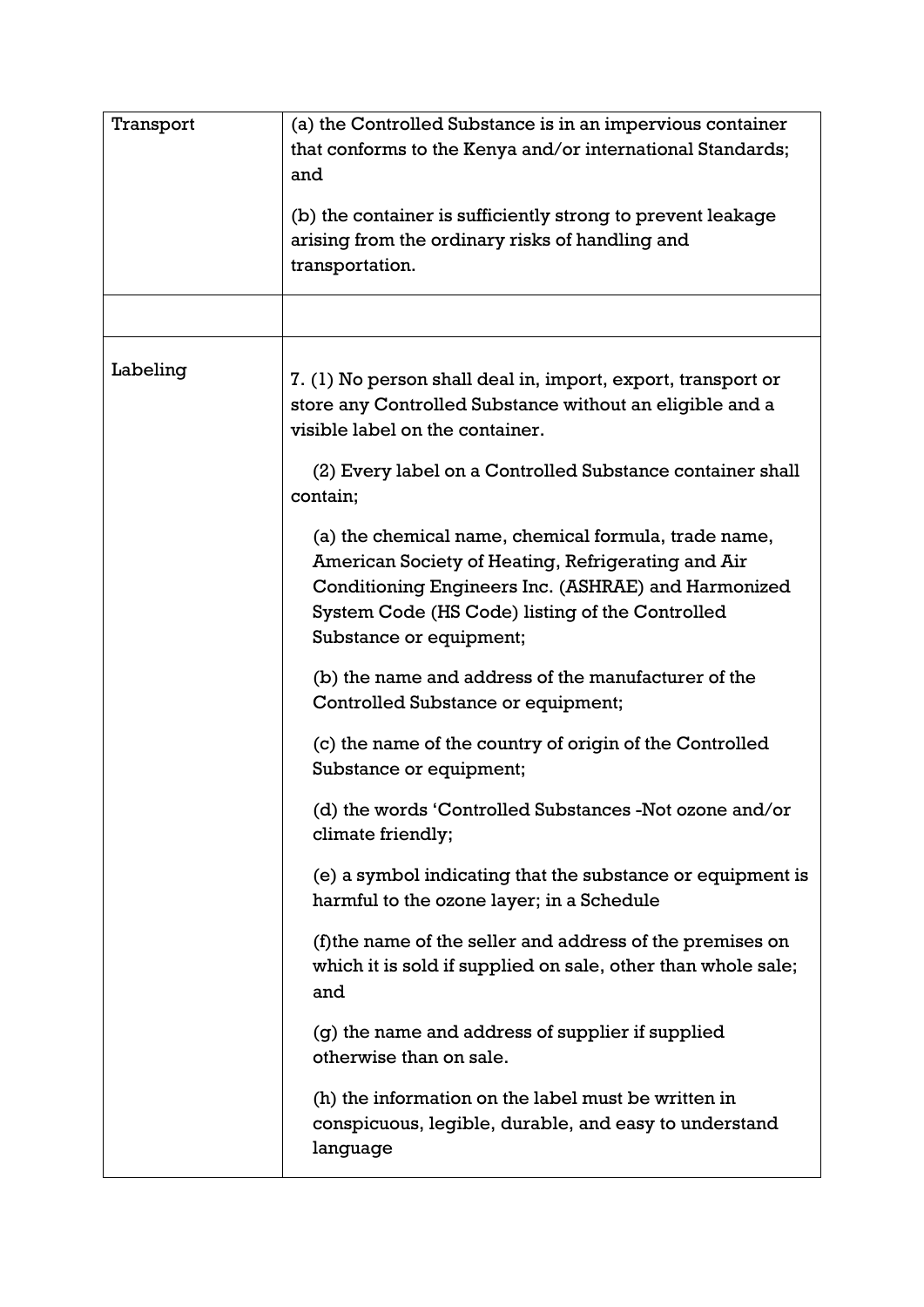| <b>Material Safety</b><br>Data Sheet      | 8. (1) No person shall store, distribute, transport or<br>otherwise handle a Controlled Substance unless<br>accompanied by Material Safety Data Sheet in the<br>prescribed format provided under the Third Schedule.<br>(2) Any person producing or importing a Controlled<br>Substance shall at the time of production, packaging or<br>importation, ensure that the Material Safety Data Sheet<br>accompanies the produced, packaged or imported<br>Controlled Substance.                                                                                 |
|-------------------------------------------|-------------------------------------------------------------------------------------------------------------------------------------------------------------------------------------------------------------------------------------------------------------------------------------------------------------------------------------------------------------------------------------------------------------------------------------------------------------------------------------------------------------------------------------------------------------|
| <b>Advertisement</b>                      | 9. Any person who advertises any Controlled Substances<br>and or equipment containing controlled substances and/or<br>not climate friendly shall ensure that the advertisement<br>carries the words - Warning: contains chemicals, materials<br>or substances that deplete or have potential to deplete the<br>stratospheric ozone layer' or harm the climate in both<br>English and Kiswahili languages.                                                                                                                                                   |
| Technicians and<br>servicing<br>companies | 10. (1) No person shall repair, maintain, replace and or<br>retrofit RAC equipment unless registered and licensed or<br>certified by the Authority upon payment of the prescribed<br>fee.<br>(2) A person or firm wishing to apply for registration as a<br>technician or service company by the Authority for carrying<br>out repair, maintenance, replacement and or retrofitting<br>RAC equipment shall:<br>(a) Apply for registration using form 1 under in the<br><b>Second Schedule.</b><br>$(b)$ Apply for a license to practice using form 2 in the |
|                                           | <b>Second Schedule</b><br>(c) Possess the necessary training requirements and<br>certification from a recognized institution - a<br>technician certificate/diploma in refrigeration and air<br>conditioning course<br>(d) Must have attended a short training on ozone and<br>climate friendly alternatives to Ozone Depleting<br>Substances                                                                                                                                                                                                                |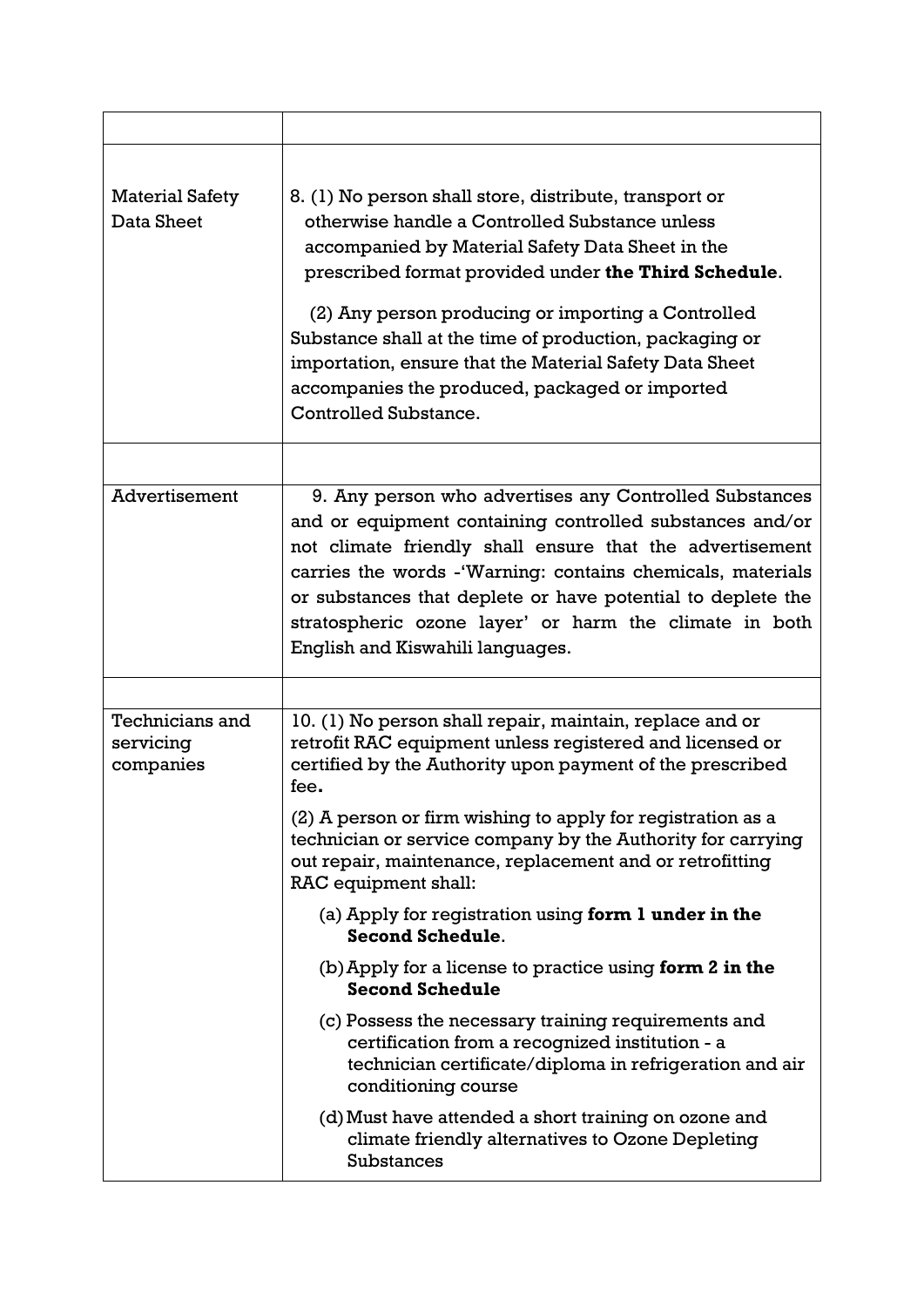|                                                            | (e) Undertake continuous professional development<br>courses specific to the licensed activity - refrigeration<br>and or air conditioning.                                                               |
|------------------------------------------------------------|----------------------------------------------------------------------------------------------------------------------------------------------------------------------------------------------------------|
|                                                            | (f) Must wear the correct personal protective equipment,<br>possess appropriate work equipment and leak<br>detectors as provided for in the Third Schedule.                                              |
|                                                            | The Authority shall recognize specialization certificate<br>(3)<br>from recognized institution in:                                                                                                       |
|                                                            | (a) Domestic appliances,                                                                                                                                                                                 |
|                                                            | (b) High pressure refrigerant (HCFC-22) equipment,<br>residential air conditioners and heat pumps,<br>commercial air conditioning and refrigeration and<br>industrial air conditioning and refrigeration |
|                                                            | (c) Low pressure refrigerant (HCFC-123) or (CFC 11)<br>equipment (chillers)                                                                                                                              |
|                                                            | All technicians engaged in maintenance, servicing,<br>(4)<br>recovery and disposal of Controlled Substance or<br>equipment containing such substance shall be registered<br>by the Authority.            |
|                                                            | Technicians and servicing companies shall adhere to<br>(5)<br>the code of conduct and professional practice as developed<br>by the Authority                                                             |
|                                                            | (6)<br>The Authority may deregister any technician who<br>intentionally vents the Controlled Substance or contravenes<br>any provision of these Regulations.                                             |
|                                                            |                                                                                                                                                                                                          |
| Recovery, Retrofit,<br>Reuse, Recycling<br>and or disposal | 11 (1) Any person wishing to recover, retrofit, reuse, recycle<br>and or dispose of a Controlled Substance, equipment and or<br>product containing such substance shall;                                 |
|                                                            | (a) notify the Authority using form 3 in the second schedule.                                                                                                                                            |
|                                                            | (b) engage a qualified refrigeration technician duly<br>registered and licensed or certified by the Authority in<br>accordance to Regulation10 of these Regulations.                                     |
|                                                            | (c) be expected to follow guidelines and standard<br>operating procedures on safety, capture, storage,<br>prevention of gases release issued by the Authority or<br>any other relevant lead agency.      |
|                                                            | (d) label retrofitted units using appropriate procedures and                                                                                                                                             |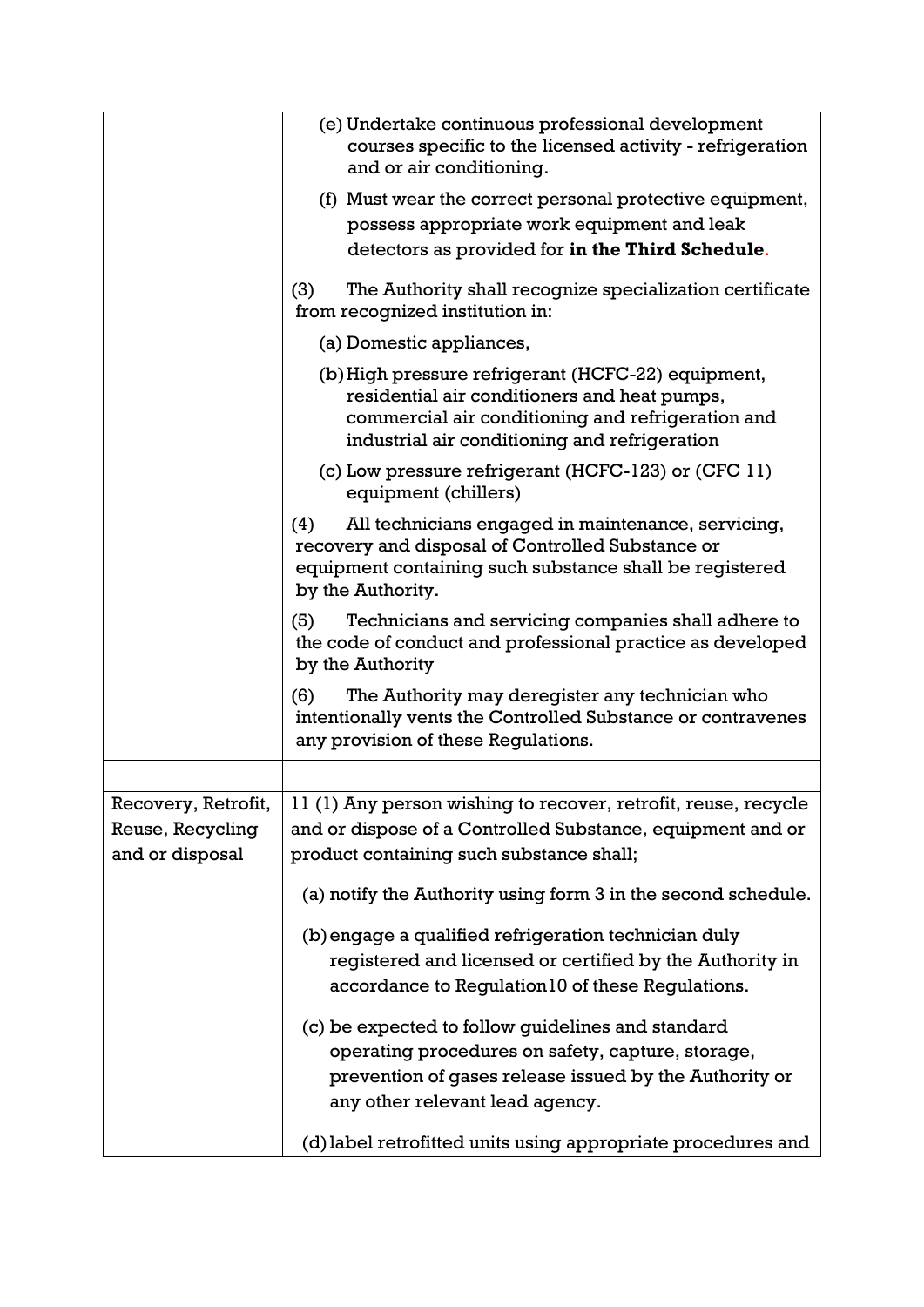|                       | labels.                                                                                                                                                                                                                                                                                                                        |
|-----------------------|--------------------------------------------------------------------------------------------------------------------------------------------------------------------------------------------------------------------------------------------------------------------------------------------------------------------------------|
|                       | (e) apply/follow good practices during repair and<br>maintenance of the refrigeration and air-conditioning<br>equipment as applicable to these Regulations.<br>(f) dispose of and/or export to the country of origin for<br>disposal in accordance with the provisions of<br>Environmental Management and Co-ordination (Waste |
|                       | Management) Regulations, 2006.                                                                                                                                                                                                                                                                                                 |
|                       | (2) No person shall dispose of any equipment containing a<br>controlled substance without prior notification to the<br>Authority and that such substances have been recovered to<br>the satisfaction of the Authority.                                                                                                         |
|                       | (3) Any person intending to decommission any equipment or<br>product containing Controlled Substances shall;                                                                                                                                                                                                                   |
|                       | (a) notify the Authority using form $4$ in the second<br>schedule.                                                                                                                                                                                                                                                             |
|                       | $(b)$ use the checklist in the third schedule to identify and<br>segregate components containing controlled<br>substances                                                                                                                                                                                                      |
|                       | (c) comply with prescribed guidelines issued by the<br>Authority.                                                                                                                                                                                                                                                              |
|                       | (4) The disposal and or destruction of the controlled<br>substances and the equipment or its component shall be<br>done in consultation with the relevant national and<br>international agencies including the Ozone Secretariat.                                                                                              |
|                       | PART III-PRODUCTION, IMPORTATION AND EXPORTATION                                                                                                                                                                                                                                                                               |
| License to<br>produce | 12. (1) No person shall produce a Controlled Substance<br>unless the person has a valid license issued by the Authority.<br>(2) An application for a license to produce or manufacture                                                                                                                                         |
|                       | a Controlled Substance shall be made to the Authority in                                                                                                                                                                                                                                                                       |
|                       | <b>Form 5 set out in the Second Schedule of these Regulations</b>                                                                                                                                                                                                                                                              |
|                       | and shall be accompanied by the prescribed fee.                                                                                                                                                                                                                                                                                |
|                       | (3) Upon the receipt of duly filled application Form, the<br>Authority shall review the application within twenty one (21)<br>days.                                                                                                                                                                                            |
|                       | (4) Where the Authority is satisfied with the application,                                                                                                                                                                                                                                                                     |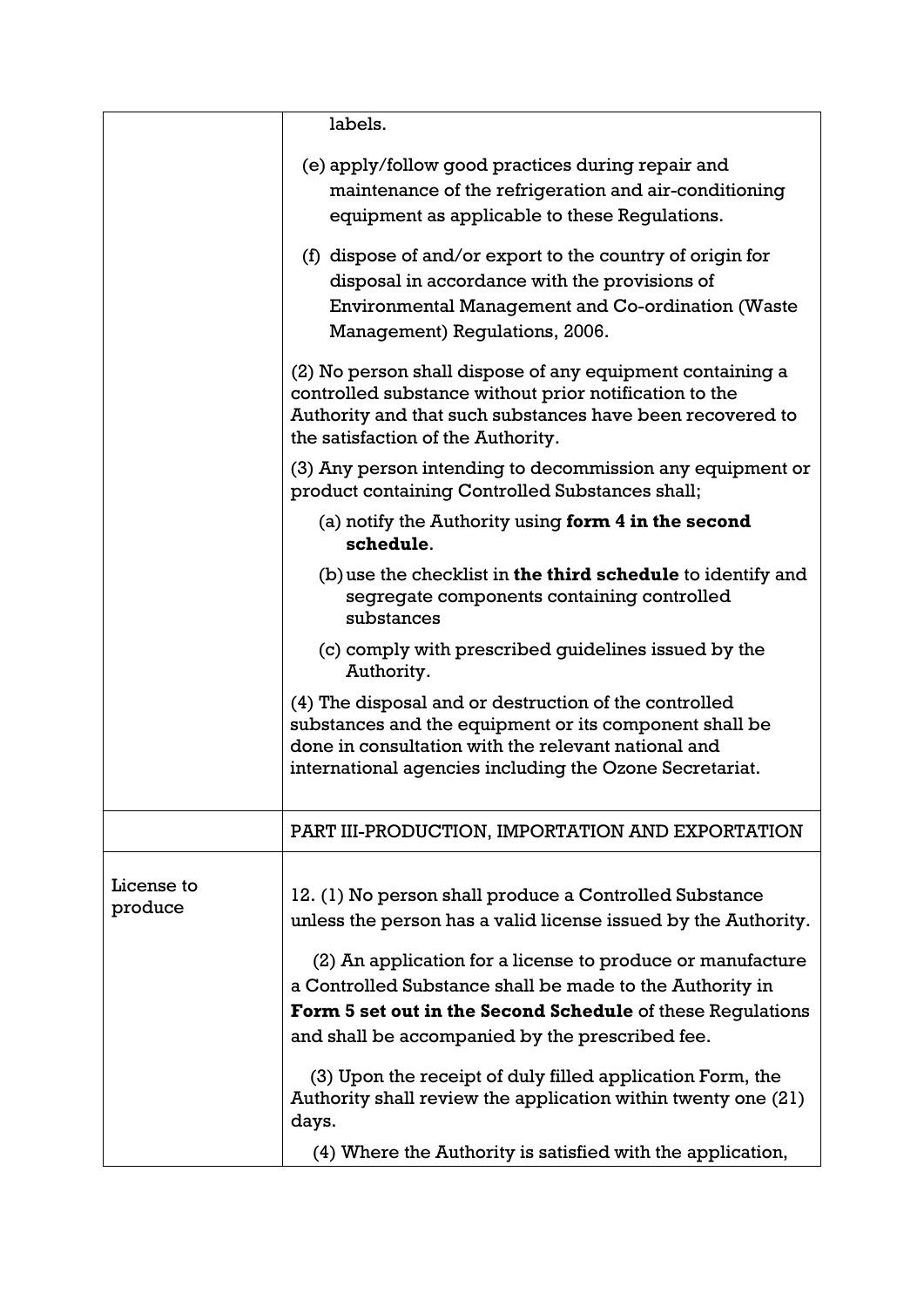|                   | the Authority shall issue a license with conditions.<br>(5) Where the Authority rejects the application, it shall<br>communicate its decision with reasons.<br>(6) The license produce or manufacture issued under this<br>Regulation shall be in the prescribed Form 11 in the Second<br>Schedule.                                                                                                                                                                                                                                                                                                                                                                                                                                                                                       |
|-------------------|-------------------------------------------------------------------------------------------------------------------------------------------------------------------------------------------------------------------------------------------------------------------------------------------------------------------------------------------------------------------------------------------------------------------------------------------------------------------------------------------------------------------------------------------------------------------------------------------------------------------------------------------------------------------------------------------------------------------------------------------------------------------------------------------|
| License to Export | 13. (1) No person shall export a Controlled Substance unless<br>such person has a valid license issued by the Authority.<br>(2) An application to export a Controlled Substance shall<br>be made to the Authority in the prescribed Form 6 in the<br>Second Schedule to these Regulations and shall be<br>accompanied by-<br>(a) a duly filled Prior Informed Consent Form issued<br>by the competent Authority of the importing country; and<br>(b) the prescribed fee.<br>(3) A license to export issued under these Regulations<br>shall be in the prescribed Form 11 in the Second Schedule                                                                                                                                                                                           |
| License to Import | 14. (1) No person shall import into Kenya a Controlled<br>Substance or equipment containing such substance without a<br>valid license issued by the Authority.<br>(2) The application shall be in the prescribed Form and the<br>applicant shall indicate the purpose for which the Controlled<br>Substance is required.<br>(3) An application to import a Controlled Substance shall be<br>made to the Authority in the prescribed Form 7 in the<br>Second Schedule to these Regulations and shall be<br>accompanied by the prescribed fee<br>(4) An application to import an equipment or product<br>containing such substance shall be made to the Authority in<br>the prescribed Form 8 in the Second Schedule to these<br>Regulations and shall be accompanied by the prescribed fee |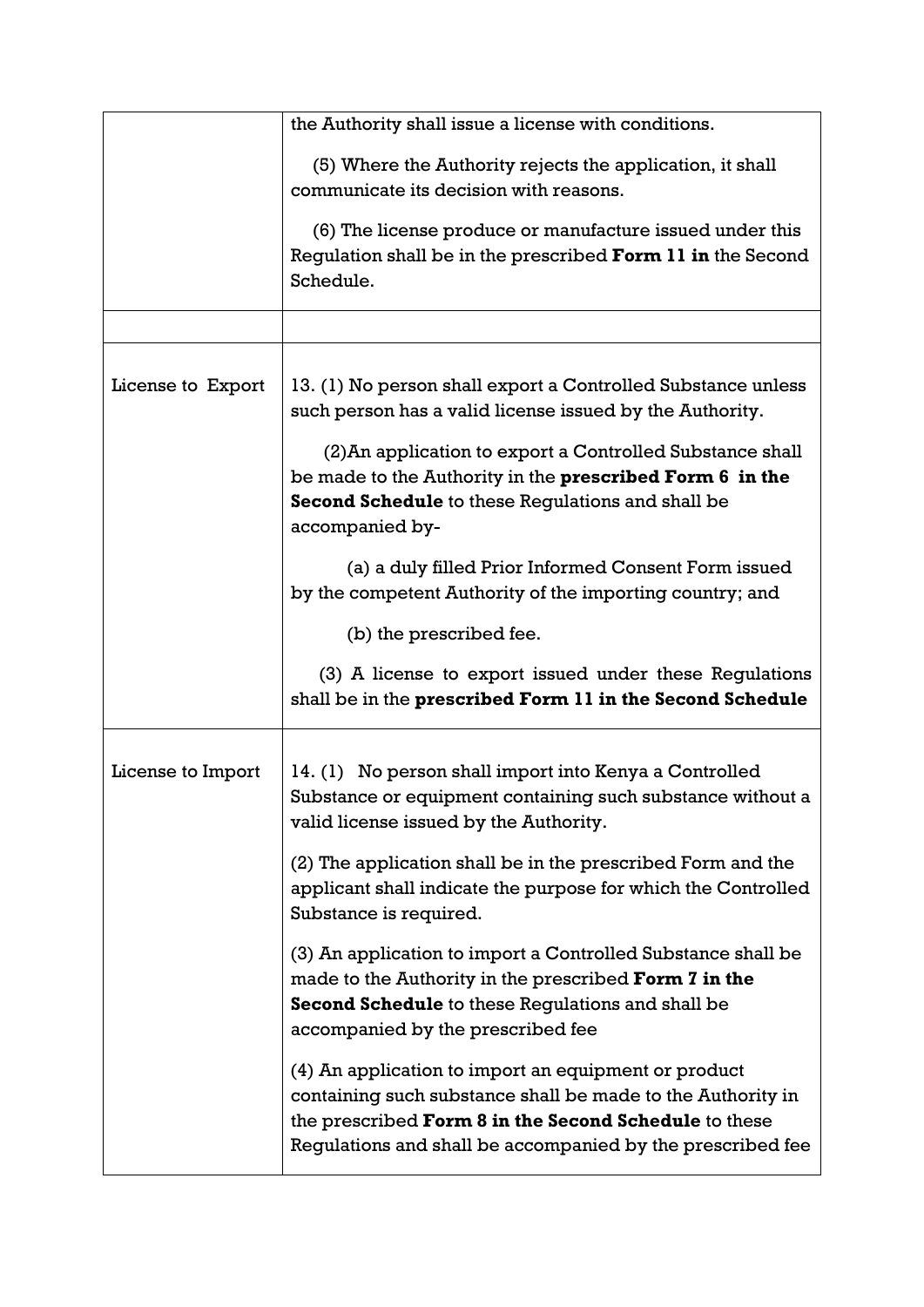|                                       | (5) The Authority shall assign quantities of Controlled                                                                                                                                                                                                                                                                                                                                                                      |
|---------------------------------------|------------------------------------------------------------------------------------------------------------------------------------------------------------------------------------------------------------------------------------------------------------------------------------------------------------------------------------------------------------------------------------------------------------------------------|
|                                       | Substances to be imported by applicants based on the total                                                                                                                                                                                                                                                                                                                                                                   |
|                                       | quota allocation to Kenya annually.                                                                                                                                                                                                                                                                                                                                                                                          |
|                                       | (6) Upon the application for a license under this Regulation,                                                                                                                                                                                                                                                                                                                                                                |
|                                       | the Authority may grant the license with conditions on the                                                                                                                                                                                                                                                                                                                                                                   |
|                                       | license or reject the application with reasons for that<br>decision.                                                                                                                                                                                                                                                                                                                                                         |
|                                       | (7) Any person licensed to import controlled substance and<br>any equipment containing such substance shall produce the<br>license to the custom officials at the port of entry or exit.                                                                                                                                                                                                                                     |
|                                       | (8) An application for a license and or permit to import a<br>Controlled Substance in Annex E under this Regulation shall<br>strictly be for quarantine and pre-shipment uses (QPS) shall<br>be in the prescribed Form 7 in the Second Schedule and                                                                                                                                                                          |
|                                       | shall be accompanied by the prescribed fee.                                                                                                                                                                                                                                                                                                                                                                                  |
|                                       | (9) A license to import under this Regulation shall be in the<br>prescribed Form 11 in the Second Schedule.                                                                                                                                                                                                                                                                                                                  |
|                                       | (10) An application to import controlled Substances in the<br>subsequent year shall be submitted to the Authority latest by<br>15 <sup>th</sup> December of the current year.                                                                                                                                                                                                                                                |
|                                       | (12) The import license issued shall be valid for one<br>calendar year                                                                                                                                                                                                                                                                                                                                                       |
|                                       | (11) A person issued with an import license shall keep a full<br>and accurate record of such importation.                                                                                                                                                                                                                                                                                                                    |
| Application for<br>consent to transit | 15(1) No person shall transit any controlled substances<br>destined for another country through the territory of Kenya<br>without a valid consent for such movement issued by the<br>Authority including the prescribed tracking document for<br>transboundary movement of controlled substance in the<br>prescribed Form 9 of the Second Schedule and any other<br>documents prescribed by the competent Customs Authority. |
|                                       | (2) An application for the consent to transport through<br>Kenya a Controlled Ozone Depleting Substance shall be<br>accompanied by- the prescribed deposit bond which shall<br>be refundable.                                                                                                                                                                                                                                |
| Permit to import or                   | 16. (1) Where a person licensed to import or export any                                                                                                                                                                                                                                                                                                                                                                      |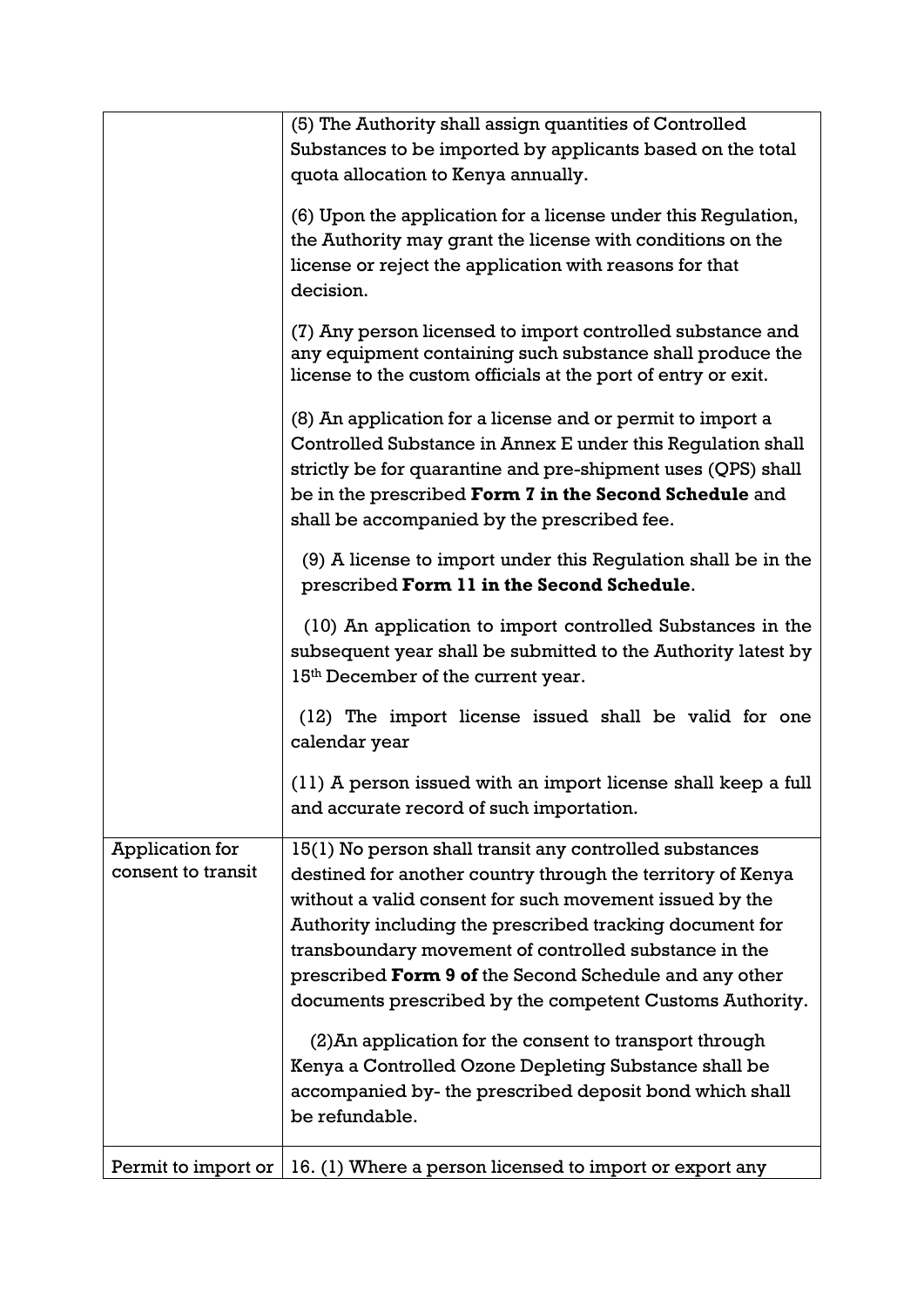| export                                              | Controlled Substance wishes to import or export the<br>Controlled Substance in different quantities and at different<br>times, the person shall make an application for a permit for<br>every importation or exportation that is to be made.                                                              |
|-----------------------------------------------------|-----------------------------------------------------------------------------------------------------------------------------------------------------------------------------------------------------------------------------------------------------------------------------------------------------------|
|                                                     | (2) An application for a permit to import or export a<br>Controlled Substance in different quantities shall be in Form<br>10 in the Second Schedule to these Regulations and shall be<br>accompanied by the prescribed fee.                                                                               |
|                                                     | (3) Any person issued with a permit to import controlled<br>substance and any equipment or product containing such<br>substance shall produce the permit to the custom officials at<br>the port of entry or exit.                                                                                         |
|                                                     | (4) The Authority in liaison with custom officials at the<br>port of entry or exit shall verify that the Controlled<br>Substance and equipment or product containing such<br>substance permitted to be imported or exported is in<br>accordance with the conditions set out in the license and<br>permit. |
|                                                     |                                                                                                                                                                                                                                                                                                           |
| Acknowledgement<br>and processing of<br>application | 17. (1) Upon the receipt of any application under these<br>Regulations, the Authority shall screen the application for<br>completeness and shall acknowledge receipt of the<br>application within seven days.                                                                                             |
|                                                     | (2) Where the application is not complete, the Authority<br>shall inform the applicant and shall request the applicant to<br>furnish the Authority with additional information.                                                                                                                           |
|                                                     | (3) The Authority where necessary may consult the<br>relevant lead agencies in determining the application and<br>where the Authority is satisfied that the applicant meets the<br>requirements set out, the Authority shall approve the<br>application.                                                  |
|                                                     | (4) Where the application does not meet the                                                                                                                                                                                                                                                               |
|                                                     | requirements set out, the Authority shall reject the<br>application.                                                                                                                                                                                                                                      |
|                                                     | (5) A permit to import or export a controlled substance<br>shall be in Form 12 set out in Second Schedule.                                                                                                                                                                                                |
|                                                     |                                                                                                                                                                                                                                                                                                           |
| Communication of                                    | 18. The Authority shall communicate its decision to the                                                                                                                                                                                                                                                   |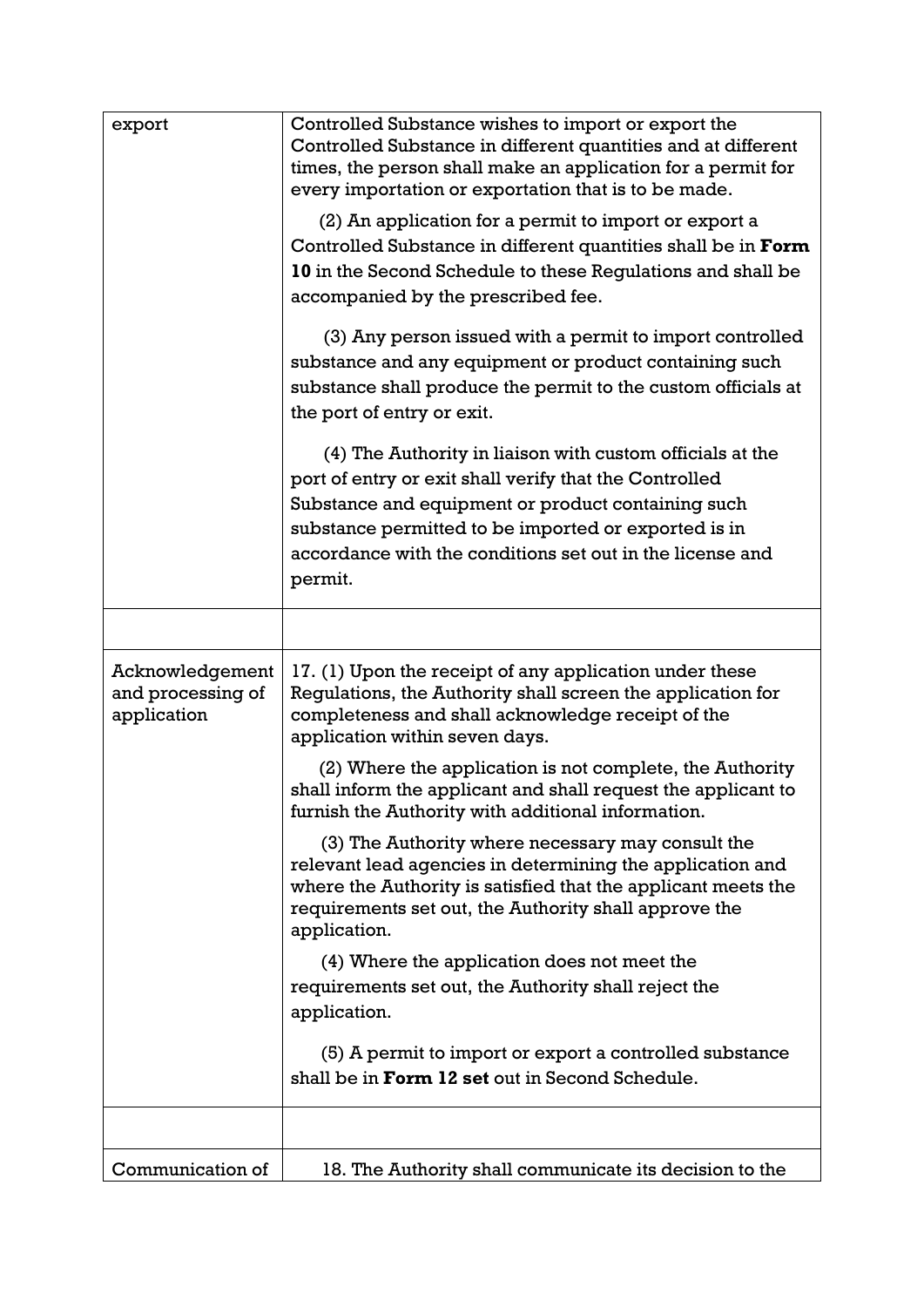| decision                                 | applicant, in writing, within twenty one (21) days of receipt<br>of the application and shall state the reasons for such<br>decision where the application has been rejected. |  |  |  |
|------------------------------------------|-------------------------------------------------------------------------------------------------------------------------------------------------------------------------------|--|--|--|
|                                          |                                                                                                                                                                               |  |  |  |
| Validity and<br>renewal of license       | 19. (1) A license issued under these Regulations, shall be<br>valid for a period of one year from the date of issuance.                                                       |  |  |  |
|                                          | $(2)$ a license issued under regulation 19 $(1)$ above may be<br>renewed upon                                                                                                 |  |  |  |
|                                          | (a) submission of an accurate report on:                                                                                                                                      |  |  |  |
|                                          | (i) importation and or exportation                                                                                                                                            |  |  |  |
|                                          | (ii) produced quantities of the previous year<br>importation if applicable                                                                                                    |  |  |  |
|                                          | (b) compliance with the provisions of this regulations                                                                                                                        |  |  |  |
|                                          |                                                                                                                                                                               |  |  |  |
| Condition of<br>License and<br>Permit    | 20. The Authority may impose any conditions upon the<br>license and permit it deems necessary for the compliance to<br>these Regulations.                                     |  |  |  |
|                                          |                                                                                                                                                                               |  |  |  |
| Prohibition on<br>Trading                | 21. No entity shall trade with a party that has not ratified the<br>Montreal Protocol and its subsequent amendments                                                           |  |  |  |
|                                          |                                                                                                                                                                               |  |  |  |
| <b>Transfer of License</b><br>and Permit | 22. A license or permit issued under these regulations shall<br>relate only to the specific activity for which it was issued and<br>shall not be transferable.                |  |  |  |
|                                          |                                                                                                                                                                               |  |  |  |
| Revocation or<br>suspension of           | 23. The Authority may suspend or revoke a license or permit<br>where;                                                                                                         |  |  |  |
| license or permit                        | (a) the licensee or permit holder has contravened any of the<br>conditions set out in the license.                                                                            |  |  |  |
|                                          | (b) the licensee or permit holder has contravened any<br>provisions of the Act and/or these Regulations.                                                                      |  |  |  |
|                                          | (c) the licensee or permit holder has provided information<br>that is false, incorrect and intended to mislead.                                                               |  |  |  |
|                                          | (d) the Authority considers it in the interest of the                                                                                                                         |  |  |  |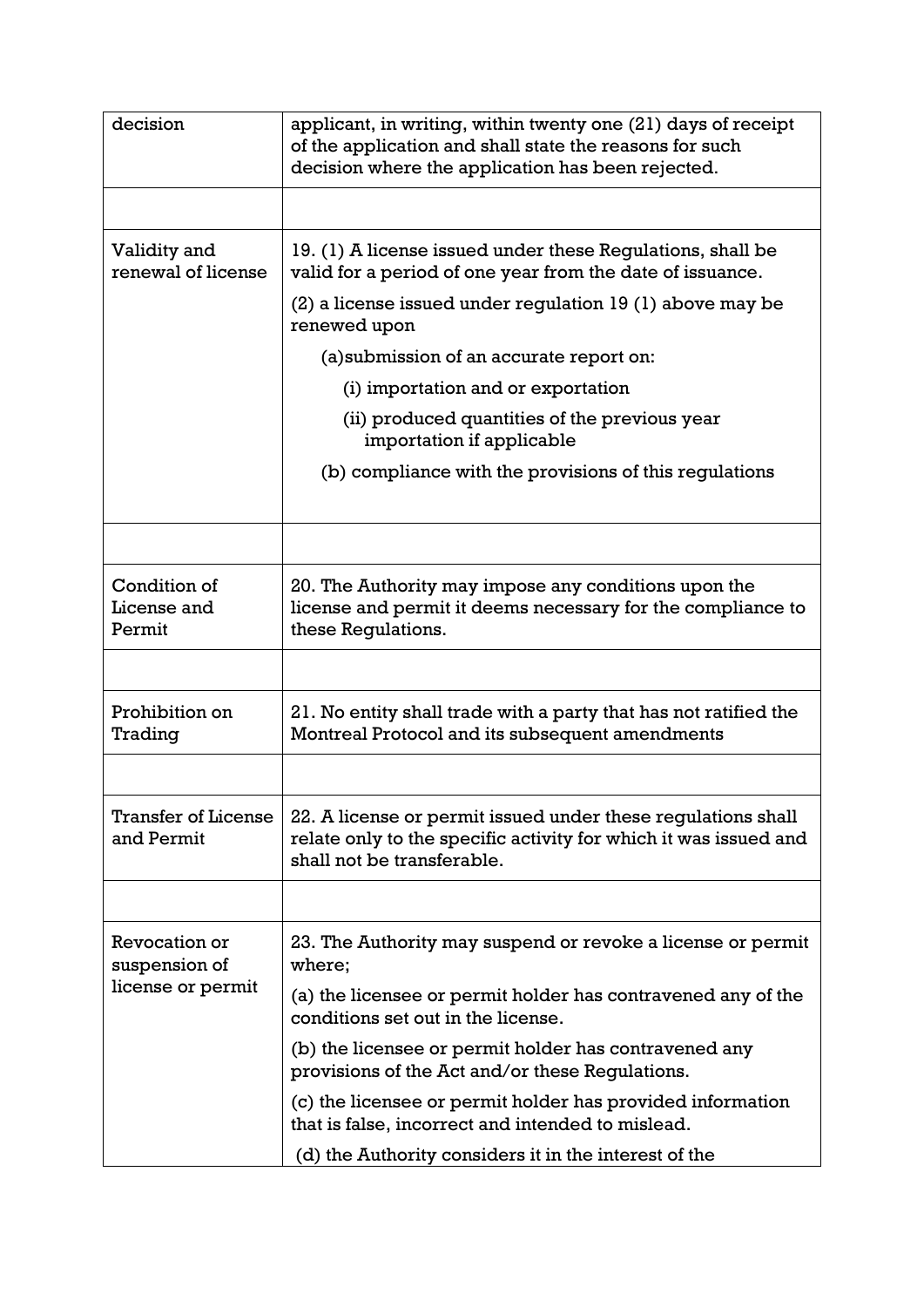|                         | environment or in the public interest to do so.                                                                                                                                                                                                                                                                                                                        |  |  |  |  |
|-------------------------|------------------------------------------------------------------------------------------------------------------------------------------------------------------------------------------------------------------------------------------------------------------------------------------------------------------------------------------------------------------------|--|--|--|--|
|                         |                                                                                                                                                                                                                                                                                                                                                                        |  |  |  |  |
| Variation of<br>License | 24.(1) The Authority may vary a license or the conditions of<br>the license either upon the application of the licensee or on<br>its own motion where new information is available to the<br>Authority or to the licensee and the Authority is of the<br>opinion that the information may affect the scope of the<br>license or the conditions imposed on the license. |  |  |  |  |
|                         | (2) The licensee shall apply for variation in <b>Form 13</b> of the<br>Second Schedule accompanied by the prescribed fee                                                                                                                                                                                                                                               |  |  |  |  |
|                         | (3) Subject to sub-regulation 24 (2) above, if the Authority is<br>satisfied of the need for the variation, a certificate of<br>variation as prescribed in Form 14 of the Second schedule<br>shall be issued                                                                                                                                                           |  |  |  |  |
|                         |                                                                                                                                                                                                                                                                                                                                                                        |  |  |  |  |
| Exemptions              | 25.(1) These Regulations shall not apply to Controlled<br>Substances or equipment containing controlled substances<br>for critical uses listed in <b>Form 15</b> of the Second Schedule.                                                                                                                                                                               |  |  |  |  |
|                         | (2) These Regulations shall not apply to Controlled<br>Substances or equipment containing controlled substances<br>for critical uses                                                                                                                                                                                                                                   |  |  |  |  |
|                         | (2) The Cabinet Secretary shall on the advice of the<br>Authority, in consultation with the relevant lead agencies<br>Order in the Gazette that a Controlled Substance or<br>equipment or product for critical uses, and alternatives of<br>controlled substance that deplete the ozone layer be exempt<br>from the provisions of these Regulations.                   |  |  |  |  |
|                         |                                                                                                                                                                                                                                                                                                                                                                        |  |  |  |  |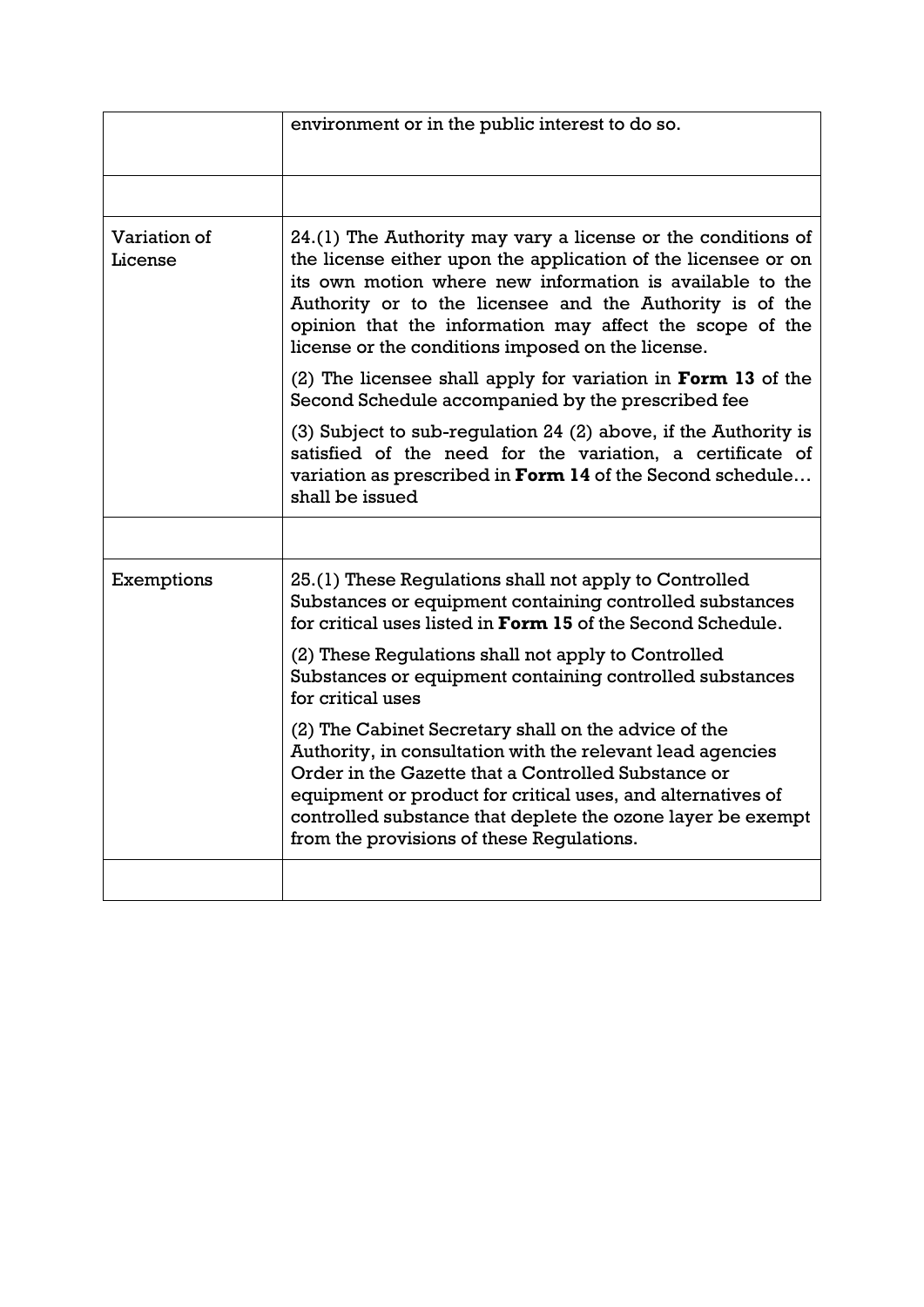| Sub-standard<br>Imports.                                 | 26. (1) Where an imported Controlled Substance or<br>equipment containing such substance does not meet the<br>specifications of the license or the permit, the Authority shall<br>require the licensee or the permit holder to-                                                                                           |  |  |  |  |
|----------------------------------------------------------|---------------------------------------------------------------------------------------------------------------------------------------------------------------------------------------------------------------------------------------------------------------------------------------------------------------------------|--|--|--|--|
|                                                          | (a) return the Controlled Substance or equipment<br>containing such substance to the country of origin at<br>the cost of the licensee or the permit holder; or                                                                                                                                                            |  |  |  |  |
|                                                          | (b) pay for the cost of disposal of the Controlled<br>Substance or equipment containing such substance as<br>may be prescribed by the Authority                                                                                                                                                                           |  |  |  |  |
|                                                          | (2) The Authority shall revoke the license or the permit of<br>any person in contravention of a license or permit under<br>subsection (1).                                                                                                                                                                                |  |  |  |  |
|                                                          |                                                                                                                                                                                                                                                                                                                           |  |  |  |  |
| <b>Illegal importation</b><br>and Handling.              | 27 (1) Any person who imports a Controlled Substance or<br>equipment or product containing such substance in the First<br><b>Schedule</b> without a valid license issued by the Authority<br>shall be required to pay for the cost of disposal of the<br>Controlled Substance as shall be prescribed by the<br>Authority. |  |  |  |  |
|                                                          | (2) Any person who imports any banned Ozone Depleting<br>Substance or an equipment or product containing any such<br>substance shall be required by the Authority to:-                                                                                                                                                    |  |  |  |  |
|                                                          | (a) return the banned Ozone Depleting Substance or the<br>equipment to the country of origin at his cost; or                                                                                                                                                                                                              |  |  |  |  |
|                                                          | (b) pay for the cost of disposal of the banned Ozone<br>Depleting Substance or the equipment as may be<br>prescribed by the Authority.                                                                                                                                                                                    |  |  |  |  |
|                                                          | (3) No person either by himself or any other person or<br>enterprise shall import, store, stock, exhibit for sell, handle,<br>distribute, transport, use, maintain, provide services of the<br>banned controlled substances                                                                                               |  |  |  |  |
|                                                          |                                                                                                                                                                                                                                                                                                                           |  |  |  |  |
| Refrigeration and<br>Air Conditioning<br>(RAC) Equipment | 28 (1) No person shall import, transit or export equipment<br>containing controlled substance without a permit from the<br>Authority upon payment of the prescribed fee                                                                                                                                                   |  |  |  |  |
|                                                          | (2) No person shall import RAC equipment dependent on<br>HCFC as from 1st January 2021                                                                                                                                                                                                                                    |  |  |  |  |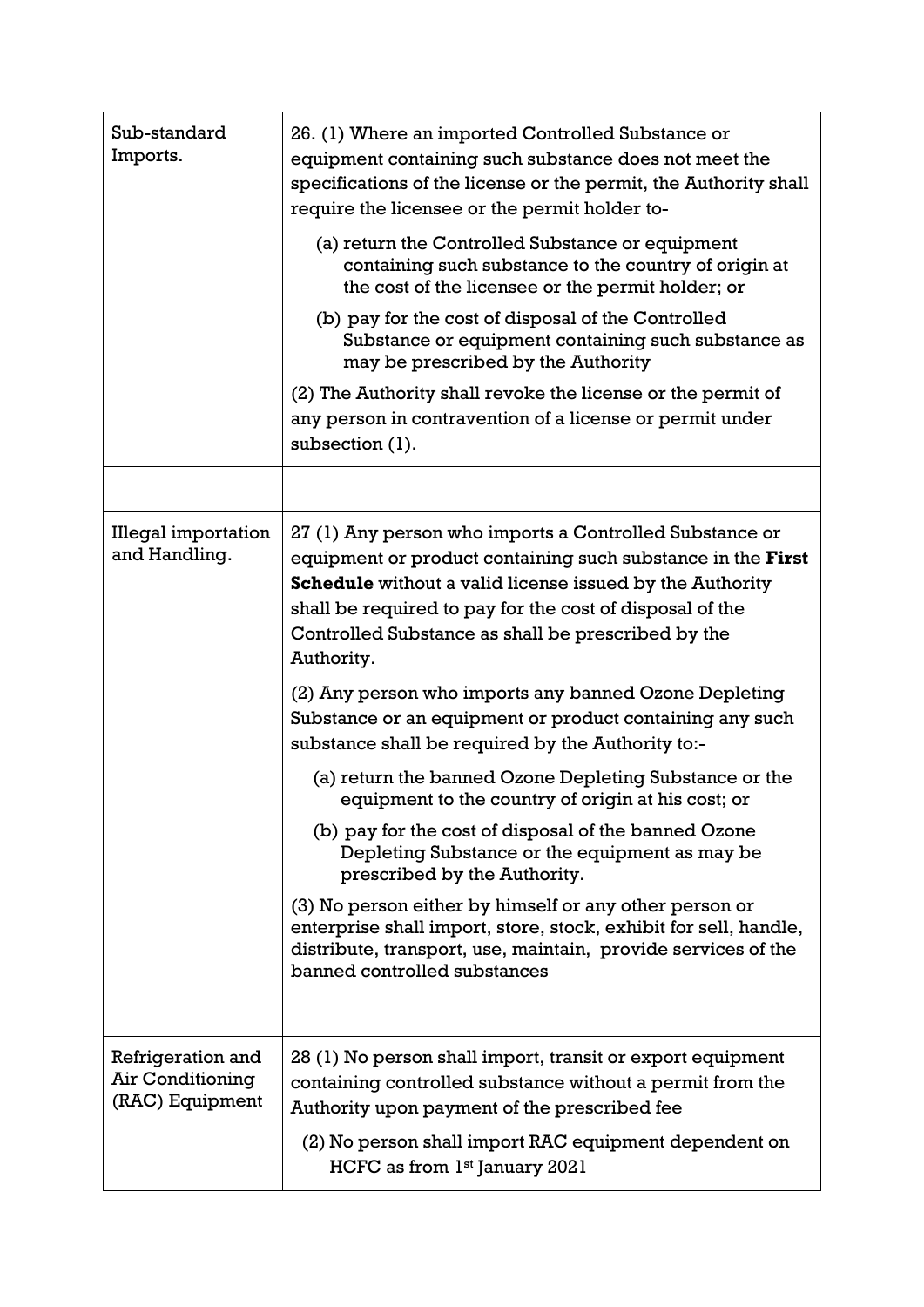|                           | PART- IV MONITORING PROVISIONS                                                                                                                                                                                                             |  |  |  |  |  |
|---------------------------|--------------------------------------------------------------------------------------------------------------------------------------------------------------------------------------------------------------------------------------------|--|--|--|--|--|
| Role of the<br>Authority  | 29. (1) Shall operate as the national ozone unit within the<br>framework of Montreal Protocol to undertake coordination<br>activities including but not limited to;                                                                        |  |  |  |  |  |
|                           | (a) executing financial mechanism of Multilateral Fund<br>Secretariat                                                                                                                                                                      |  |  |  |  |  |
|                           | (b) awareness creation,                                                                                                                                                                                                                    |  |  |  |  |  |
|                           | (c) training of stakeholders                                                                                                                                                                                                               |  |  |  |  |  |
|                           | (d) representing Kenya in negotiation and related meetings<br>of Montreal Protocol and Vienna Convention                                                                                                                                   |  |  |  |  |  |
|                           | (f) develop legal instruments to implement Montreal<br>Protocol obligations                                                                                                                                                                |  |  |  |  |  |
|                           | (f) any other duties                                                                                                                                                                                                                       |  |  |  |  |  |
|                           | (1) The Authority shall in consultation with the relevant lead<br>agencies, monitor the activities of the licensees to-                                                                                                                    |  |  |  |  |  |
|                           | (a) determine effects of the Controlled Substances on<br>human health and environment;                                                                                                                                                     |  |  |  |  |  |
|                           | (b) ensure that the licensee comply with the license<br>conditions and                                                                                                                                                                     |  |  |  |  |  |
|                           | (c) to ensure that the licensees comply with the<br>provisions of these Regulations.                                                                                                                                                       |  |  |  |  |  |
|                           | (2) In carrying out its monitoring role the Authority shall<br>be responsible for-                                                                                                                                                         |  |  |  |  |  |
|                           | (a) determining quantities of Controlled Substances<br>and equipment containing such substances due for<br>disposal                                                                                                                        |  |  |  |  |  |
|                           | (b) periodic reporting to the Ozone Secretariat and<br>the Multilateral Fund Secretariat on the produced,<br>imported, exported or consumed Controlled<br>Substances;                                                                      |  |  |  |  |  |
|                           | (c) receiving returns from licensees; and                                                                                                                                                                                                  |  |  |  |  |  |
|                           | (d) any other matters that the Authority may deem<br>necessary for the effective implementation of these<br>Regulations.                                                                                                                   |  |  |  |  |  |
|                           |                                                                                                                                                                                                                                            |  |  |  |  |  |
| Obligation of<br>Licensee | 30. (1) Any licensee who imports or produces any<br>Controlled Substances or equipment or product containing<br>such substances shall ensure that all persons who receive or<br>procure such substances sign a declaration Form prescribed |  |  |  |  |  |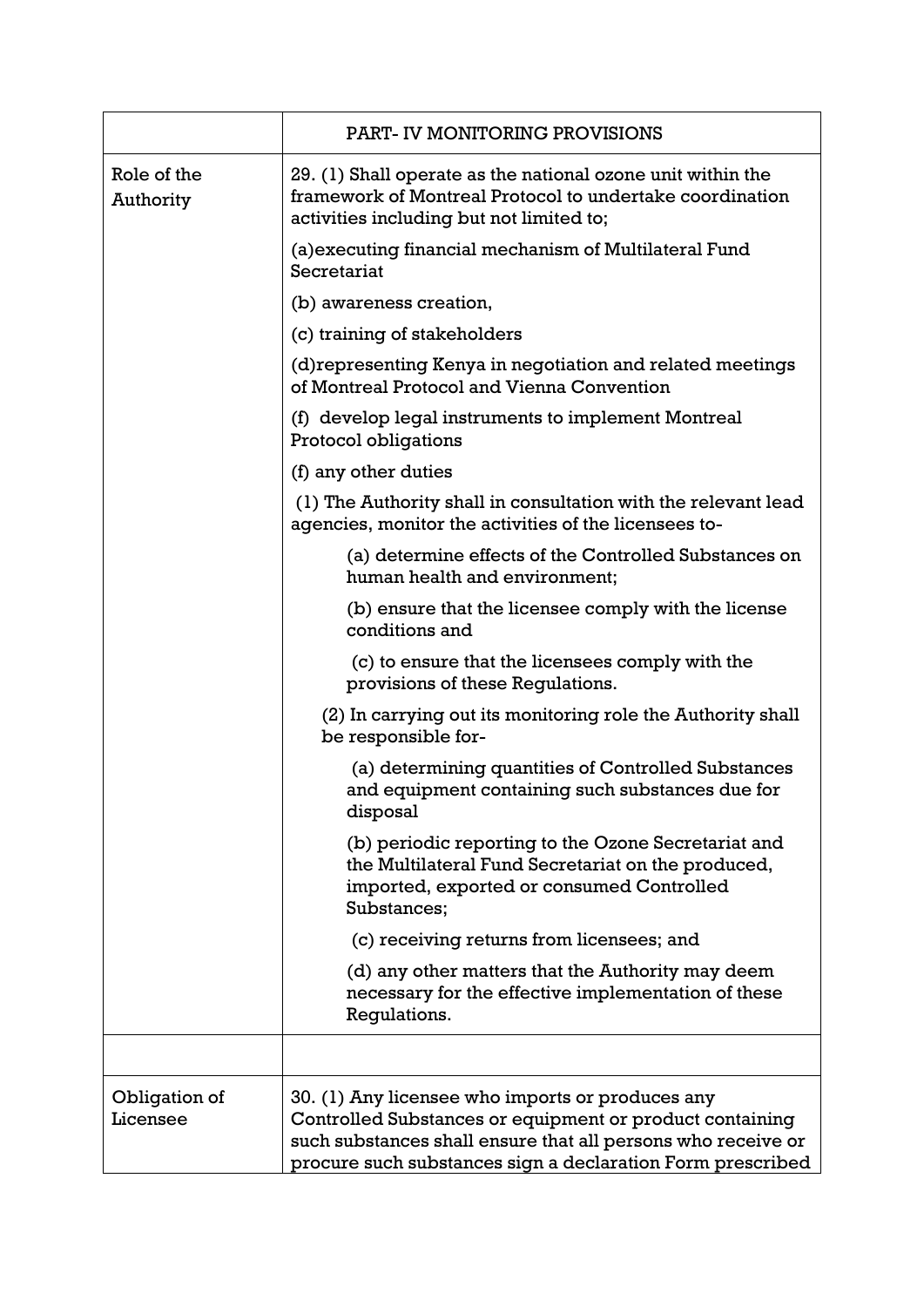|                                         | in the Fourth Schedule of these Regulations.                                                                                                                                                                                                                                                                                                                                                              |
|-----------------------------------------|-----------------------------------------------------------------------------------------------------------------------------------------------------------------------------------------------------------------------------------------------------------------------------------------------------------------------------------------------------------------------------------------------------------|
|                                         | (2) Any licensee who supplies, sells or distributes any<br>Controlled Substances or equipment containing such<br>substances shall keep a record of the declaration forms and<br>submit the record to the Authority biannually or as may be<br>prescribed by the Authority.                                                                                                                                |
|                                         | (3) Any licensee who has facility to recover or dispose of<br>any ozone depleting substance shall maintain a record of<br>quantities of Controlled Substances recovered, disposed or<br>exported for disposal in the prescribed Form in the Fourth<br>Schedule.                                                                                                                                           |
|                                         | (4) Any person who sells or supplies or uses a Controlled                                                                                                                                                                                                                                                                                                                                                 |
|                                         | Substance or equipment or product for a purpose other than                                                                                                                                                                                                                                                                                                                                                |
|                                         | the purpose declared in the declaration Form prescribed in                                                                                                                                                                                                                                                                                                                                                |
|                                         | the Fourth Schedule commits an offence.                                                                                                                                                                                                                                                                                                                                                                   |
|                                         |                                                                                                                                                                                                                                                                                                                                                                                                           |
| Submission of<br>reports by<br>Licensee | 31. (1) Every person licensed under these regulations shall<br>keep a full and accurate record of information relating to the<br>license, activities undertaken under the license and<br>conditions imposed under the license and submit reports in<br>the format prescribed in <b>Form</b> of the Fifth Schedule to the<br>Authority after every six months or as may be prescribed by<br>the Authority. |
|                                         | (2) Every person who produces, imports, exports or sells<br>any Controlled Substance shall maintain records and file<br>reports in the format prescribed in Form of Fifth Schedule to<br>the Authority after every 3 months or as may be prescribed<br>by the Authority                                                                                                                                   |
|                                         | (3) Every person stocking or purchasing Controlled<br>Substance for use in activities specified shall maintain<br>records and file reports in the format prescribed in Form of<br>the Fifth Schedule to the Authority after every 6 months or as<br>may be prescribed by the Authority                                                                                                                    |
|                                         | (4) Any person who provides false or misleading information<br>on any matter in these regulations or neglects to keep<br>records in accordance with these Regulations, commits an<br>offence                                                                                                                                                                                                              |
|                                         |                                                                                                                                                                                                                                                                                                                                                                                                           |
| Maintenance of a<br>Register            | 32. (1) The Authority shall establish and maintain a register<br>in the manner prescribed in the Third Schedule to these<br>Regulations.                                                                                                                                                                                                                                                                  |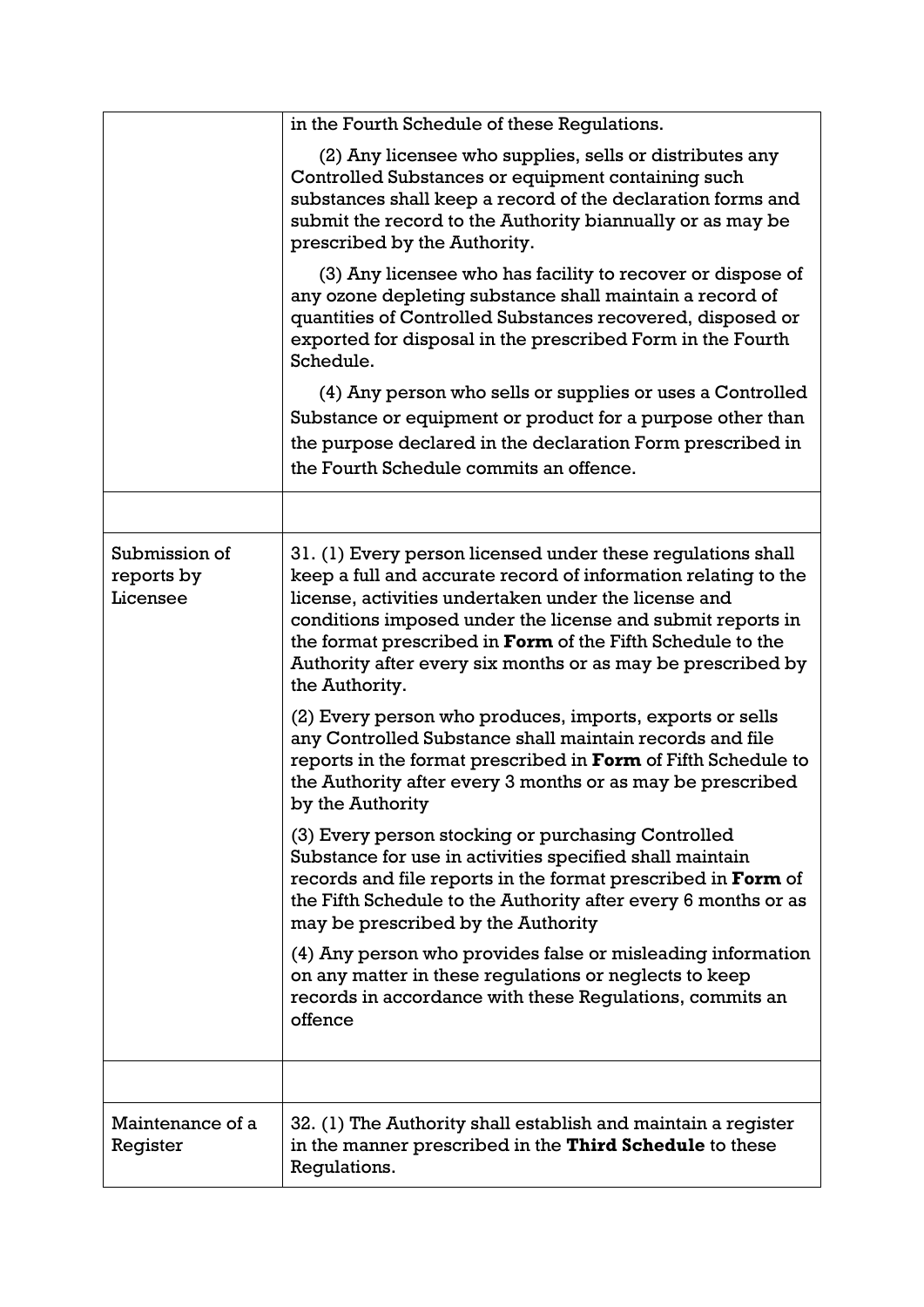|                                                           | (2) The register shall contain-                                                                                                                                                                                                                                                                                                                                                                                                             |  |  |  |  |  |
|-----------------------------------------------------------|---------------------------------------------------------------------------------------------------------------------------------------------------------------------------------------------------------------------------------------------------------------------------------------------------------------------------------------------------------------------------------------------------------------------------------------------|--|--|--|--|--|
|                                                           | (a) information on every application received;                                                                                                                                                                                                                                                                                                                                                                                              |  |  |  |  |  |
|                                                           | (b) information on every decision documented;                                                                                                                                                                                                                                                                                                                                                                                               |  |  |  |  |  |
|                                                           | (c) information on every license/permit issued;                                                                                                                                                                                                                                                                                                                                                                                             |  |  |  |  |  |
|                                                           | (d) a record of Controlled Substances imported, exported,<br>disposed of or in use in the country clearly indicating the<br>chemical name, chemical formulae, HS Code listing, CAS<br>number, UN number and their quantities                                                                                                                                                                                                                |  |  |  |  |  |
|                                                           | (f) a record of returns made by licensees; and                                                                                                                                                                                                                                                                                                                                                                                              |  |  |  |  |  |
|                                                           | (g) any other information that the Authority may deem<br>necessary to preserve.                                                                                                                                                                                                                                                                                                                                                             |  |  |  |  |  |
|                                                           |                                                                                                                                                                                                                                                                                                                                                                                                                                             |  |  |  |  |  |
| Testing and<br>inspection<br>analyzer and or<br>equipment | 33 (1) The Authority shall use the refrigerant identifier to test<br>and analyze any controlled substance that is imported, on<br>transit and/or stocked in premises                                                                                                                                                                                                                                                                        |  |  |  |  |  |
|                                                           | PART V-MISCELLANEOUS PROVISIONS                                                                                                                                                                                                                                                                                                                                                                                                             |  |  |  |  |  |
| Publication of<br>Controlled<br>Substances and of         | 34. (1) The Authority shall on or before 31 <sup>st</sup> December of<br>every year, publish a list of Controlled Substances in the<br>Kenya Gazette. This list shall consist of-                                                                                                                                                                                                                                                           |  |  |  |  |  |
| persons holding<br>licenses/permits                       | (a) Controlled Substances that were imported in the<br>year, together with their quantities;                                                                                                                                                                                                                                                                                                                                                |  |  |  |  |  |
|                                                           | (b) Controlled Substances that were exported in the year<br>and their quantities;                                                                                                                                                                                                                                                                                                                                                           |  |  |  |  |  |
|                                                           | (c) all persons or firms holding licenses to import and<br>export Controlled Substances and their annual permitted<br>quota allocations of the Controlled Substances.                                                                                                                                                                                                                                                                       |  |  |  |  |  |
|                                                           | (2) The Authority shall on or before $31st$ December of every<br>year, publish in the Kenya Gazette a list of Controlled<br>Substances and their annual quota allowed for use in Kenya<br>in the subsequent year                                                                                                                                                                                                                            |  |  |  |  |  |
|                                                           |                                                                                                                                                                                                                                                                                                                                                                                                                                             |  |  |  |  |  |
| General penalty<br>for offences                           | 35. (1) Any person who contravenes any provision of these<br>Regulations commits an offence and is liable on conviction to<br>a fine not less than two million Kenya Shillings and not more<br>than Four million Kenya Shillings or to imprisonment for a<br>term not less than eighteen months and not more than twenty<br>four months or to both such fine and imprisonment.<br>(2) In addition to any sentence that the Court may impose |  |  |  |  |  |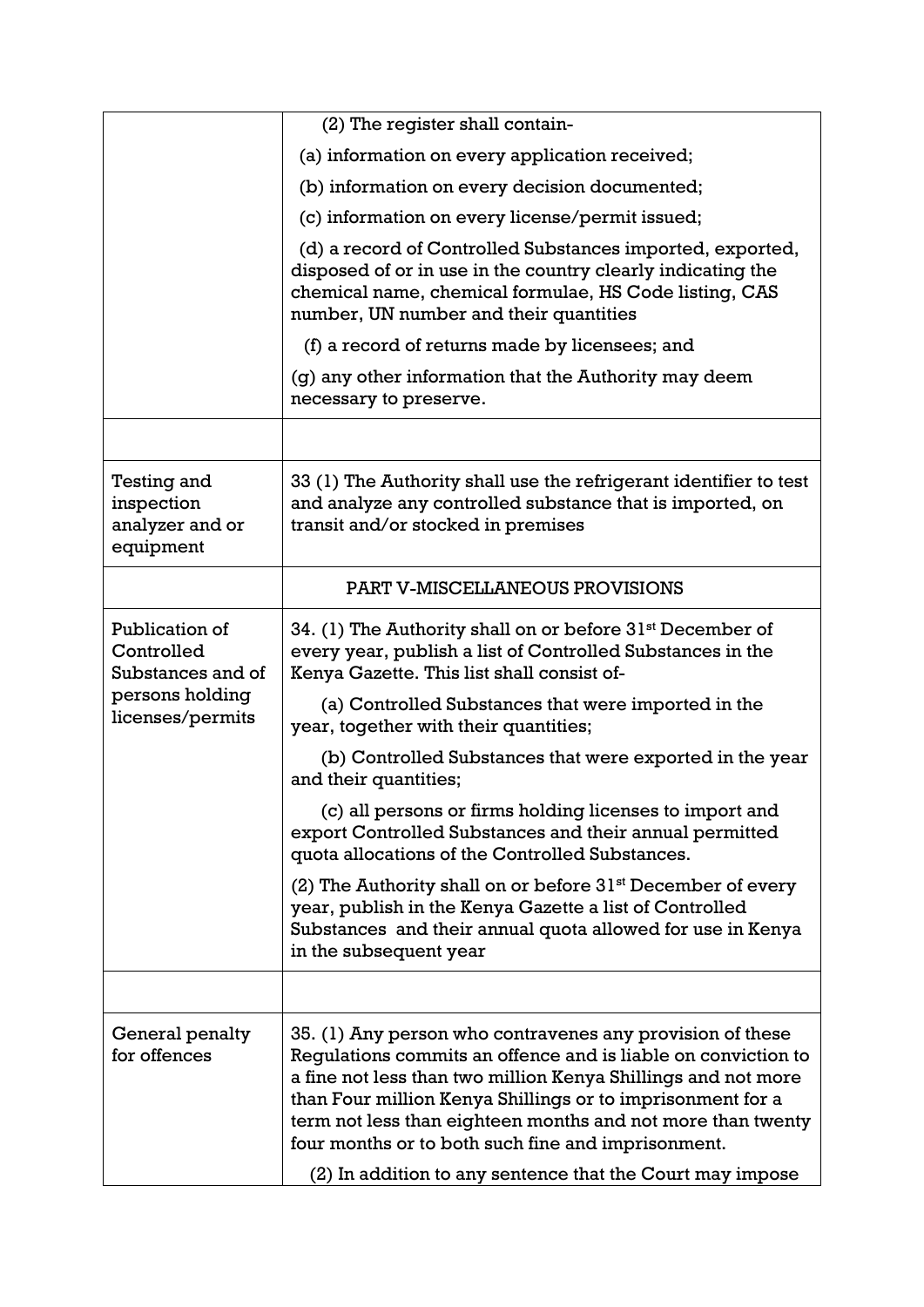|                             | on a person convicted under sub-regulation 35 (1), the Court<br>shall direct that the person                                                                                                                                              |
|-----------------------------|-------------------------------------------------------------------------------------------------------------------------------------------------------------------------------------------------------------------------------------------|
|                             | (a) returns the Controlled Substance or equipment<br>containing such substance in Schedule 1 to the<br>country of origin at his own cost; and or                                                                                          |
|                             | (b) pay for the cost of disposal of the Controlled<br>Substance or equipment containing such substance<br>as may be prescribed by the Authority                                                                                           |
|                             | (c) Provide proof of notification from the Environmental,<br>Custom or Relevant Agency confirming receipt of<br>shipment by the exporting company in the country of<br>origin.                                                            |
|                             | (3) It is an offence to vent and refill any controlled Substance                                                                                                                                                                          |
|                             |                                                                                                                                                                                                                                           |
| Public access to<br>records | 36. Any person may on application to the Authority have<br>access to any records submitted to the Authority under these<br>Regulations other than the declared confidential business<br>information at no cost                            |
|                             |                                                                                                                                                                                                                                           |
| Transitional<br>Provision   | 37. Any person who is producing, importing, exporting or<br>transporting through Kenya a Controlled Substance shall<br>within two months of the commencement of these<br>Requiations, comply with the provisions of these<br>Regulations. |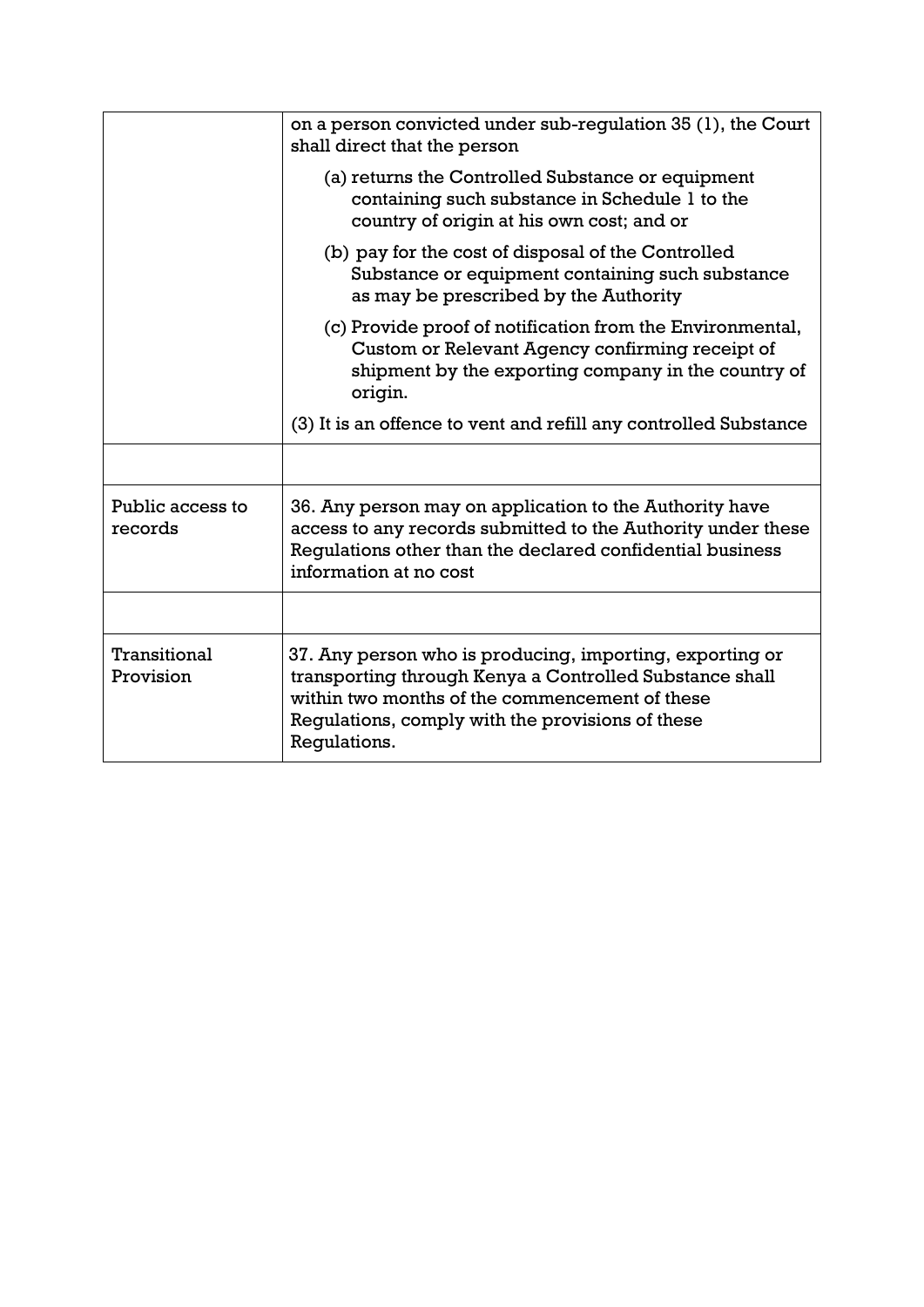# FIRST SCHEDULE  $(r.4)$

## CLASSIFICATION OF SUBSTANCES

| Group                                                         | <b>Substance</b> | Ozone<br>Depleting<br><b>Potential</b><br>$(ODP)^*$ | <b>HS Code</b> | <b>Trade</b><br><b>Name</b> |
|---------------------------------------------------------------|------------------|-----------------------------------------------------|----------------|-----------------------------|
| Group I                                                       |                  |                                                     |                |                             |
| Trichlorofluoromethane<br>(CFCl <sub>3</sub> )                | $CFC-11$         | 1.0                                                 |                |                             |
| Dichlorodifluoromethane<br>$(CF_2Cl_2)$                       | $CFC-12$         | 1.0                                                 |                |                             |
| $1, 1, 2$ -trichloro-1,2,2-<br>triflouroethane $(C_2F_3Cl_3)$ | CFC-113          | 0.8                                                 |                |                             |
| 1,2-dichlorotetrafluoroethane<br>$(C_2F_4Cl_2)$               | CFC-114          | 1.0                                                 |                |                             |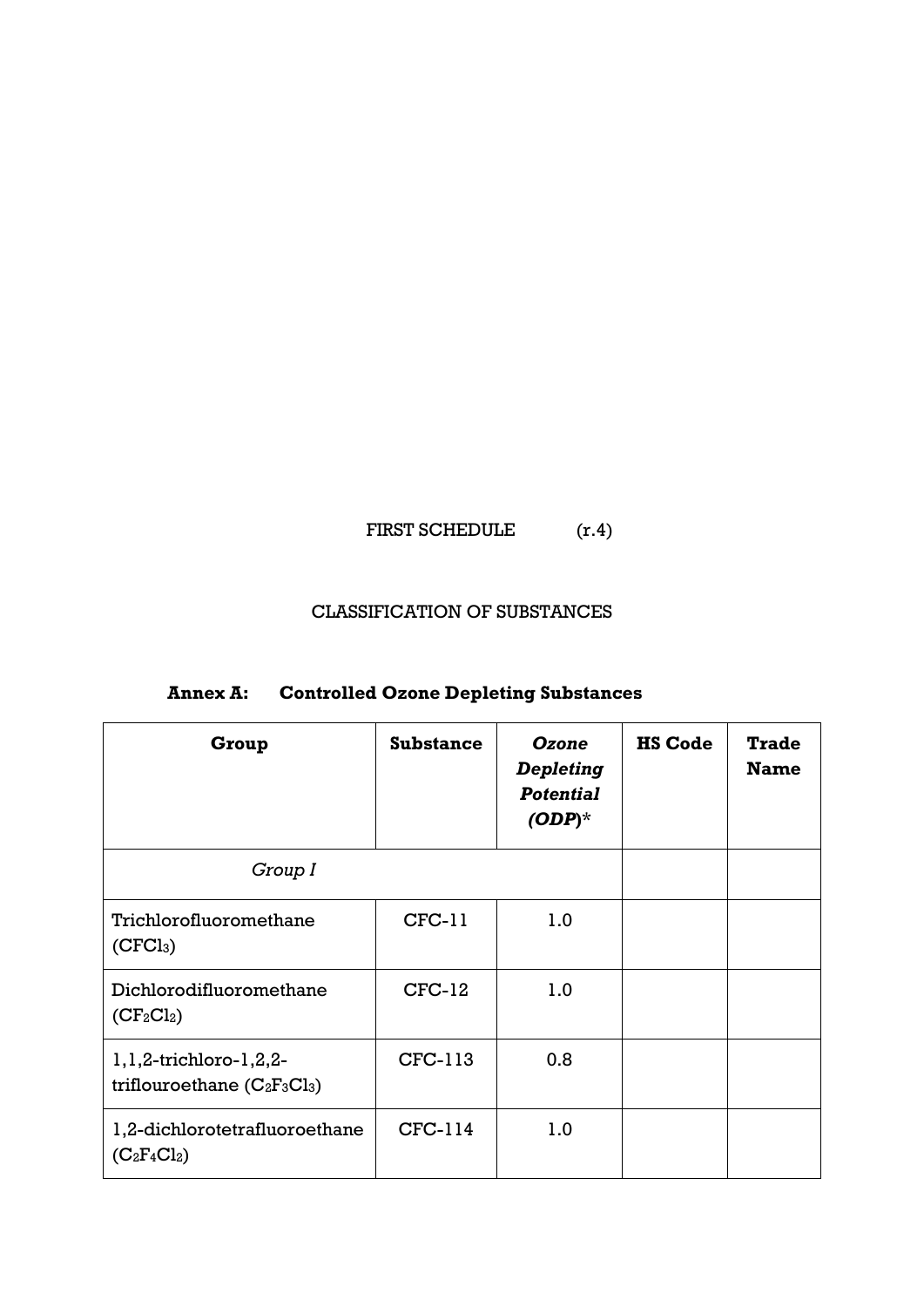| Chloropentafluoroethane<br>$(C_2F_5Cl)$              | CFC-115           | 0.6  |  |
|------------------------------------------------------|-------------------|------|--|
| Group II                                             |                   |      |  |
| Bromochlorodifluoromethane<br>(CF <sub>2</sub> BrCl) | Halon 1211        | 3.0  |  |
| Bromotrifluoromethane<br>$(CF_3Br)$                  | Halon 1301        | 10.0 |  |
| Dibromotetrafluoroethane<br>$(C_2F_4Br_2)$           | <b>Halon 2402</b> | 6.0  |  |

\* These ozone depleting potentials are estimates based on existing knowledge and will be reviewed and revised periodically.

| Group                                         | <b>Substance</b> | Ozone<br><b>Depleting</b><br><b>Potential</b><br>$(ODP)^*$ | <b>HS Code</b> | <b>Trade</b><br><b>Name</b> |
|-----------------------------------------------|------------------|------------------------------------------------------------|----------------|-----------------------------|
| <b>GROUP 1</b>                                |                  |                                                            |                |                             |
| Chlorotrifluoromethane<br>$(CF_3Cl)$          | $CFC-13$         | 1.0                                                        |                |                             |
| Pentachlorofluoroethane<br>$(C_2FCl_5)$       | $CFC-111$        | 1.0                                                        |                |                             |
| Tetrachlorodifluoroethane<br>$(C_2F_2Cl_4)$   | $CFC-112$        | 1.0                                                        |                |                             |
| Heptachlorofluoropropane<br>$(C_3FCl_7)$      | $CFC-211$        | 1.0                                                        |                |                             |
| Hexachloridedifluoropropane<br>$(C_3F_2Cl_6)$ | CFC-212          | 1.0                                                        |                |                             |
| Pentachlorotrifluoropropane<br>$(C_3F_3Cl_5)$ | CFC-213          | 1.0                                                        |                |                             |
| Tetrachlorotetrafluoropropane                 | CFC-214          | 1.0                                                        |                |                             |

# **Annex B: Controlled Ozone Depleting Substances**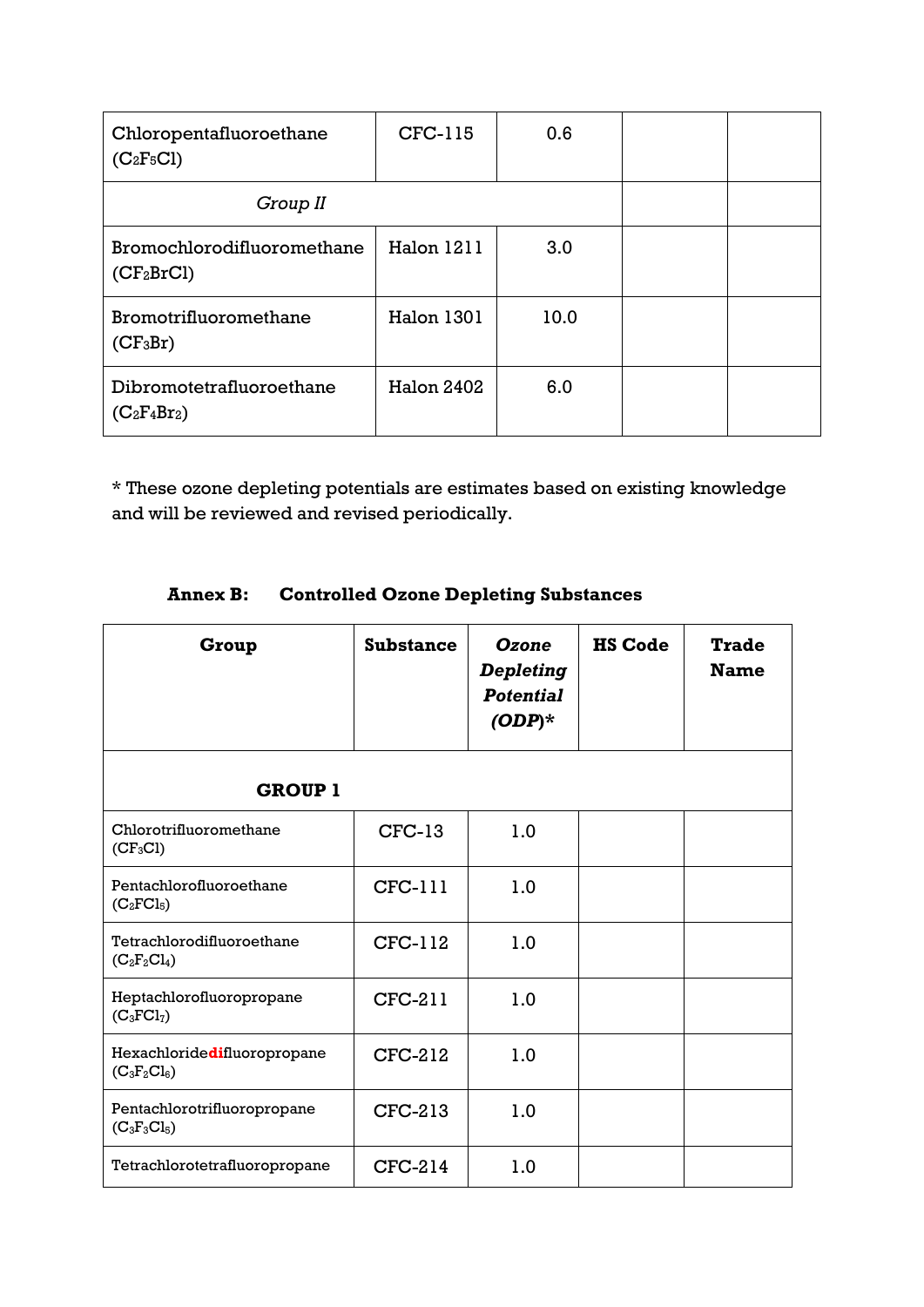| $(C_3F_4Cl_4)$                                |         |     |  |
|-----------------------------------------------|---------|-----|--|
| Trichloropentafluoropropane<br>$(C_3F_5Cl_3)$ | CFC-215 | 1.0 |  |
| Dichlorohexafluoropropane<br>$(C_2F_6Cl_2)$   | CFC-216 | 1.0 |  |
| Chloroheptafluoropropane<br>$(C_3F_7Cl)$      | CFC-217 | 1.0 |  |

# **Annex B: Controlled Ozone Depleting Substances**

# *continued*

| Group                                                                | <b>Substance</b>                        | Ozone<br><b>Depleting</b><br><b>Potential</b><br>$(ODP)^*$ | <b>HS Code</b> | <b>Trade</b><br><b>Name</b> |  |  |
|----------------------------------------------------------------------|-----------------------------------------|------------------------------------------------------------|----------------|-----------------------------|--|--|
| <b>GROUP II</b>                                                      |                                         |                                                            |                |                             |  |  |
| Tetrachloromethane<br>(CCl <sub>4</sub> )                            | Carbon<br>tetrachloride                 | 1.1                                                        |                |                             |  |  |
|                                                                      | <b>GROUP III</b>                        |                                                            |                |                             |  |  |
| Trichloroethane<br>$(C_2H_3Cl_3)$ **                                 | Methyl<br>chloroform                    | 0.1                                                        |                |                             |  |  |
|                                                                      | $(1, 1, 1-$<br>trichloroethan<br>$e)$ * |                                                            |                |                             |  |  |
| $***$<br>This formula does not refer to $1,1,2$ -<br>trichloroethane |                                         |                                                            |                |                             |  |  |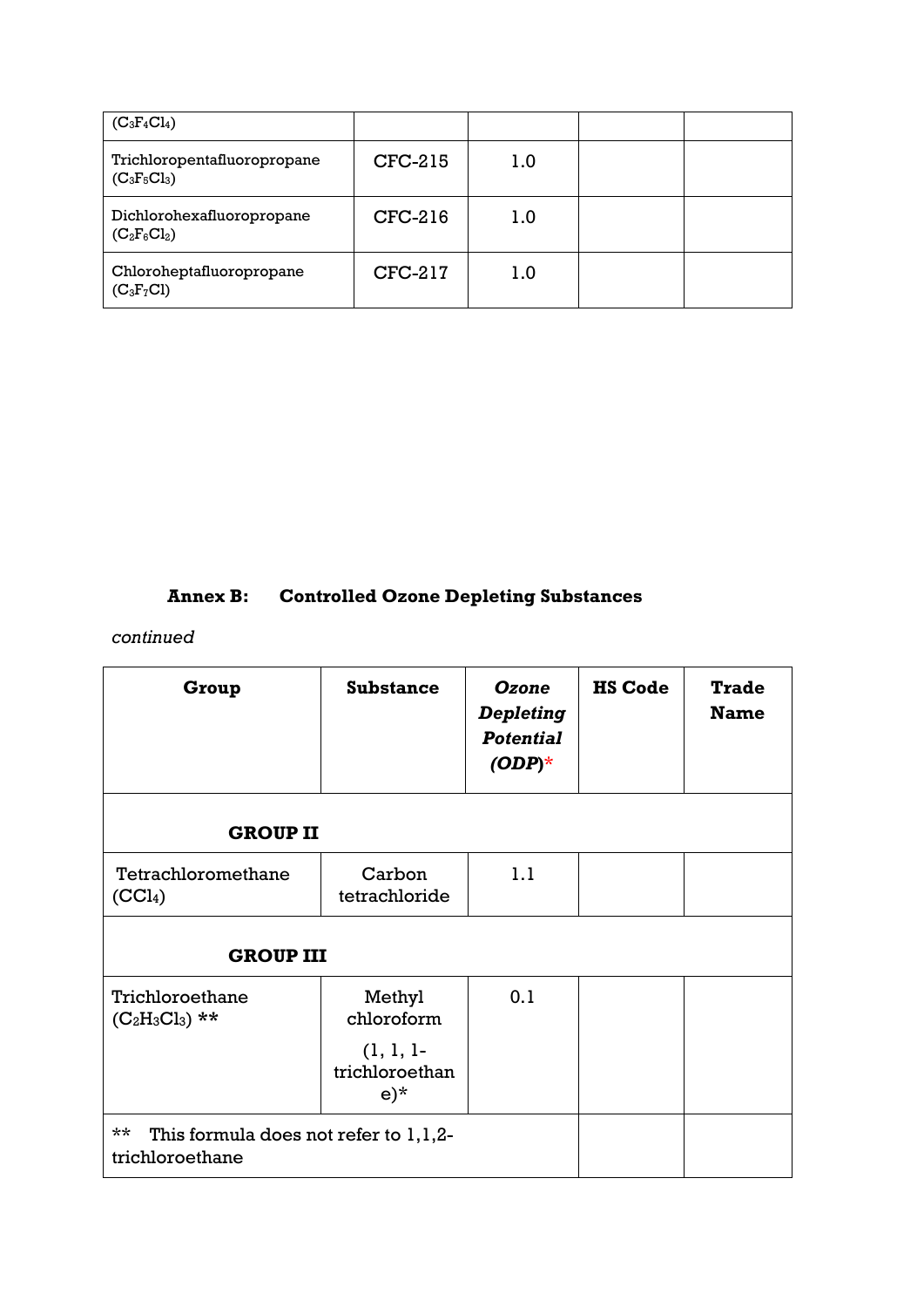\* These ozone depleting potentials are estimates based on existing knowledge and will be reviewed and revised periodically.

## **Annex C: Controlled Ozone Depleting Substances**

## GROUP I

Partially halogenated fluorochemicals (40 compounds including HCFC-21, HCFC-22, HCFC-123. HCFC-124, HCFC-141b, and HCFC-142) all with ODPs of less than 0.12, are defined as transitional substances.

| Group I                           | Controlled<br>Ozone<br>Depleting<br>Substance | Number<br>of<br>isomers | Ozone-<br>Depleting<br>Potential<br>$(ODP)$ * | <b>HS Code</b> | <b>Trade</b><br><b>Name</b> |
|-----------------------------------|-----------------------------------------------|-------------------------|-----------------------------------------------|----------------|-----------------------------|
| CHFCl <sub>2</sub>                | $HCFC-21**$                                   | ı                       | 0.04                                          |                |                             |
| CHF <sub>2</sub> Cl               | HCFC-22**                                     | ı                       | 0.055                                         |                |                             |
| CH <sub>2</sub> FC1               | HCFC-31                                       | 1                       | 0.02                                          |                |                             |
| $C_2HFC1_4$                       | <b>HCFC-121</b>                               | $\mathbf{2}$            | $0.01 - 0.04$                                 |                |                             |
| $C_2HF_2Cl_3$                     | <b>HCFC-122</b>                               | 3                       | $0.02 - 0.08$                                 |                |                             |
| $C_2HF_3Cl_2$                     | <b>HCFC-123</b>                               | 3                       | $0.02 - 0.06$                                 |                |                             |
| CHCl <sub>2</sub> CF <sub>3</sub> | HCFC-123**                                    |                         | 0.02                                          |                |                             |
| $C_2HF_4Cl$                       | <b>HCFC-124</b>                               | $\overline{2}$          | $0.02 - 0.04$                                 |                |                             |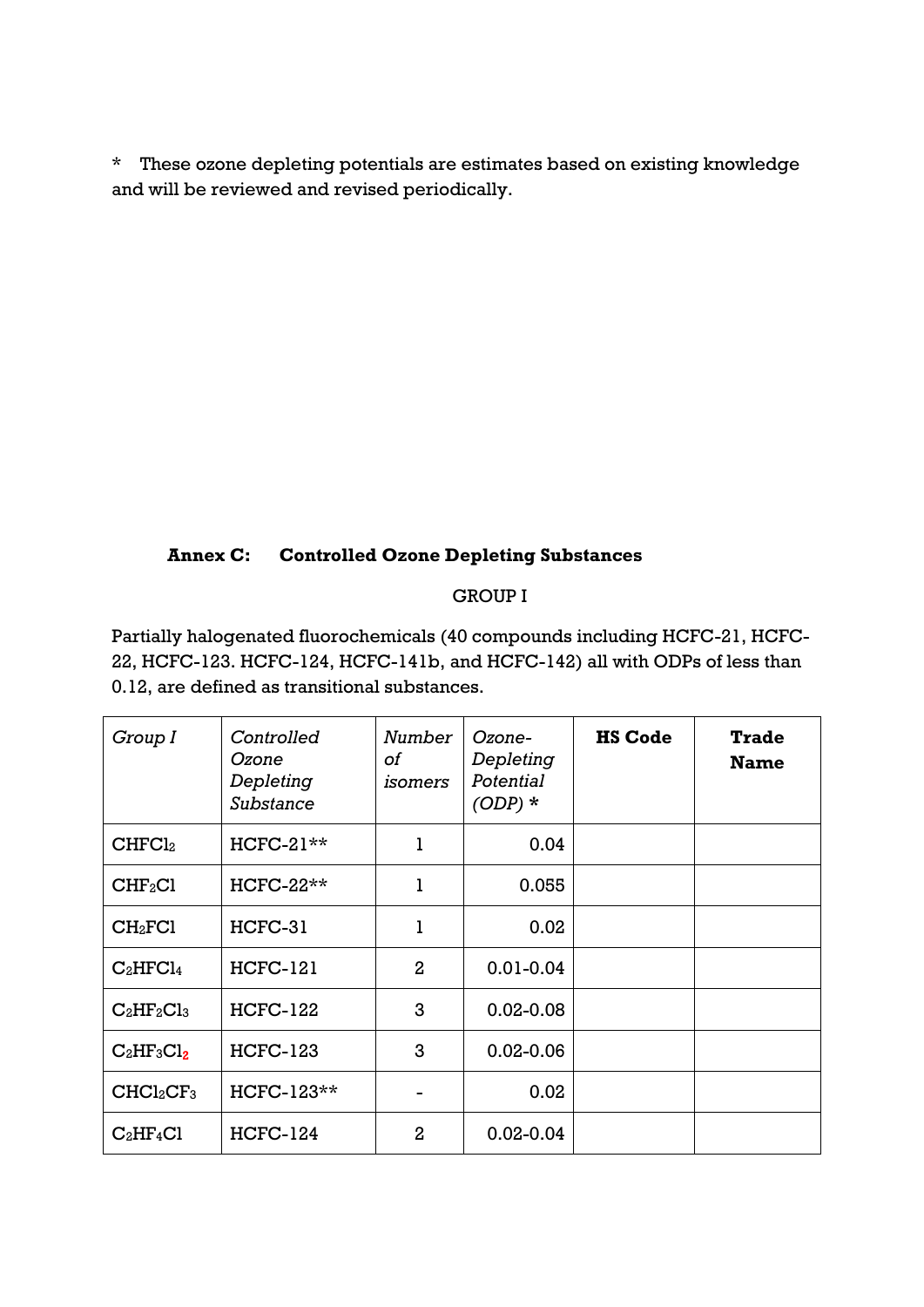| CHFCICF <sub>3</sub>            | HCFC-124**      |                              | 0.022              |  |
|---------------------------------|-----------------|------------------------------|--------------------|--|
| $C_2H_2FCl_3$                   | <b>HCFC-131</b> | 3                            | $0.007 - 0.05$     |  |
| $C_2H_2F_2Cl_2$                 | <b>HCFC-132</b> | 4                            | 0.008-0.05         |  |
| $C_2H_2F_3Cl$                   | <b>HCFC-133</b> | 3                            | $0.02 - 0.06$      |  |
| $C_2H_3FCl_2$                   | <b>HCFC-141</b> | 3                            | 0.005-0.07         |  |
| $CH_3CFCl_2$                    | $HCFC-141b**$   | $\qquad \qquad \blacksquare$ | 0.11               |  |
| $C_2H_3F_2Cl$                   | <b>HCFC-142</b> | 3                            | 0.008-0.07         |  |
| $CH_3CF_2Cl$                    | HCFC-142b**     |                              | 0.065              |  |
| $C_2H_4FC1$                     | <b>HCFC-151</b> | $\overline{2}$               | $0.003 -$<br>0.005 |  |
| $C_3HFCl_6$                     | <b>HCFC-221</b> | 5                            | 0.015-0.07         |  |
| $C_3HF_2Cl_5$                   | <b>HCFC-222</b> | 9                            | $0.01 - 0.09$      |  |
| $C_3HF_3Cl_4$                   | <b>HCFC-223</b> | 12                           | $0.01 - 0.08$      |  |
| $C_3HF_4Cl_3$                   | <b>HCFC-224</b> | 12                           | $0.01 - 0.09$      |  |
| $C_3HF_5Cl_2$                   | <b>HCFC-225</b> | 9                            | $0.02 - 0.07$      |  |
| $CF_3CF_2CH$<br>Cl <sub>2</sub> | HCFC-225ca**    |                              | 0.025              |  |
| $CF_2CICF_2C$<br><b>HCIF</b>    | HCFC-225 cb**   |                              | 0.033              |  |
| $C_3HF_6Cl$                     | <b>HCFC-226</b> | 5                            | $0.02 - 0.10$      |  |
| $C_3H_2FCl_5$                   | <b>HCFC-231</b> | 9                            | $0.05 - 0.09$      |  |
| $C_3H_2F_2Cl_4$                 | <b>HCFC-232</b> | 16                           | $0.008 - 0.10$     |  |
| $C_3H_2F_3Cl_3$                 | <b>HCFC-233</b> | 18                           | $0.007 - 0.23$     |  |
| $C_3H_2F_4Cl_2$                 | <b>HCFC-234</b> | 16                           | $0.01 - 0.28$      |  |
| $C_3H_2F_5Cl$                   | <b>HCFC-235</b> | 9                            | $0.03 - 0.52$      |  |
| $C_3H_3FCl_4$                   | <b>HCFC-241</b> | 12                           | $0.004 - 0.09$     |  |
| $C_3H_3F_2Cl_3$                 | <b>HCFC-242</b> | 18                           | $0.005 - 0.13$     |  |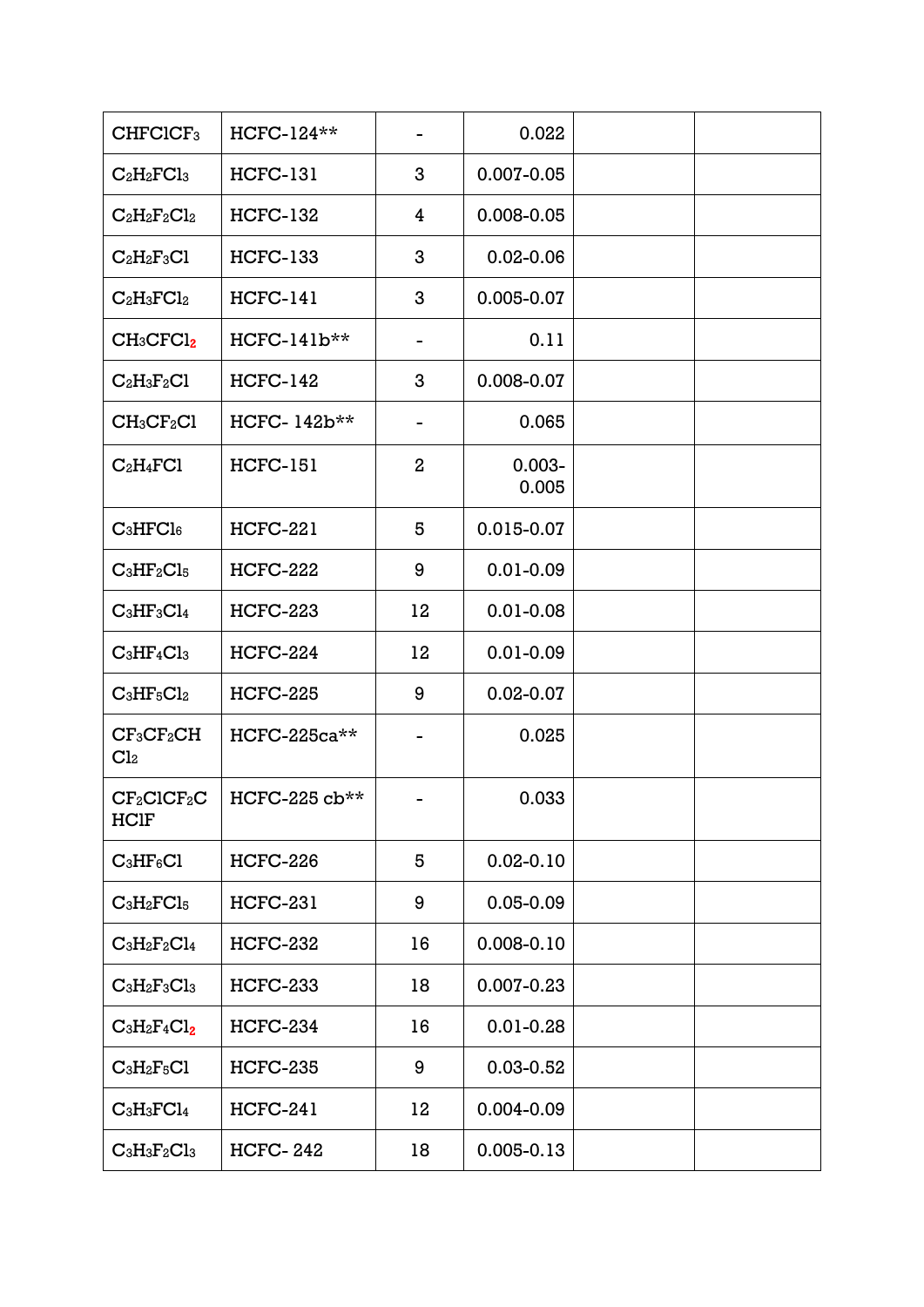| $C_3H_3F_3Cl_2$ | $HCFC-243$      | 18 | $0.007 - 0.12$ |  |
|-----------------|-----------------|----|----------------|--|
| $C_3H_3F_4Cl$   | $HCFC-244$      | 12 | $0.009 - 0.14$ |  |
| $C_3H_4FCl_3$   | <b>HCFC-251</b> | 12 | $0.001 - 0.01$ |  |
| $C_3H_4F_2Cl_2$ | <b>HCFC-252</b> | 16 | 0.005-0.04     |  |
| $C_3H_4F_3Cl$   | <b>HCFC-253</b> | 12 | $0.003 - 0.03$ |  |
| $C_3H_5FCl_2$   | <b>HCFC-261</b> | 9  | $0.002 - 0.02$ |  |
| $C_3H_5F_2Cl$   | $HCFC-262$      | 9  | $0.002 - 0.02$ |  |
| $C_3H_6FC1$     | <b>HCFC-271</b> | 5  | $0.001 - 0.03$ |  |

**\*** These ozone depleting potentials are estimates based on existing knowledge and will be reviewed and revised periodically.

## GROUP II

Hydrobromofluorocarbons (34 compounds with ODPs estimated to vary from around 0.1 up to 1.00)

| Group II            | Controlled<br>Ozone<br>Depleting<br><b>Substances</b> | Number<br>оf<br>isomers | Ozone<br>Depleting<br>Potential<br>$(ODP)*$ | <b>HS Code</b> | <b>Trade</b><br><b>Name</b> |
|---------------------|-------------------------------------------------------|-------------------------|---------------------------------------------|----------------|-----------------------------|
| CHFBr <sub>2</sub>  |                                                       | $\mathbf{1}$            | 1.00                                        |                |                             |
| CHF <sub>2</sub> Br | $(HBFC-22B1)$                                         | ı                       | 0.74                                        |                |                             |
| $CH_2FBr$           |                                                       | 1                       | 0.73                                        |                |                             |
| $C_2HFBr_4$         |                                                       | $\mathbf{2}$            | $0.3 - 0.8$                                 |                |                             |
| $C_2HF_2Br_3$       |                                                       | 3                       | $0.5 - 1.8$                                 |                |                             |
| $C_2HF_3Br_2$       |                                                       | 3                       | $0.4 - 1.6$                                 |                |                             |
| $C_2HF_4Br$         |                                                       | $\overline{2}$          | $0.7 - 1.2$                                 |                |                             |
| $C_2H_2FBr_3$       |                                                       | 3                       | $0.1 - 1.1$                                 |                |                             |
| $C_2H_2F_2Br_2$     |                                                       | 4                       | $0.2 - 1.5$                                 |                |                             |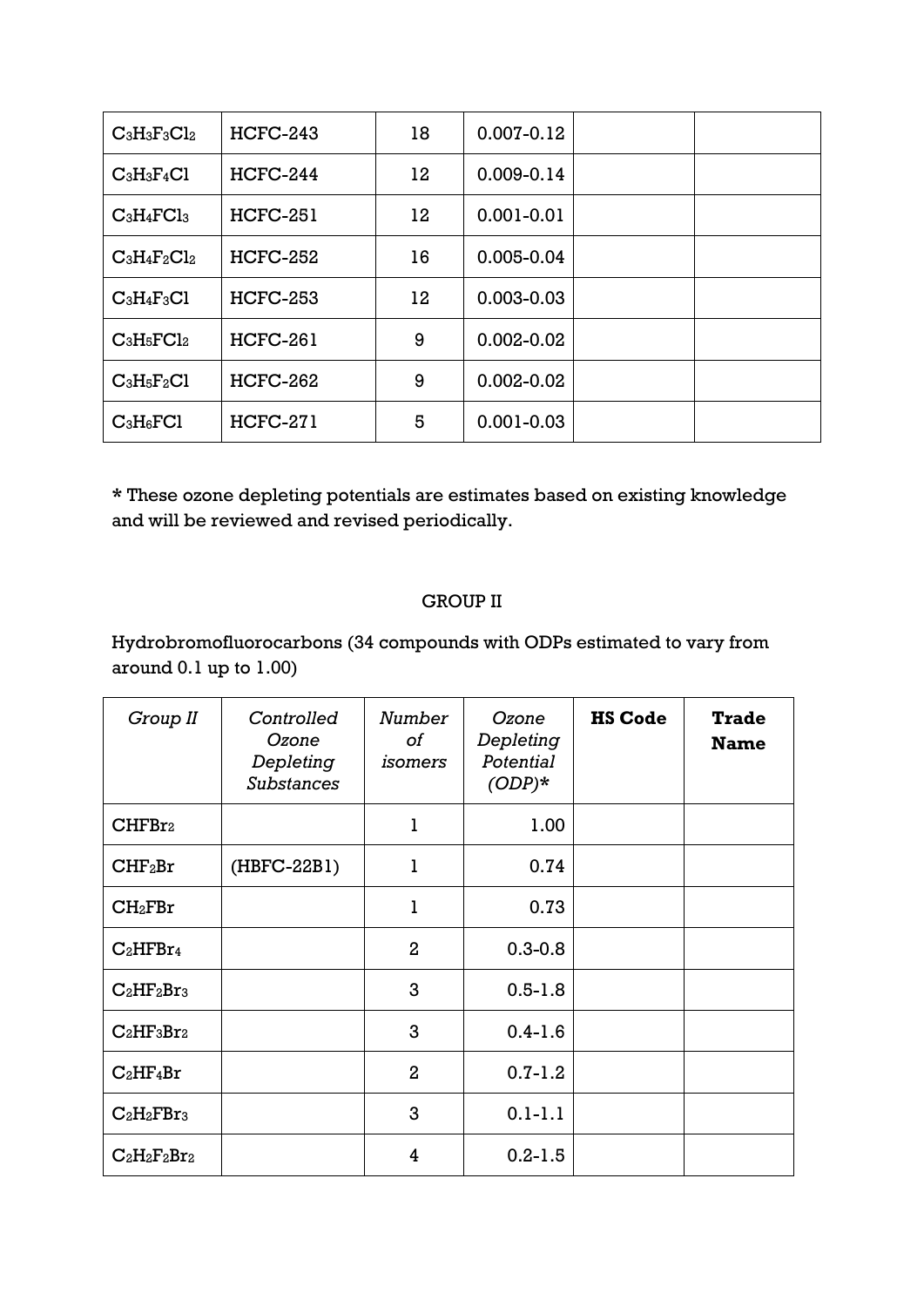| $C_2H_2F_3Br$   | 3            | $0.7 - 1.6$  |  |
|-----------------|--------------|--------------|--|
| $C_2H_3FBr_2$   | 3            | $0.1 - 1.7$  |  |
| $C_2H_3F_2Br$   | 3            | $0.2 - 1.1$  |  |
| $C_2H_4FBr$     | $\mathbf{2}$ | $0.07 - 0.1$ |  |
| $C_3HFBr6$      | 5            | $0.3 - 1.5$  |  |
| $C_3HF_2Br_5$   | 9            | $0.2 - 1.9$  |  |
| $C_3HF_3Br_4$   | 12           | $0.3 - 1.8$  |  |
| $C_3HF_4Br_3$   | 12           | $0.5 - 2.2$  |  |
| $C_3HF_5Br_2$   | 9            | $0.9 - 2.0$  |  |
| $C_3HF_6Br$     | 5            | $0.7 - 3.3$  |  |
| $C_3H_2FBr_5$   | 9            | $0.1 - 1.9$  |  |
| $C_3H_2F_2Br_4$ | 16           | $0.2 - 2.1$  |  |
| $C_3H_2F_3Br_3$ | 18           | $0.2 - 5.6$  |  |
| $C_3H_2F_4Br_2$ | 16           | $0.3 - 7.5$  |  |
| $C_3H_2F_5Br$   | 8            | $0.9 - 1.4$  |  |
| $C_3H_3FBr_4$   | 12           | $0.08 - 1.9$ |  |
| $C_3H_3F_2Br_3$ | 18           | $0.1 - 3.1$  |  |
| $C_3H_3F_3Br_2$ | 18           | $0.1 - 2.5$  |  |
| $C_3H_3F_4Br$   | 12           | $0.3 - 4.4$  |  |
| $C_3H_4FBr_3$   | 12           | $0.03 - 0.3$ |  |
| $C_3H_4F_2Br_2$ | 16           | $0.1 - 1.0$  |  |
| $C_3H_4F_3Br$   | 12           | $0.07 - 0.8$ |  |
| $C_3H_5FBr_2$   | 9            | $0.04 - 0.4$ |  |
| $C_3H_5F_2Br$   | 9            | $0.07 - 0.8$ |  |
| $C_3H_6FBr$     | 5            | $0.02 - 0.7$ |  |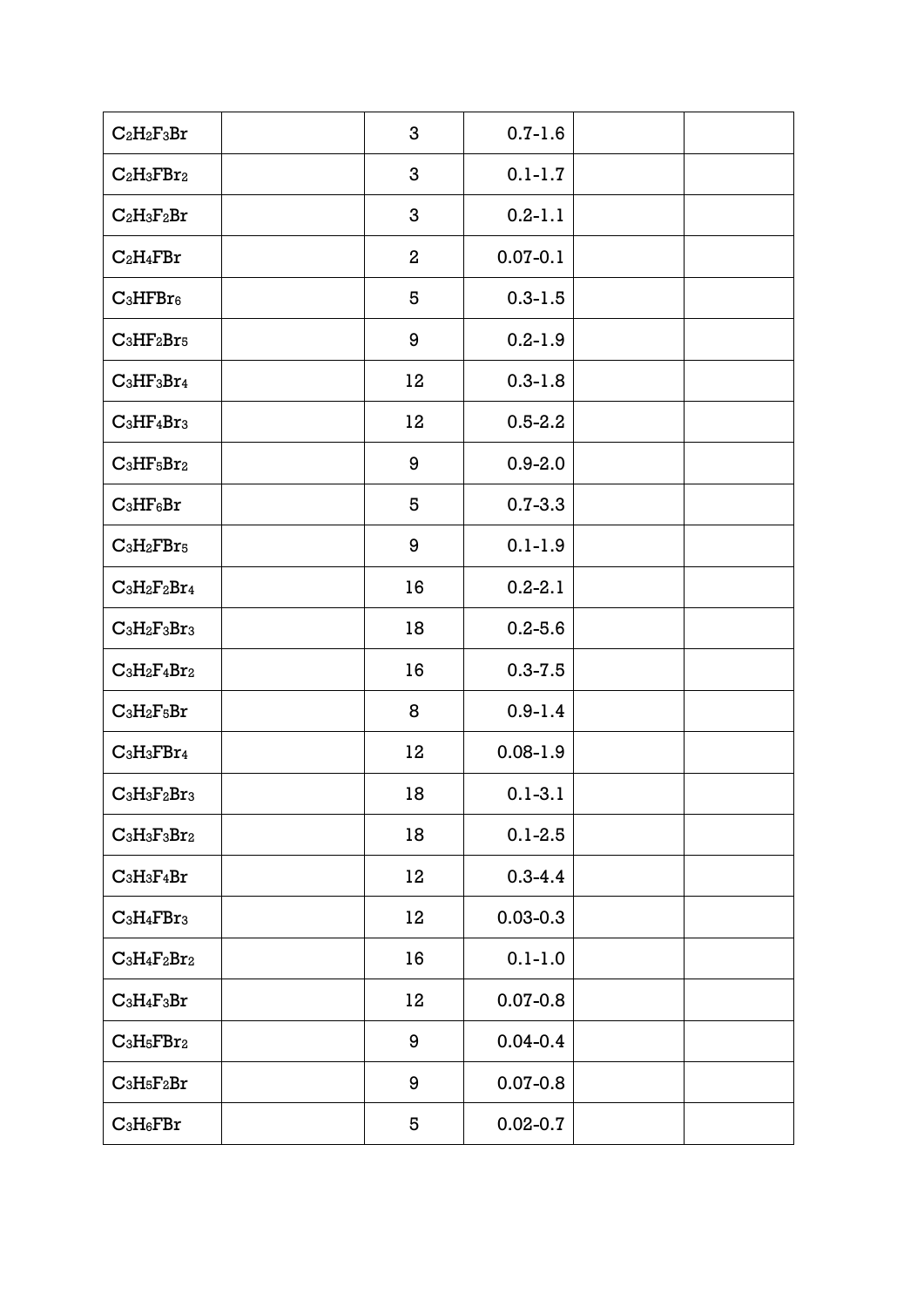### GROUP III

|                      | <b>Controlled Ozone Depleting</b><br><b>Substances</b> | Number<br><b>of</b><br>isomers | Ozone<br>Depleting<br><b>Potential</b><br>$(ODP)^*$ | <b>HS</b><br>Code | <b>Trade</b><br><b>Name</b> |
|----------------------|--------------------------------------------------------|--------------------------------|-----------------------------------------------------|-------------------|-----------------------------|
| CH <sub>2</sub> BrCl | bromochloromathane                                     |                                | 0.12                                                |                   |                             |

\* Where a range of ODPs is indicated, the highest value in that range shall be used for the purposes of these Regulations. The ODPs as a single value has been determined from calculations based on laboratory measurements. Those listed as a range are based on estimates and are less certain. The range pertains to an isomeric group. The upper value is the estimate of the ODP of the isomer with the highest ODP, and the lower value is the estimate of the ODP of the isomer with the lowest ODP.

\*\* Identifies the most commercially viable substances with ODP values listed against them to be used for the purposes of these Regulations.

### ANNEX D\*

# EQUIPMENTS\*\*CONTAINING CONTROLLED SUBSTANCES SPECIFIED IN ANNEX A

Equipment\*\*

- 1 Automobile and truck air conditioning units (whether incorporated in vehicles or not)
- 2 Domestic and commercial refrigeration and air conditioning/heat pump equipment\*\*\*
	- E.g. Refrigerators

Freezers

Dehumidifiers

Water coolers

Ice machines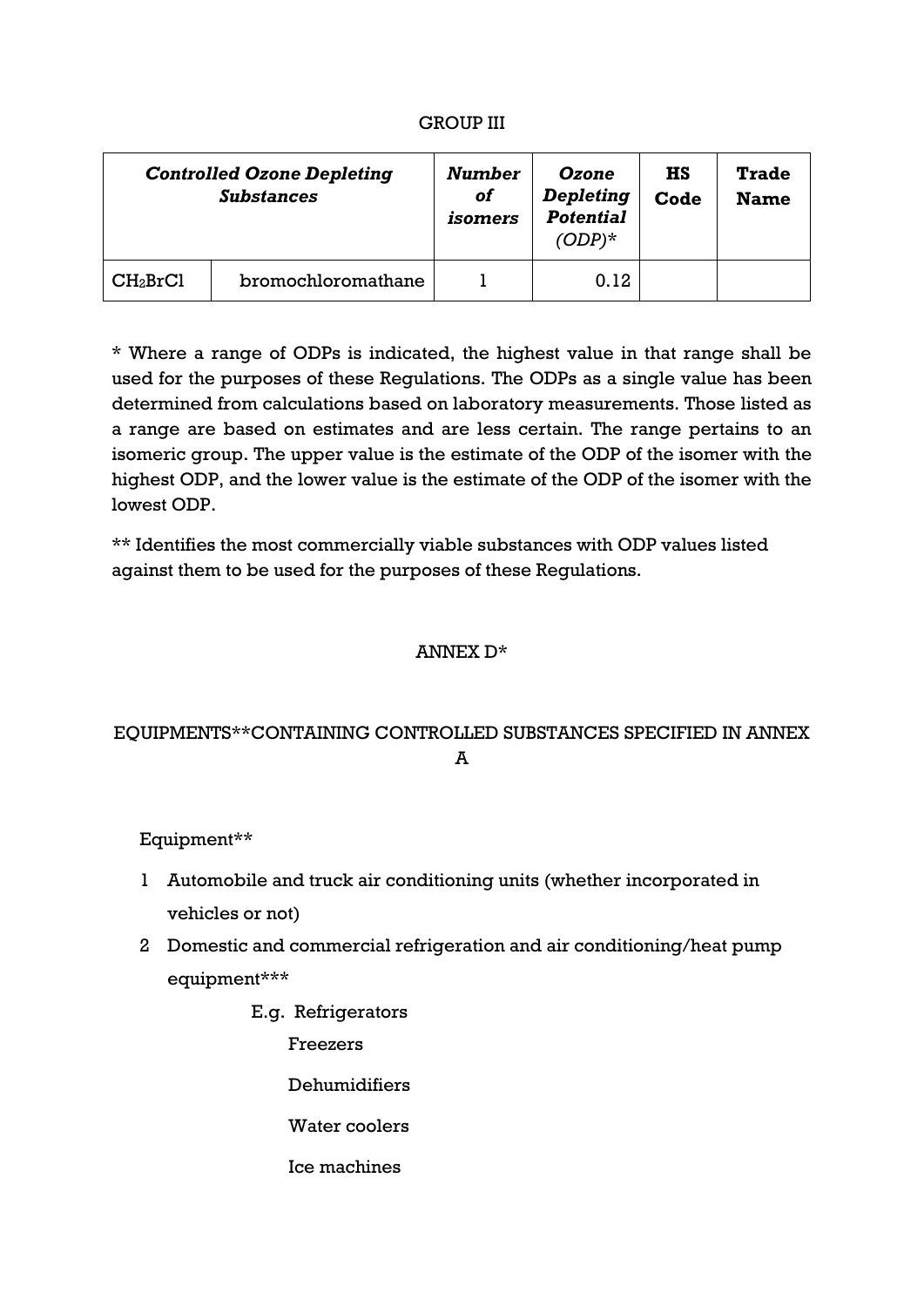## Air conditioning and heat pump units

- 3 Aerosol equipment, except medical aerosols
- 4 Portable fire extinguisher
- 5 Insulation boards, panels and pipe covers
- 6 Pre-polymers

\* This annex was adopted by the Third Meeting of the Parties in Nairobi, 21st June 1991 as required by paragraph 3 of Article 4 of the Protocol.

\*\* Though not when transported in consignment of personal or household effects or in similar non-commercial situations normally exempted from customs attention.

\*\*\* When containing Controlled Substances in annex A as a refrigerant and /or in insulating material of the equipment.

| Group                               | <b>Substances</b> | 100-Year Global<br>Warming<br><b>Potential</b> |
|-------------------------------------|-------------------|------------------------------------------------|
| <b>Group I</b>                      |                   |                                                |
| CHF <sub>2</sub> CHF <sub>2</sub>   | <b>HFC-134</b>    | 1,100                                          |
| CH <sub>2</sub> FCF <sub>3</sub>    | $HFC-134a$        | 1,430                                          |
| $CH_2FCHF_2$                        | <b>HFC-143</b>    | 353                                            |
| $CHF2CH2CF3$                        | $HFC-245fa$       | 1,030                                          |
| $CF3CH2CF2CH3$                      | HFC-365mfc        | 794                                            |
| CF <sub>3</sub> CHFCF <sub>3</sub>  | $HFC-227ea$       | 3220                                           |
| $CH_2FCF_2CF_3$                     | HFC-236cb         | 1,340                                          |
| CHF <sub>2</sub> CHFCF <sub>3</sub> | HFC-236ea         | 1,370                                          |

## **ANNEX F: Controlled Substances**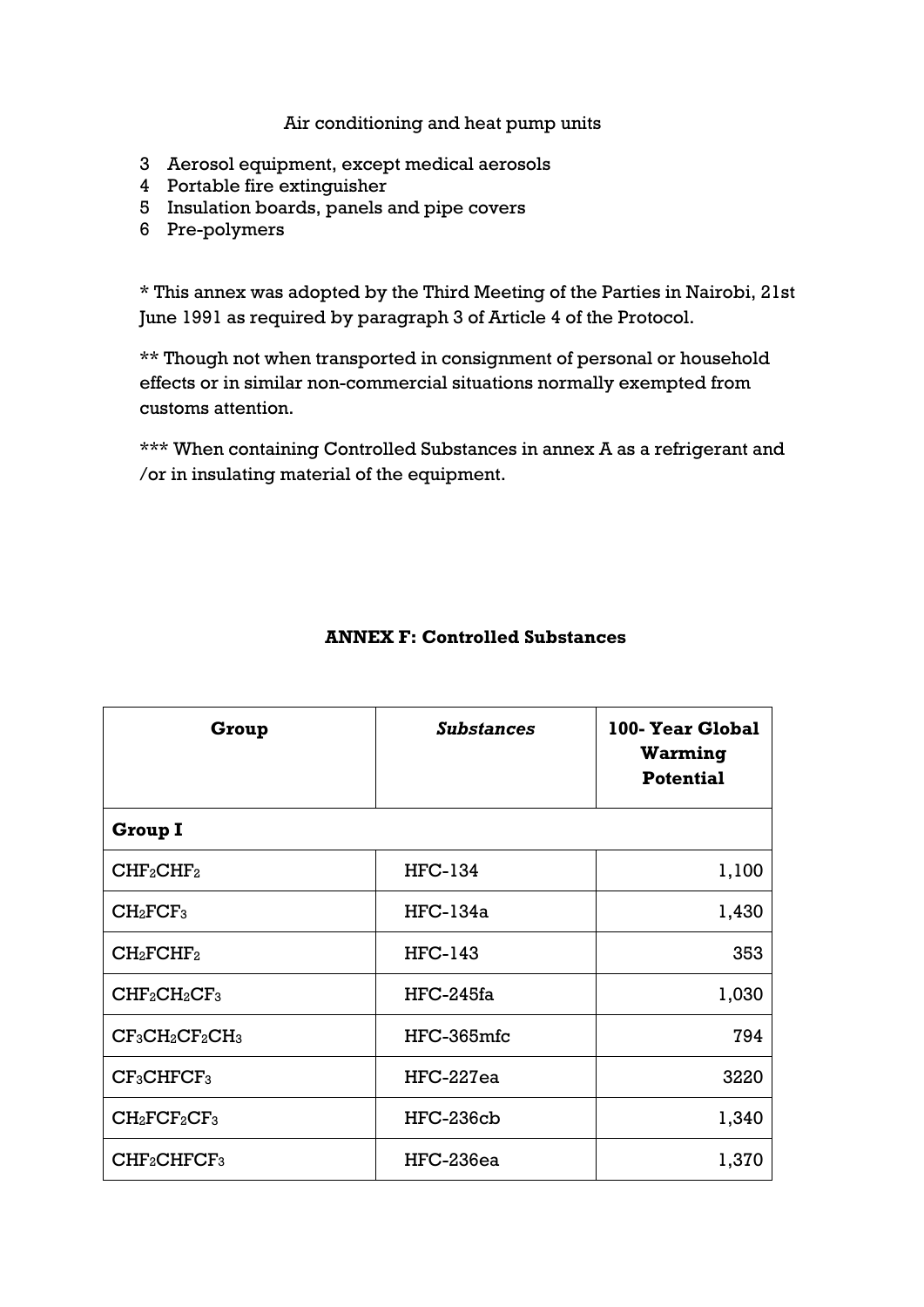| $CF3CH2CF3$                      | $HFC-236fa$     | 9,810  |
|----------------------------------|-----------------|--------|
| $CF_2CCF_2CHF_2$                 | $HFC-245ca$     | 693    |
| $CF3CHFCHFCF2CF3$                | HFC-43-10mee    | 1,640  |
| $CH_2F_2$                        | $HFC-32$        | 675    |
| CHF <sub>2</sub> CF <sub>3</sub> | <b>HFC-125</b>  | 3,500  |
| CH <sub>3</sub> CF <sub>3</sub>  | $HFC-143a$      | 4,470  |
| CH <sub>3</sub> F                | $HFC-41$        | 92     |
| $CH_2FCH_2F$                     | <b>HFC-152</b>  | 53     |
| $CH_3CHF_2$                      | <b>HFC-152a</b> | 124    |
| <b>Group II</b>                  |                 |        |
| CHF <sub>3</sub>                 | $HFC-23$        | 14,800 |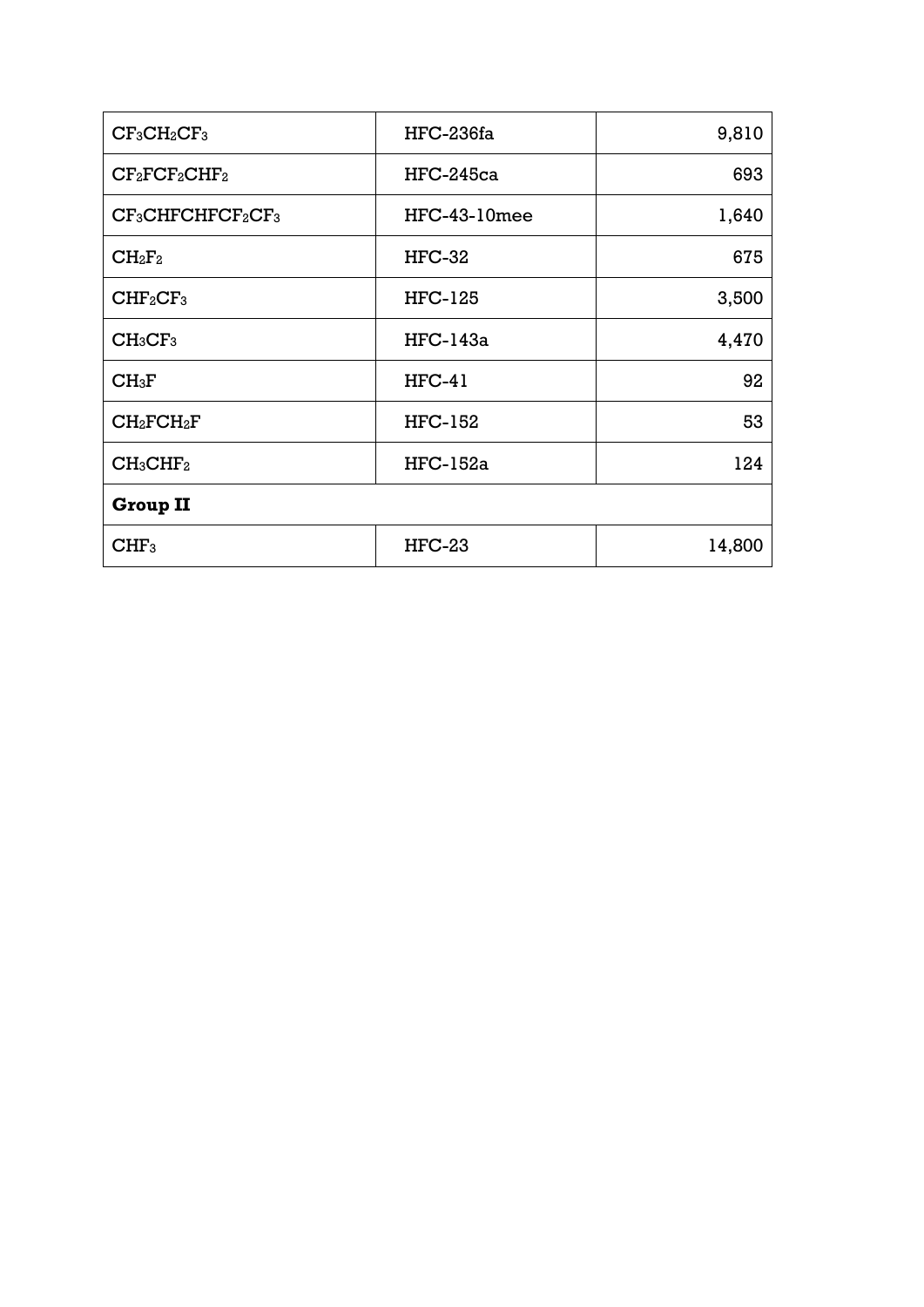## SECOND SCHEDULE

FORM 1

(r. 10 (10,(2))

## REGISTRATION AS A RAC TECHNICIAN OR SERVICE COMPANY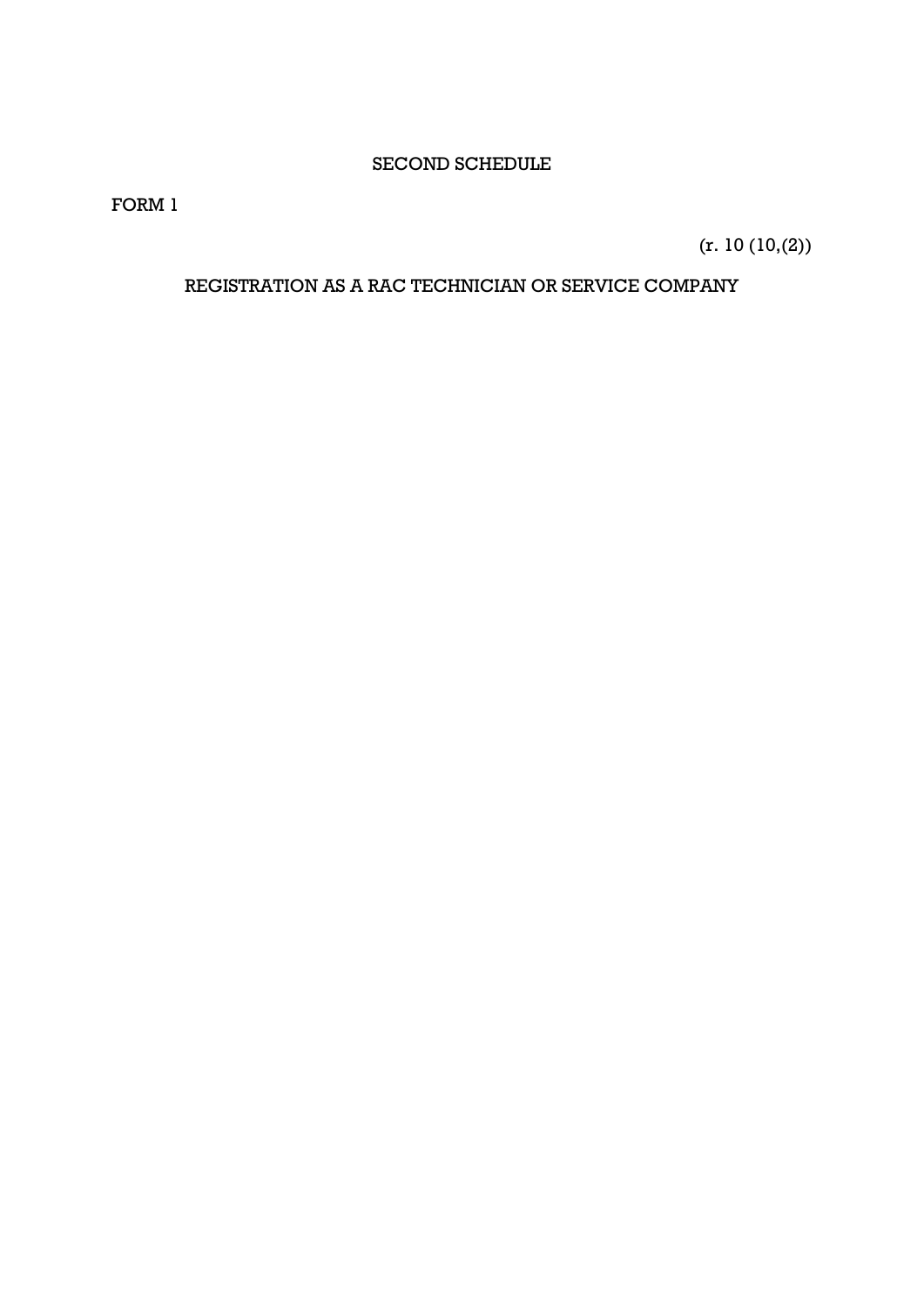## FORM 2

 $(r. 10 (1), (2))$ 

# APPLICATION FOR A LICENCE TO PRACTICE AS A RAC EQUIPMENT TECHNICIAN AND OR COMPANY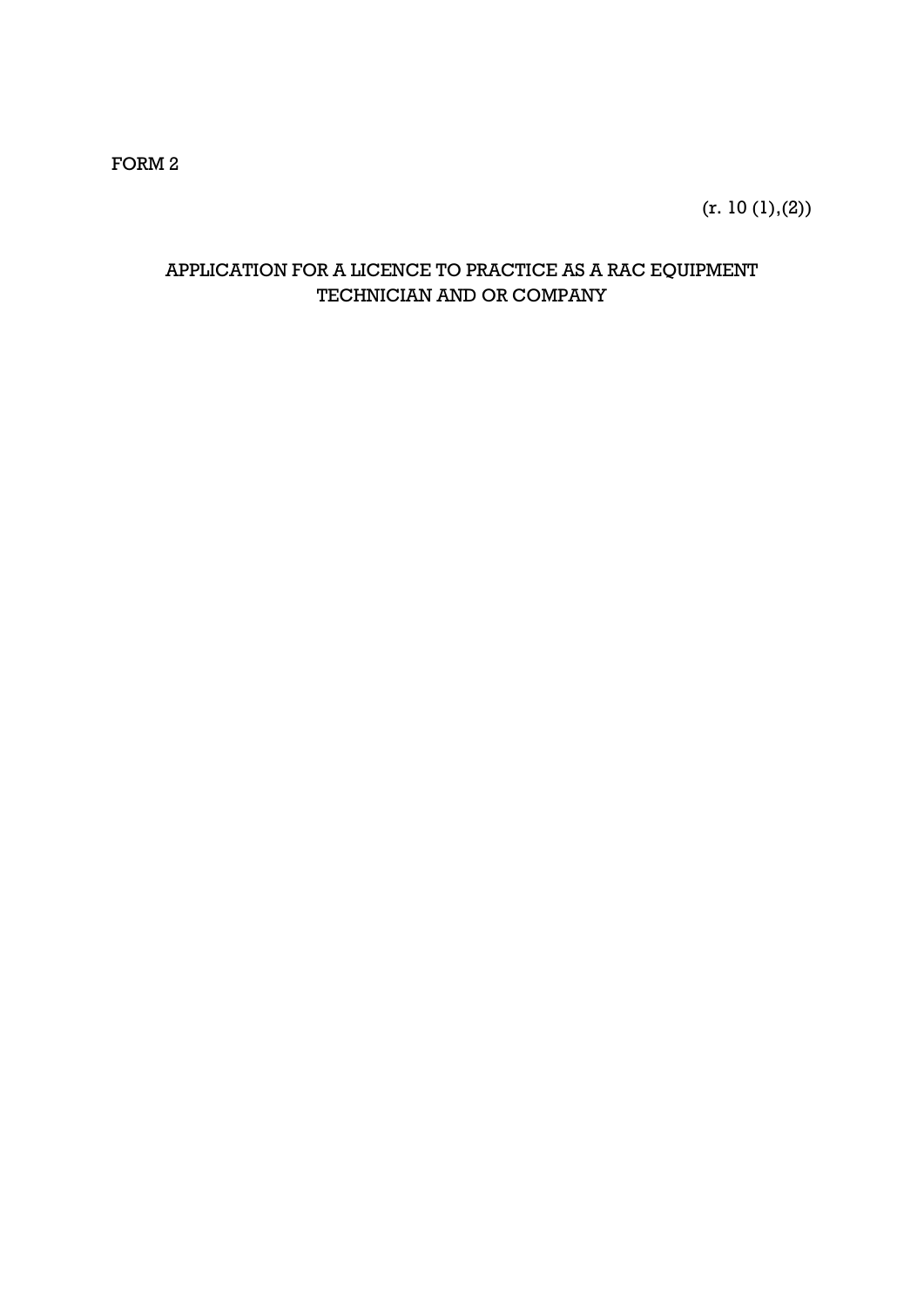FORM 3

 $(r. 11 (1), (2))$ 

# NOTICATION TO THE AUTHORITY TO RECOVER, RETROFIT, REUSE, RECYCLE AND OR DISPOSE OF A CONTROLLED SUBSTANCE, EQUIPMENT AND OR AN EQUIPMENT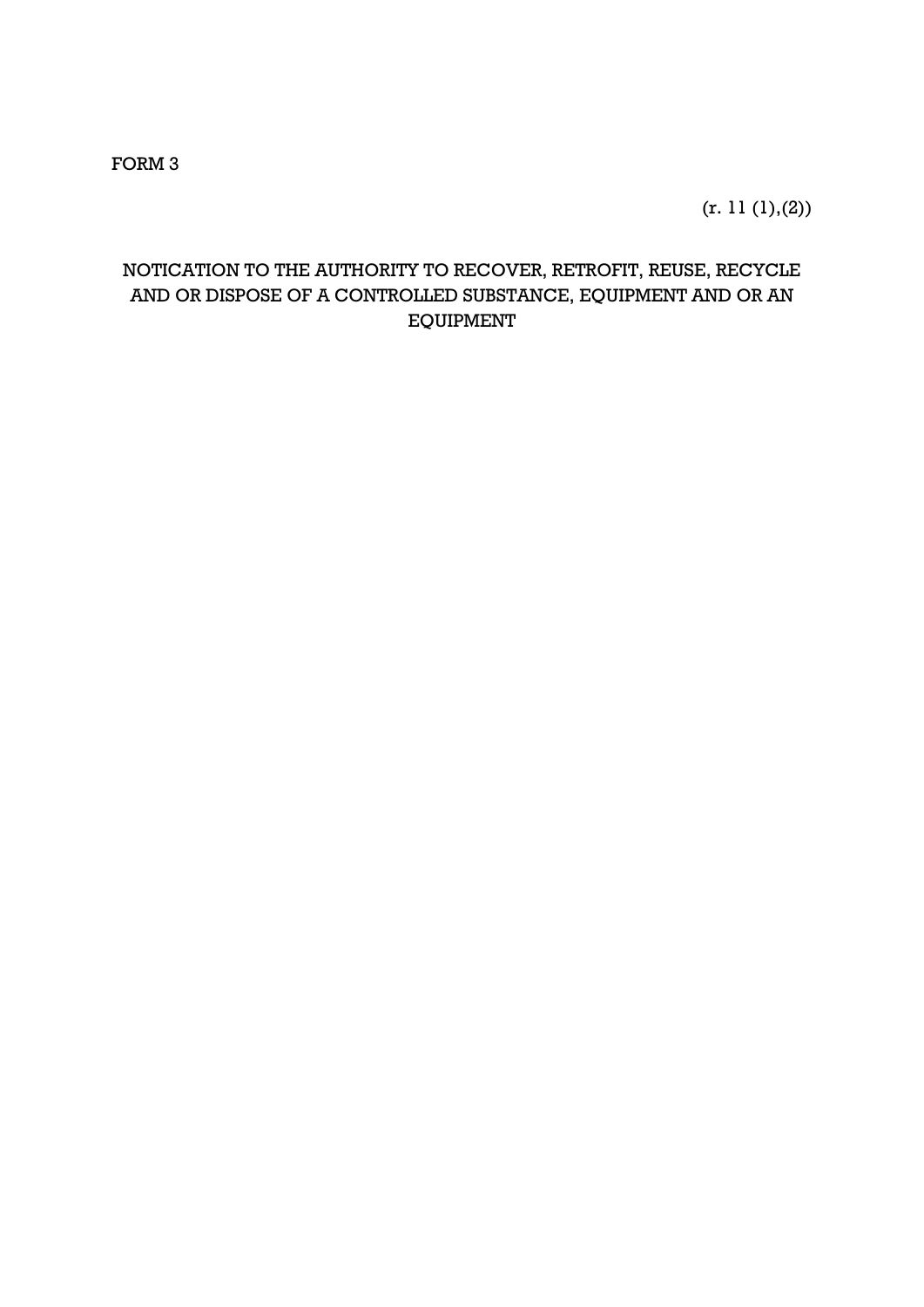(r. 11 (3))

# NOTIFICATION OF DECOMMISSION ANY EQUIPMENT OR PRODUCT CONTAINING CONTROLLED SUBSTANCES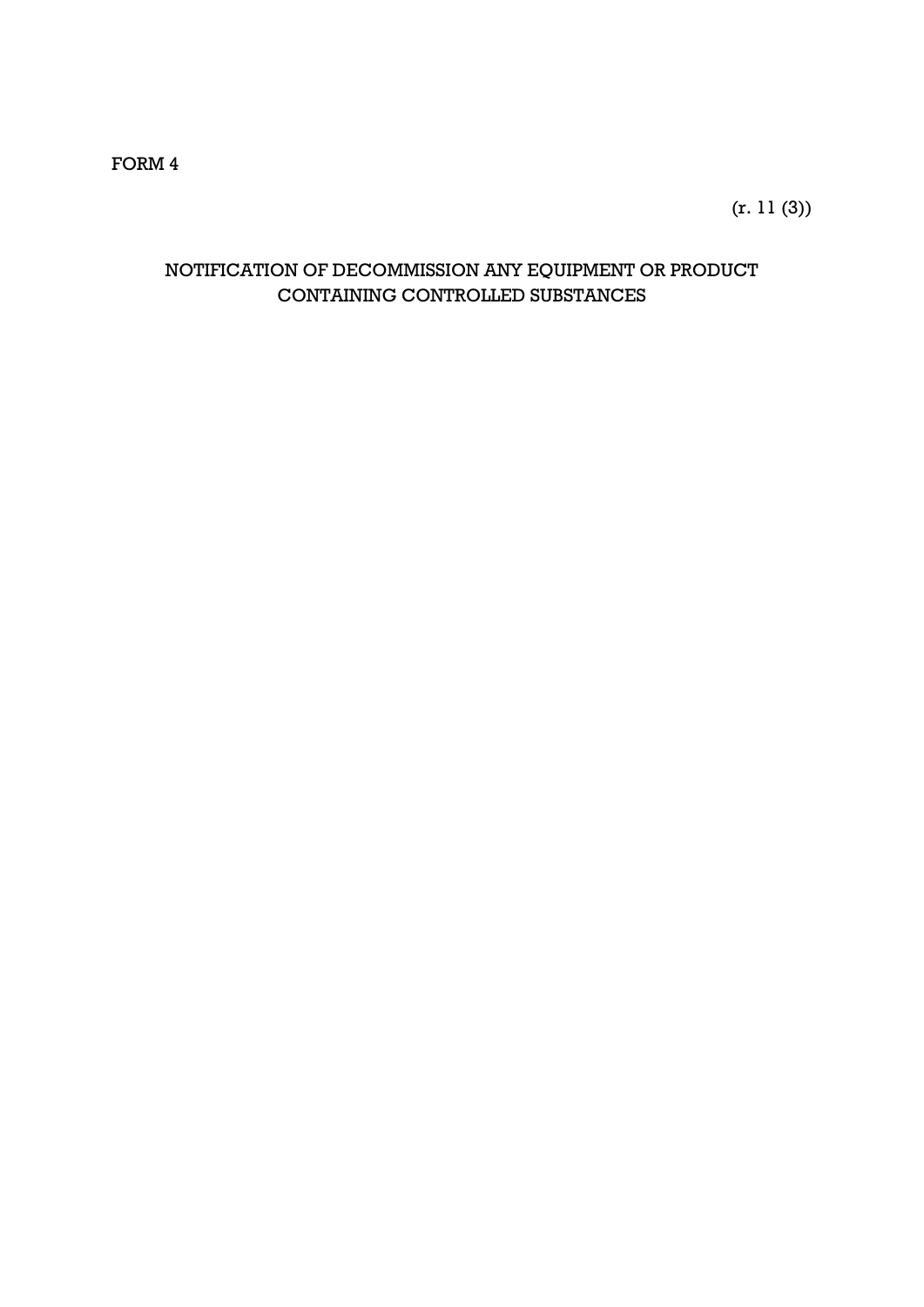| THE ENVIRONMENTAL MANAGEMENT AND CO-ORDINATION ACT                    |
|-----------------------------------------------------------------------|
| (No.8 of 1999)                                                        |
| Application Reference No:                                             |
| (r.12(2))                                                             |
| APPLICATION FOR LICENCE TO PRODUCE CONTROLLED SUBSTANCES              |
| Name of Applicant:                                                    |
|                                                                       |
| Person Authorized to act on behalf of the Applicant: (Name and Title) |
| Contact Person (Name and Title)                                       |
| National Identification Card/Passport No:                             |
| <b>Contact Person's Physical and Postal Address: Residential)</b>     |
| Company Name:                                                         |
| <b>Physical Address:</b>                                              |
| <b>Postal Address</b>                                                 |
|                                                                       |
| <b>Main Business Activity:</b>                                        |
|                                                                       |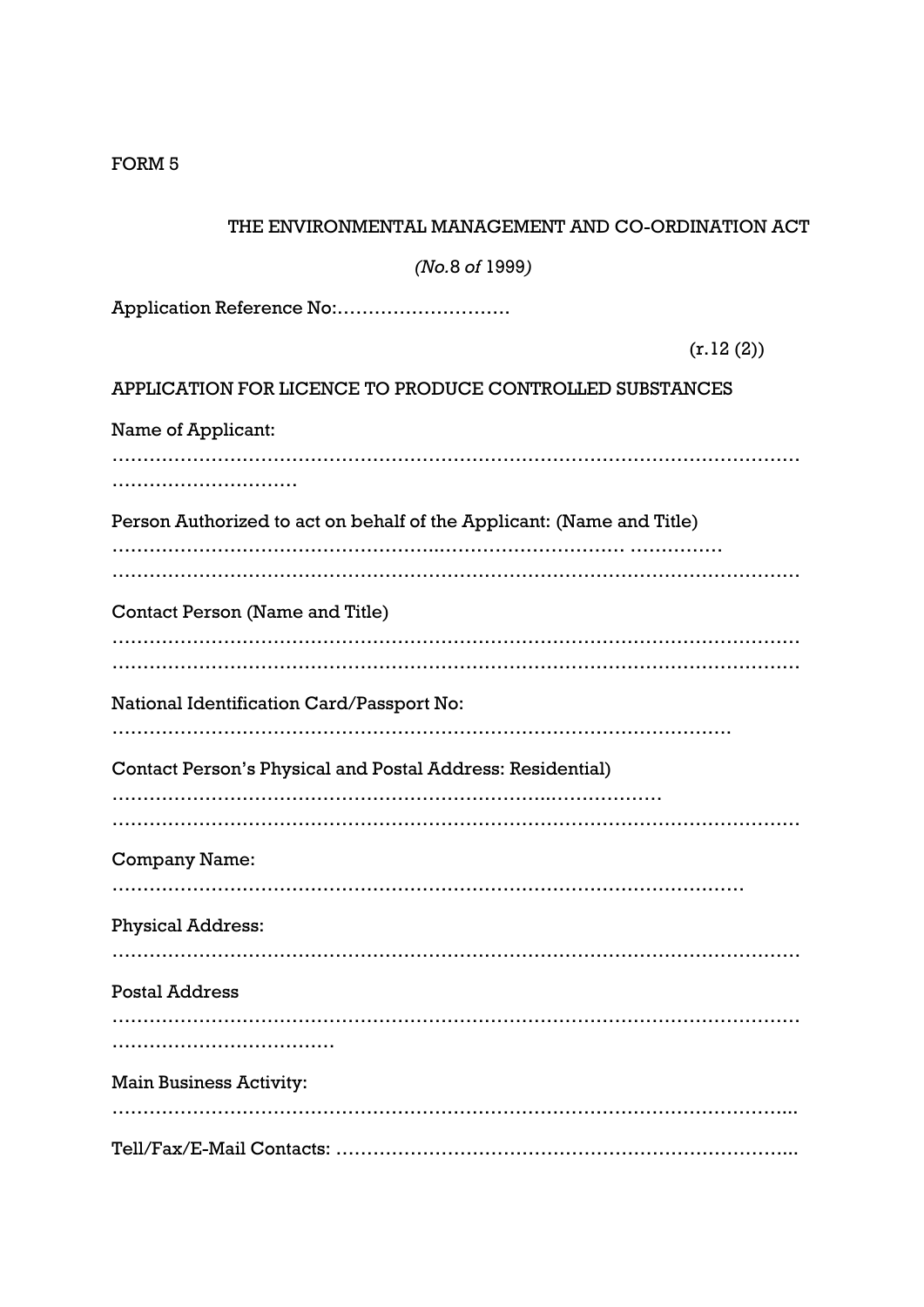Registration Certificate No……………………………………………………………

PIN Number: …………………………………………………………

hereby applies for a license to produce the following types of Controlled Substances.

| <b>Types of Controlled Substances</b><br>Kgs)                                        | Quantity to be produced (in |
|--------------------------------------------------------------------------------------|-----------------------------|
|                                                                                      |                             |
|                                                                                      |                             |
|                                                                                      |                             |
|                                                                                      |                             |
|                                                                                      |                             |
|                                                                                      |                             |
|                                                                                      |                             |
|                                                                                      |                             |
|                                                                                      |                             |
|                                                                                      |                             |
| I declare that the information provided in this application is correct and accurate, |                             |
| and that                                                                             |                             |
| the applicant undertakes to produce the Controlled Substance in compliance with      |                             |
| the provisions of these Regulations.                                                 |                             |
|                                                                                      |                             |
|                                                                                      |                             |
| Signature                                                                            |                             |
|                                                                                      |                             |
|                                                                                      |                             |
|                                                                                      |                             |
| <b>OFFICIAL USE ONLY:</b>                                                            |                             |
| Date:                                                                                |                             |

Received……………………………………………………………………………….……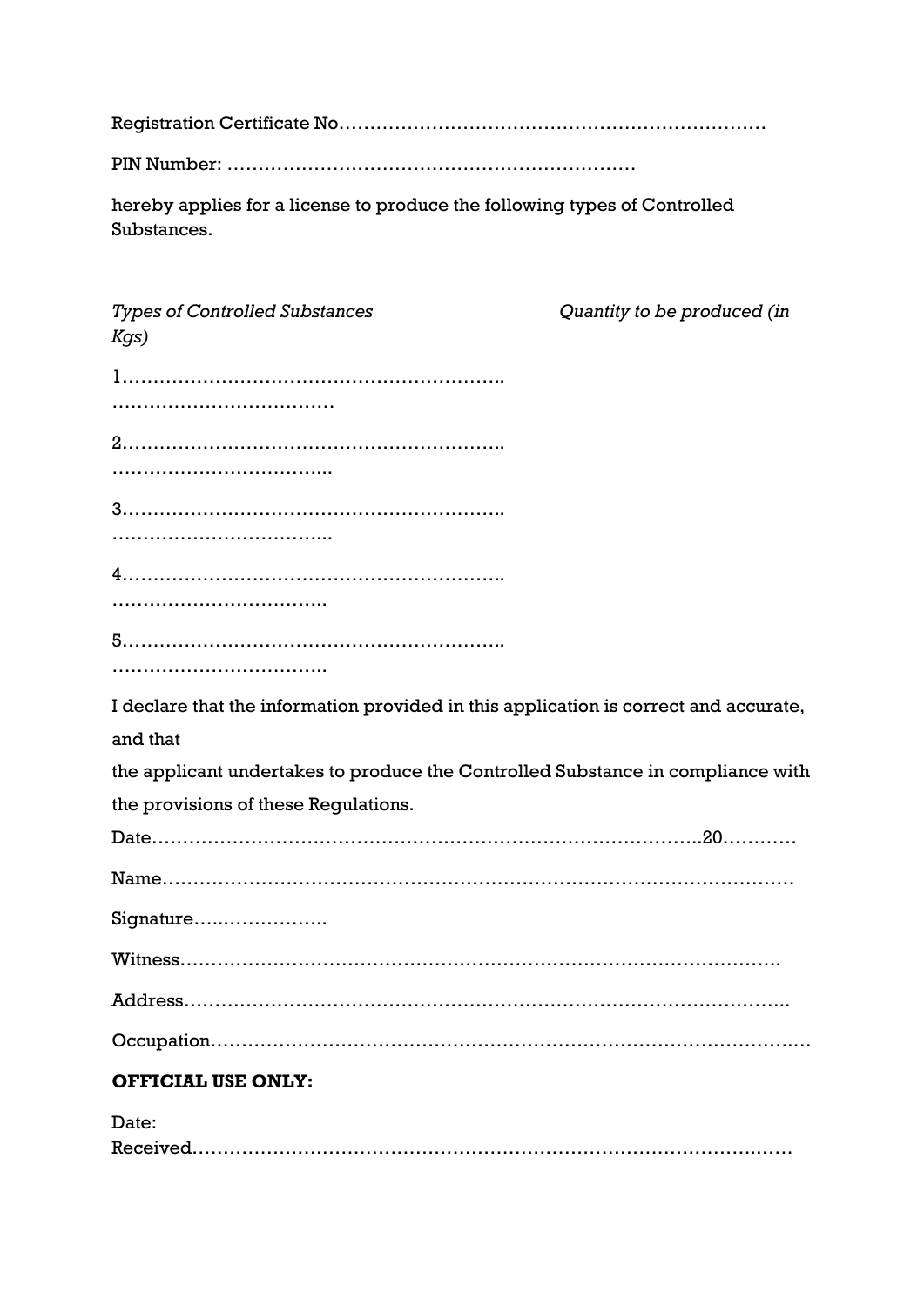| Amount                                                                                         |
|------------------------------------------------------------------------------------------------|
|                                                                                                |
| Receipt                                                                                        |
|                                                                                                |
|                                                                                                |
|                                                                                                |
|                                                                                                |
|                                                                                                |
| Official                                                                                       |
|                                                                                                |
|                                                                                                |
|                                                                                                |
| Accepted/Rejected                                                                              |
| Reason(s) for                                                                                  |
|                                                                                                |
|                                                                                                |
|                                                                                                |
| Complaint against decision should be addressed to the tribunal and submitted<br>not later than |
|                                                                                                |
|                                                                                                |
|                                                                                                |

*(Name and Signature of dully authorized officer)*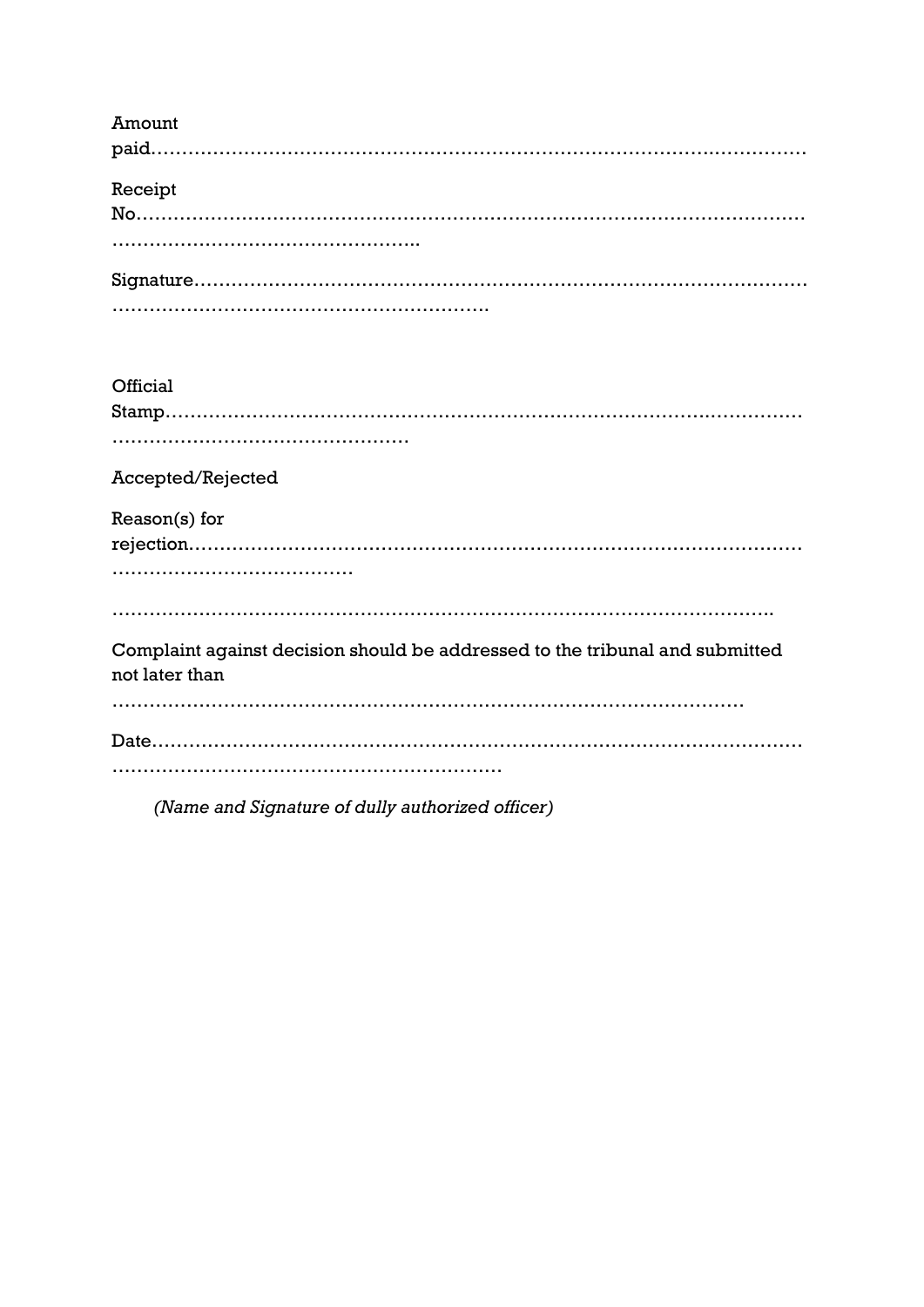| FORM <sub>6</sub>                                         |
|-----------------------------------------------------------|
| THE ENVIRONMENTAL MANAGEMENT AND CO-ORDINATION ACT        |
| (No. 8 of 1999)                                           |
|                                                           |
| [r.13(2)]                                                 |
| APPLICATION FOR LICENCE TO EXPORT CONTROLLED SUBSTANCES   |
| Name of Applicant:                                        |
|                                                           |
| Person Authorized to act on behalf of Applicant (Name and |
|                                                           |
|                                                           |
| Contact Person (Name and                                  |
|                                                           |
|                                                           |
| National Identification Card/Passport                     |
|                                                           |
| <b>Contacts: Person's Physical and Postal Address</b>     |
|                                                           |
| <b>Contacts: Person's Physical and Postal Address</b>     |
|                                                           |
|                                                           |
|                                                           |
|                                                           |
|                                                           |
|                                                           |
|                                                           |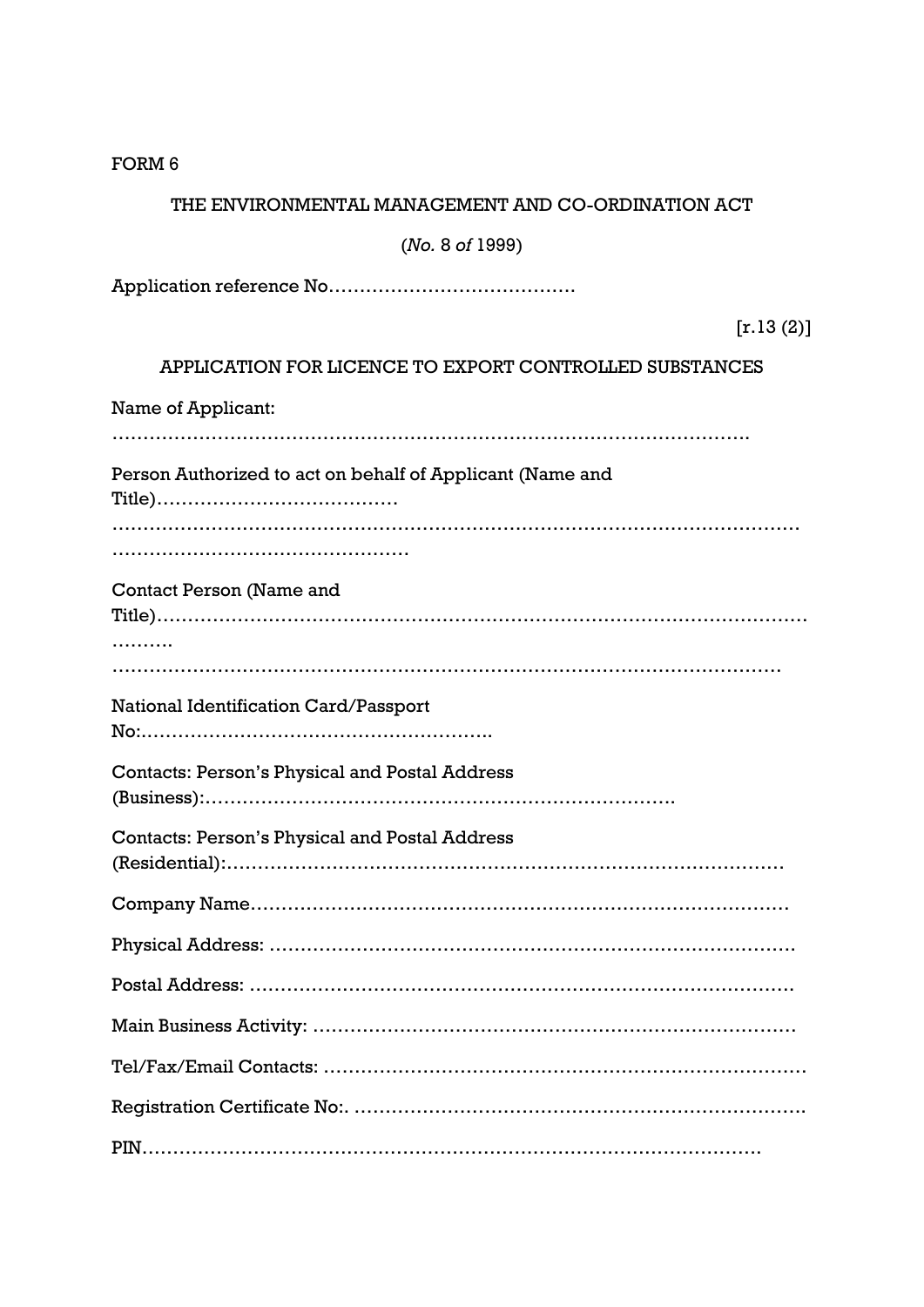hereby applies for a license to export the following types of Controlled Substances.

|                         | Type of Controlled<br><b>Substances</b> | Quantity<br>(Kgs) | Country of<br>Export | <b>Name and Address</b><br>of Importer |
|-------------------------|-----------------------------------------|-------------------|----------------------|----------------------------------------|
|                         |                                         |                   |                      |                                        |
| $\mathbf{1}$            |                                         |                   |                      |                                        |
| $\mathbf{2}$            |                                         |                   |                      |                                        |
| 3                       |                                         |                   |                      |                                        |
| $\overline{\mathbf{4}}$ |                                         |                   |                      |                                        |
| 5                       |                                         |                   |                      |                                        |
| 6                       |                                         |                   |                      |                                        |
| $\overline{7}$          |                                         |                   |                      |                                        |
| 8                       |                                         |                   |                      |                                        |
| 9                       |                                         |                   |                      |                                        |

Export data for previous year---------------------------- –

|                | Type of    | Quantity | Country of | <b>Export Entry</b> | Name and   |
|----------------|------------|----------|------------|---------------------|------------|
|                | Controlled | (Kgs)    | Export     | Number              | Address of |
|                | Substances |          |            |                     | Importer   |
|                |            |          |            |                     |            |
| ı              |            |          |            |                     |            |
| $\overline{2}$ |            |          |            |                     |            |
| 3              |            |          |            |                     |            |
| 4              |            |          |            |                     |            |
| 5              |            |          |            |                     |            |
| 6              |            |          |            |                     |            |
| $\overline{7}$ |            |          |            |                     |            |
| 8              |            |          |            |                     |            |
| 9              |            |          |            |                     |            |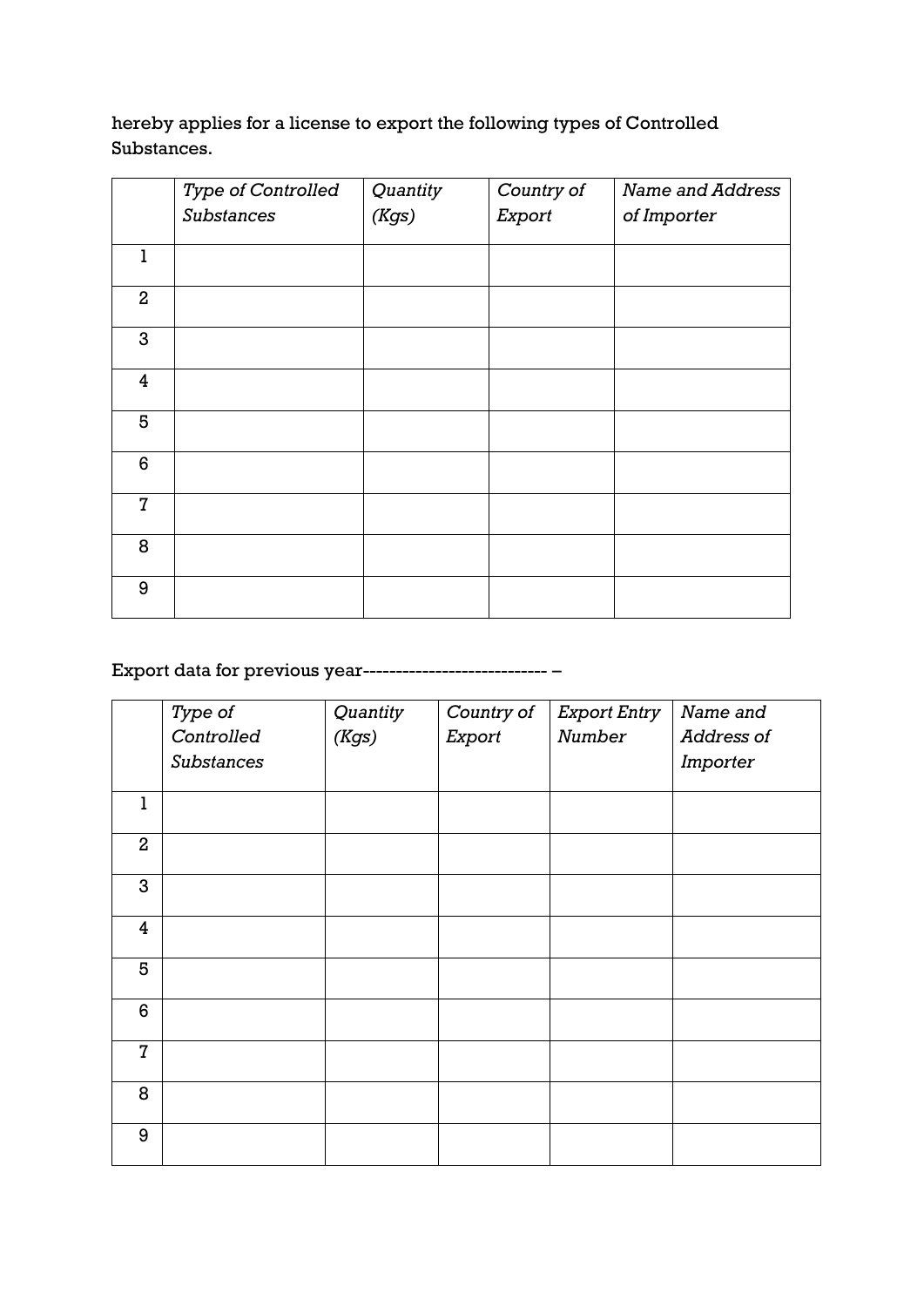I declare that the information provided in this application is correct and accurate, and that the applicant undertakes to export the Controlled Substance in compliance with the provisions of these Regulations.

| OFFICIAL USE ONLY                       |  |
|-----------------------------------------|--|
| Prior Informed Consent Received: YES/NO |  |
|                                         |  |
|                                         |  |
|                                         |  |
|                                         |  |
|                                         |  |
|                                         |  |
| Accepted/Rejected                       |  |
| Reason(s) for rejection:                |  |
|                                         |  |
|                                         |  |
|                                         |  |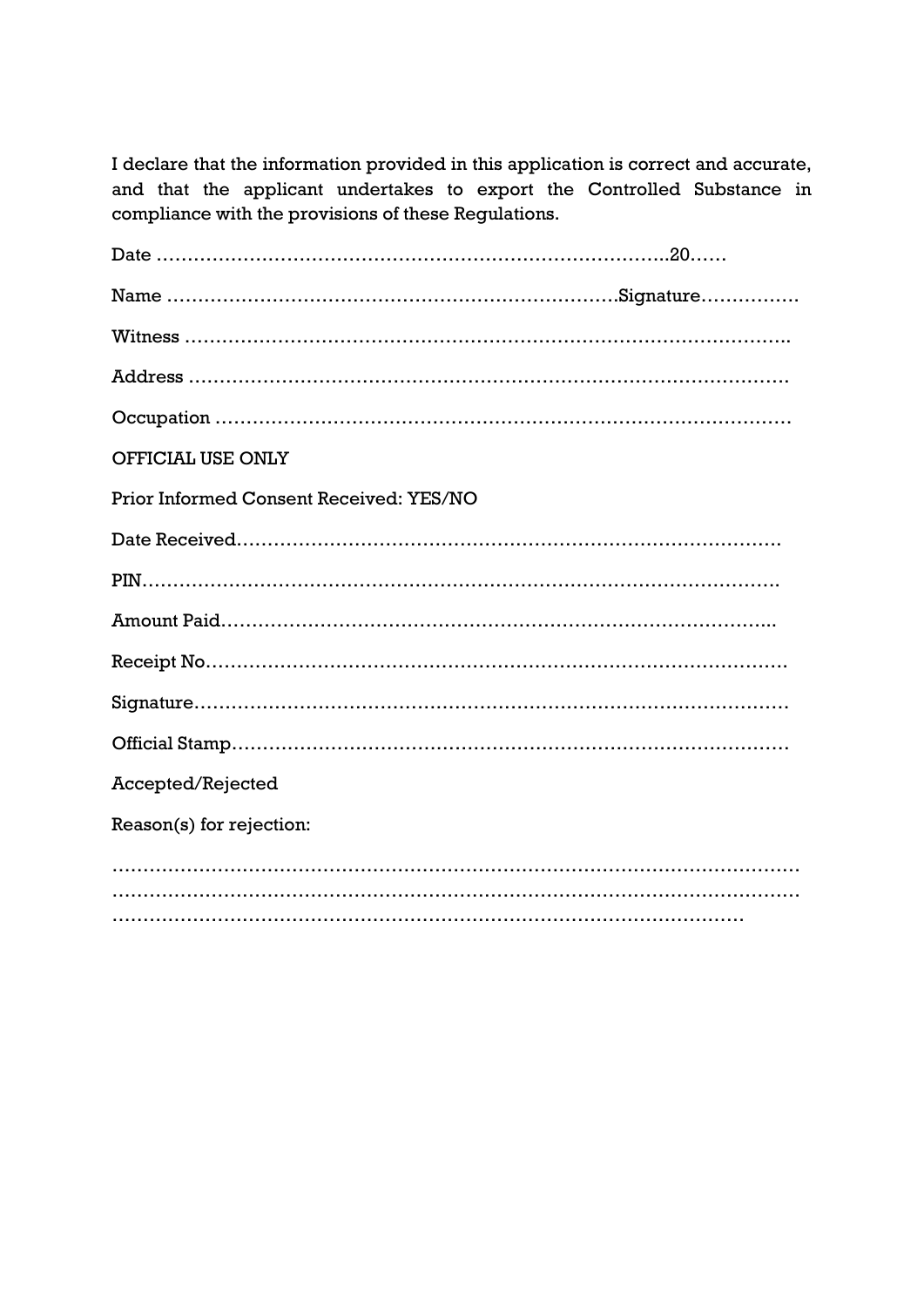### THE ENVIRONMENTAL MANAGE MENT AND CO-ORDINATION ACT

(*No*.8 *of* 1999)

Application Reference No:……………………………….

 $(r.14(3),(8))$ 

# APPLICATION FOR LICENCE TO IMPORT CONTROLLED SUBSTANCES / APPLICATION FOR LICENCE TO IMPORT CONTROLLED SUBSTANCES *FOR QUARANTINE AND PRESHIPMENT USES (QPS)*

Name Applicant…………………………………………………………………………….

Person Authorized to act on behalf of Applicant (Name and Title)……………………………………………………..

………………………………………………………………………………………………… …………………………………………………..

National Identification Card/Passport

No………………………………………………………………………………………….

Contacts: Physical And Postal Address

(Business):……………………………………….……………………………………… ………………………………………………………………………………………………… ………………………………………………………

Contacts: Physical and Postal Address (Residential)

………………………………..……………………………...............……………………… ………………………………………………………………………………………………… ………………………………………………………………………………………………… Company Name…………………………………………………………………………..

Physical Address………………………………………………………………………….

Main Business Activity…………………………………………………………………… Tel/Fax/Email Contacts……………………………………………………………………

Registration Certificate No……………………………………………………………….

PIN………………………………………………………………………………………….

hereby applies for a license to import the following Controlled Substances.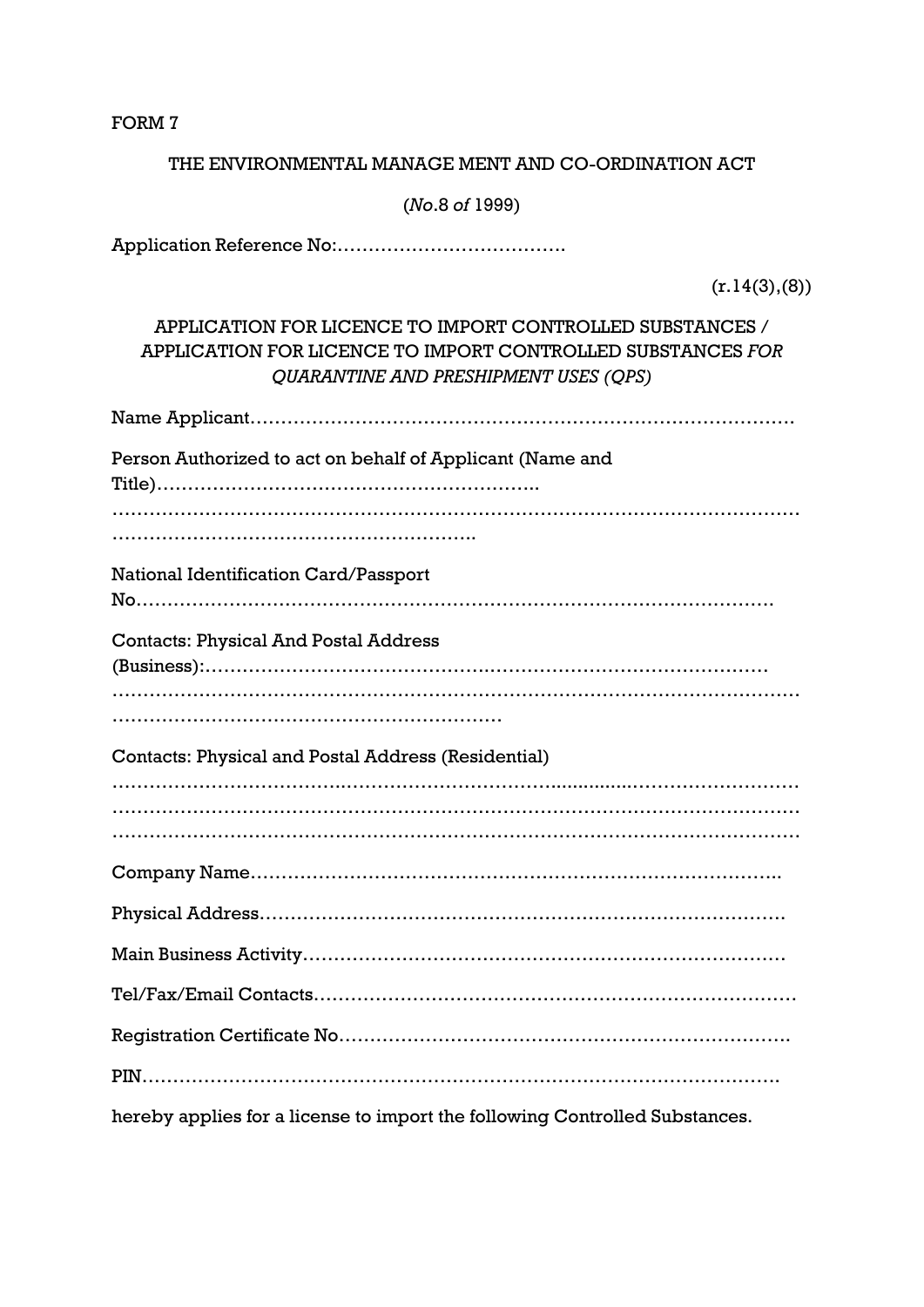|                | <b>Type of Controlled</b><br><b>Substances</b> | Quantity to be<br>Imported(Kgs) | Amount<br>Approved | Country of<br>Origin | Name and<br>Address of<br>Licensee |
|----------------|------------------------------------------------|---------------------------------|--------------------|----------------------|------------------------------------|
| ı              |                                                |                                 |                    |                      |                                    |
| $\overline{2}$ |                                                |                                 |                    |                      |                                    |
| 3              |                                                |                                 |                    |                      |                                    |
| $\overline{4}$ |                                                |                                 |                    |                      |                                    |
| 5              |                                                |                                 |                    |                      |                                    |
| 6              |                                                |                                 |                    |                      |                                    |
| $\overline{7}$ |                                                |                                 |                    |                      |                                    |

I declare that the information provided in this application is correct and accurate, and that the applicant undertakes to export the Controlled Substance in compliance with the provisions of these Regulations.

| OFFICIAL USE ONLY                           |  |
|---------------------------------------------|--|
|                                             |  |
|                                             |  |
|                                             |  |
| Prior Informed Consent (PIC) Issued: Yes/No |  |
|                                             |  |
|                                             |  |
|                                             |  |
|                                             |  |
| <b>Approved Amount</b>                      |  |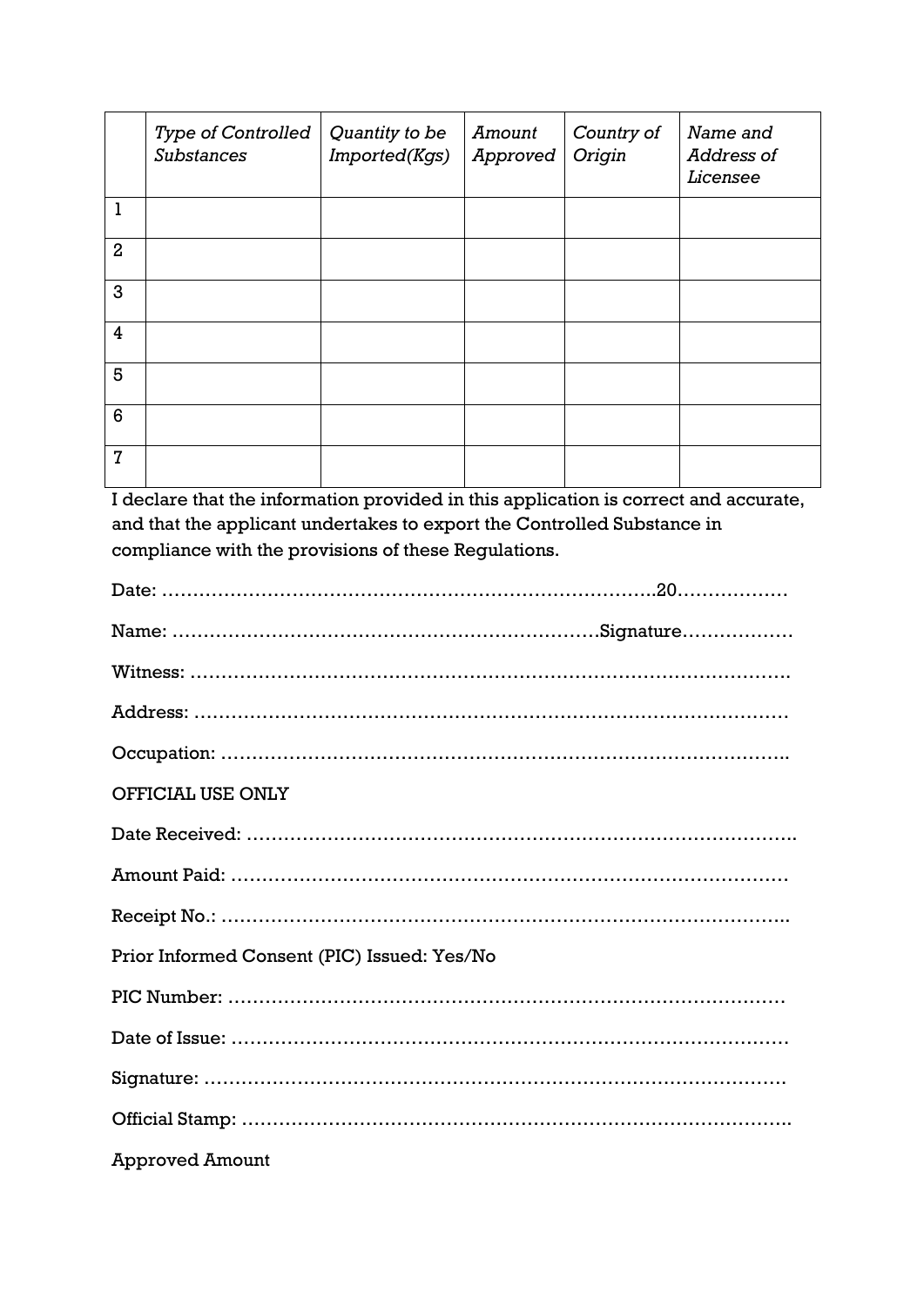|                | <b>Type of Controlled</b><br><b>Substances</b> | Quantity to be<br>Imported(Kgs) | Amount<br>Approved | Country of<br>Origin | Name and<br>Address of<br>Licensee |
|----------------|------------------------------------------------|---------------------------------|--------------------|----------------------|------------------------------------|
| 1              |                                                |                                 |                    |                      |                                    |
| $\overline{2}$ |                                                |                                 |                    |                      |                                    |
| 3              |                                                |                                 |                    |                      |                                    |
| 4              |                                                |                                 |                    |                      |                                    |
| 5              |                                                |                                 |                    |                      |                                    |
| 6              |                                                |                                 |                    |                      |                                    |
| $\overline{7}$ |                                                |                                 |                    |                      |                                    |

Accepted/Rejected:

Reason(s) for rejection:……………………………………………………………………………….…… ………………………………………………………………………………………………… ………………………………………………………...………………………………………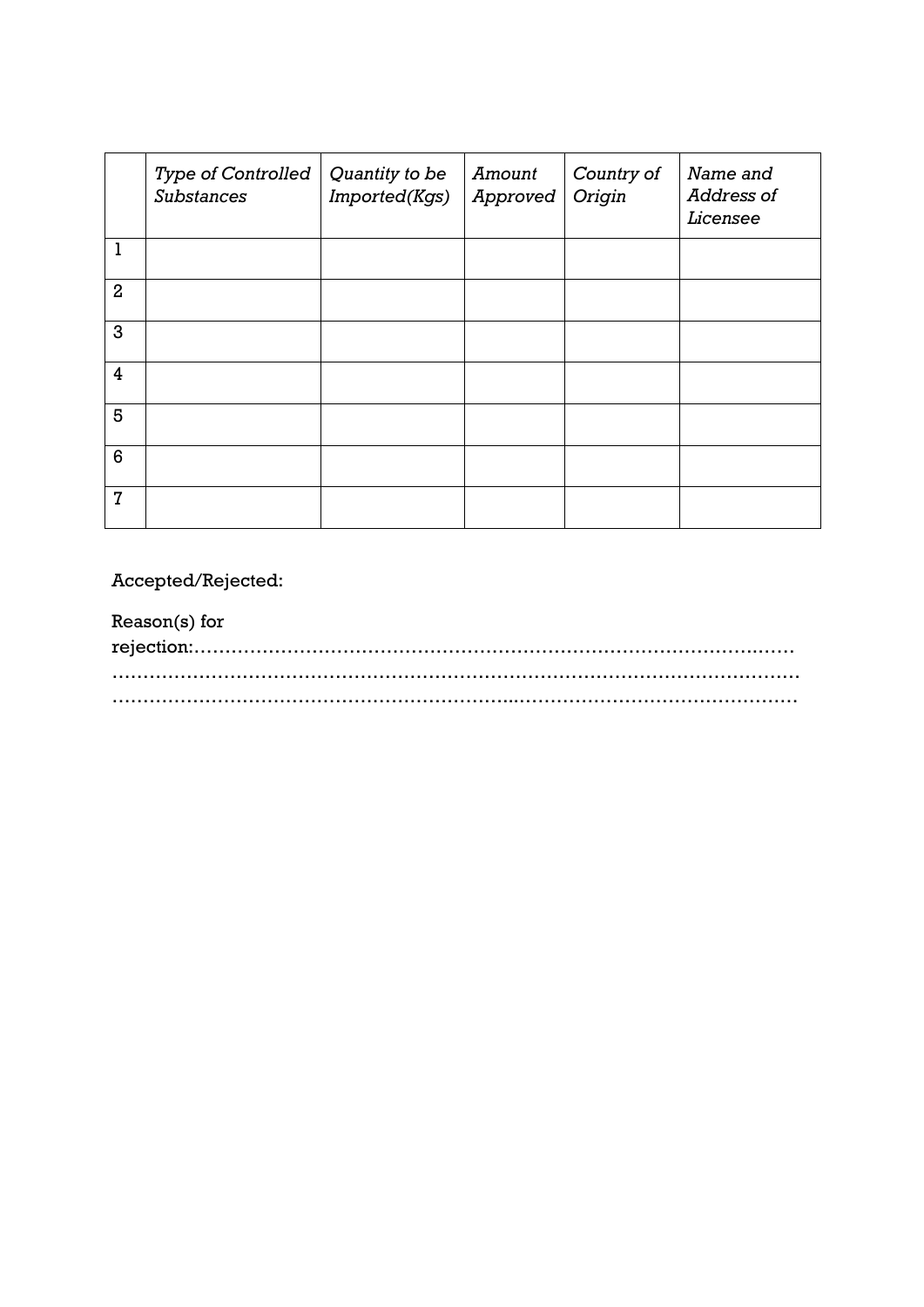$(r.14(4))$ 

# APPLICATION FOR LICENCE TO IMPORT EQUIPMENT CONTAINING CONTROLLED SUBSTANCES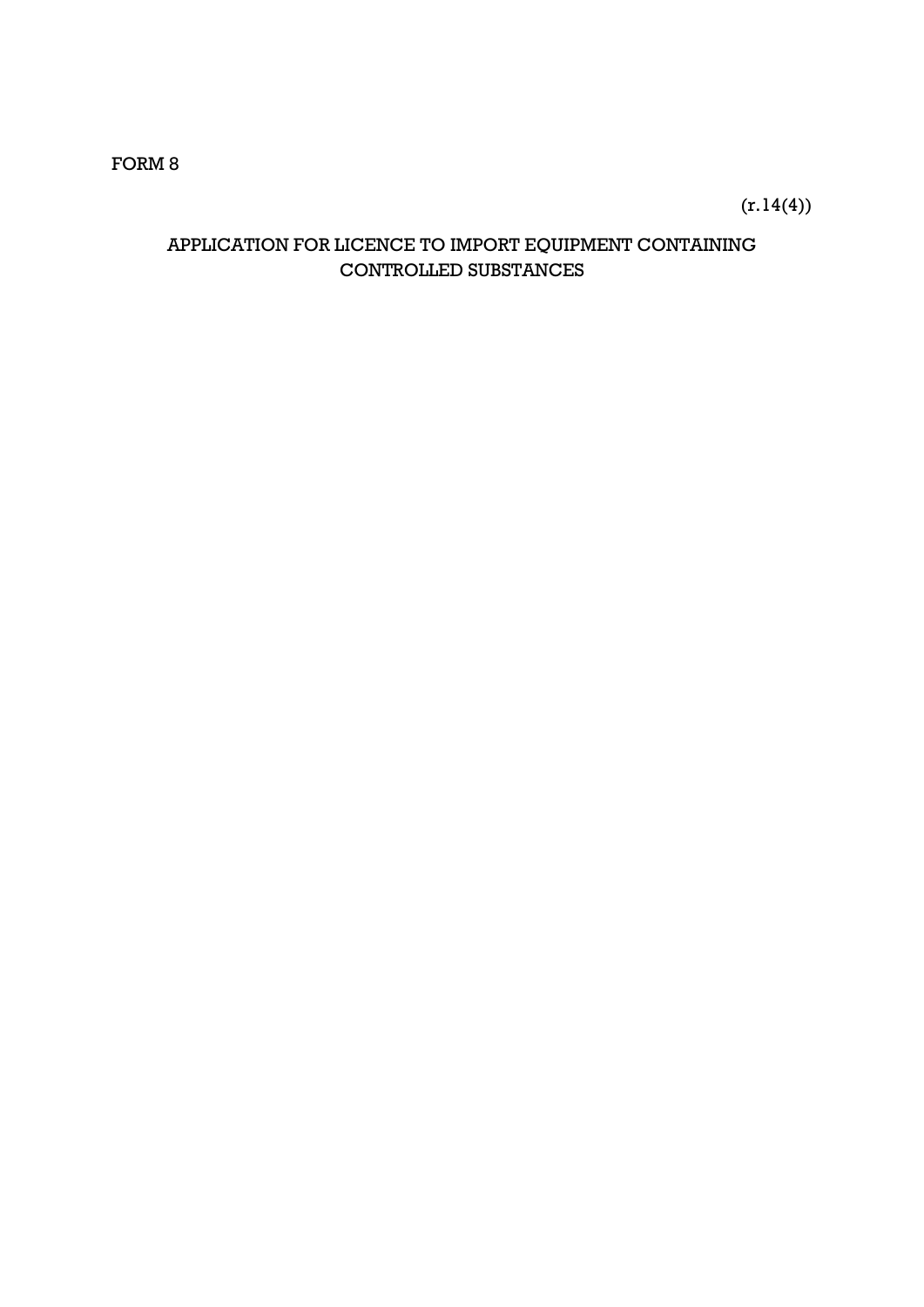### THE ENVIRONMENTAL MANAGEMENT AND CO-ORDINATION ACT

(*No.* 8 *of* 1999)

Application Form No:………………….

 $(r.15(1))$ 

# APPLICATION FOR CONSENT TO TRANSIT CONTROLLED SUBSTANCES THROUGH KENYA.

3. Classification and qualities of Controlled Substances to be transported

| Class | Qualities in<br>Kgs/Litres |
|-------|----------------------------|
|       |                            |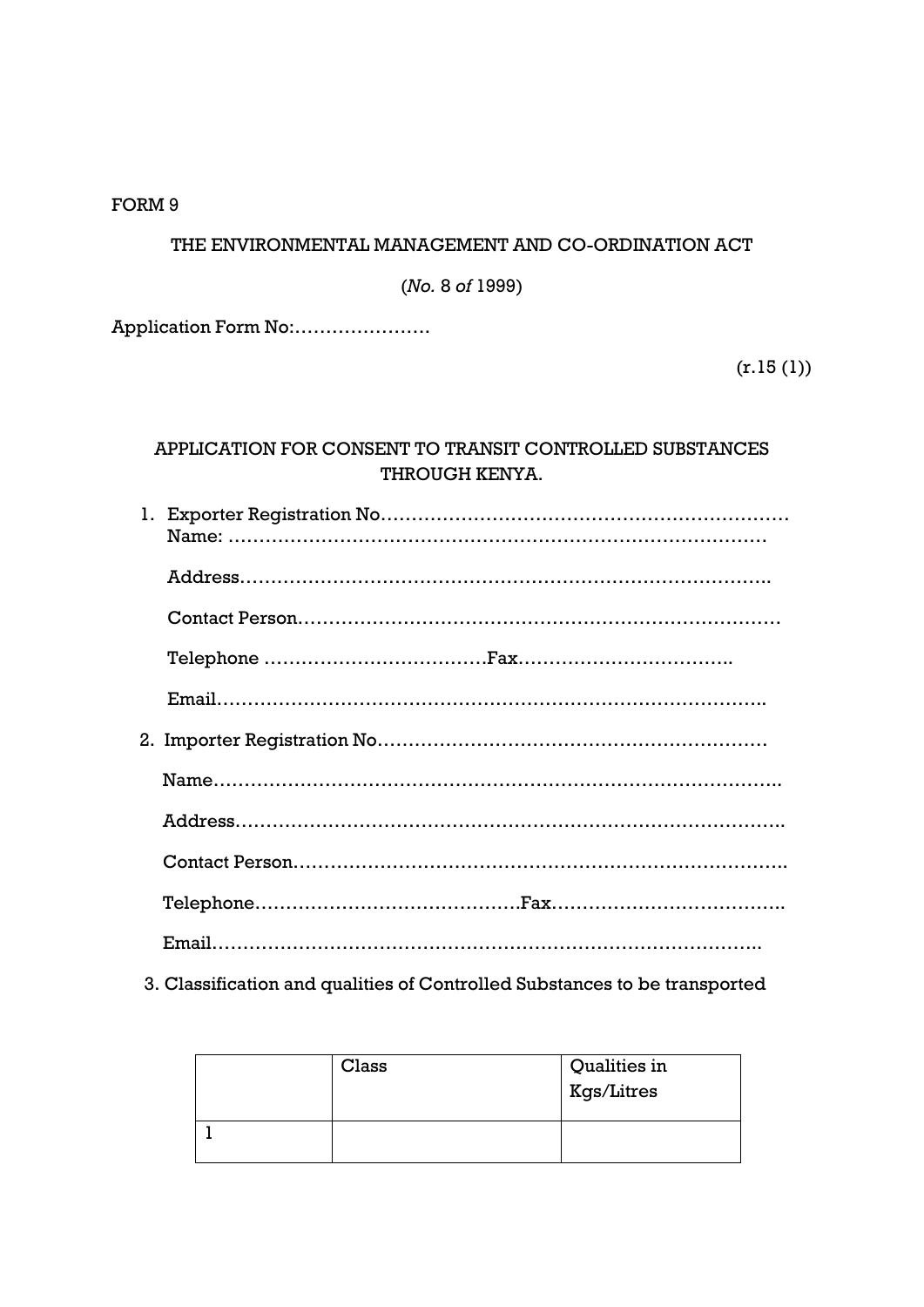| 2          |  |
|------------|--|
| <b>1.3</b> |  |
|            |  |
| l 5        |  |

# 4. Intended period of time for transport:

| 5. Description of packaging type(s)                                                               |
|---------------------------------------------------------------------------------------------------|
|                                                                                                   |
|                                                                                                   |
| 6 Intended carrier(s) Registration No.                                                            |
|                                                                                                   |
|                                                                                                   |
|                                                                                                   |
|                                                                                                   |
|                                                                                                   |
|                                                                                                   |
| 7 Written Prior Informed Consent (PIC) from relevant Competent Authority of<br>country of import: |

Has consent given? YES\_ /NO\_

If yes, attach copy of the PIC

I/WE…………………………………………..hereby confirms that the above information and particulars is true and correct.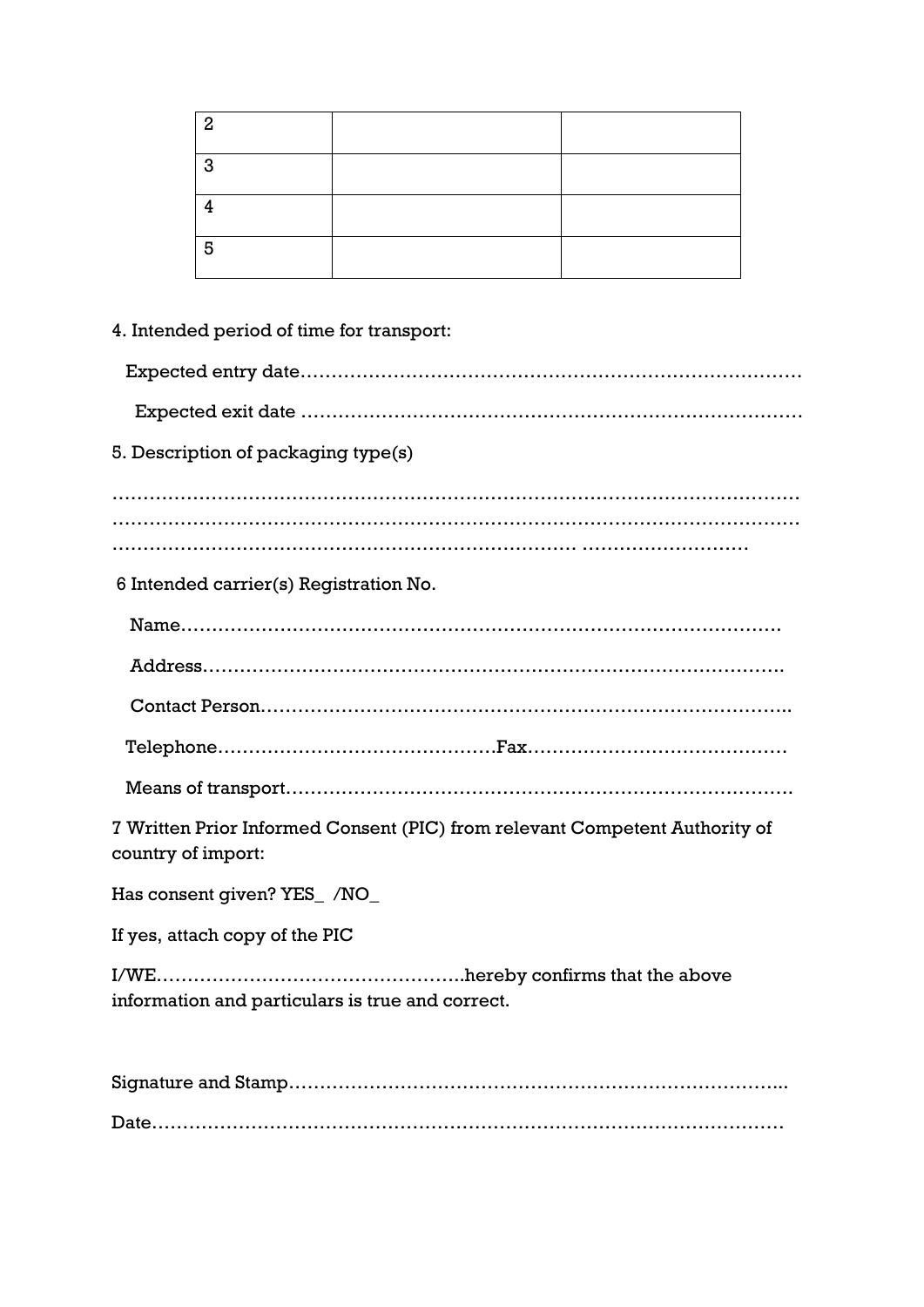# THE ENVIRONMENTAL MANAGEMENT AND CO-ORDINATION ACT

# (*No*.8 *of* 1999)

Application Ref. No:………………………………………

# (r.16 (2))

APPLICATION FOR PERMIT TO IMPORT/EXPORT CONTROLLED SUBSTANCES

| Person Authorized to act on behalf of Applicant (Name and |
|-----------------------------------------------------------|
|                                                           |
| Contact Person (Name and                                  |
|                                                           |
| National Identification Card/Passport                     |
|                                                           |
| <b>Contact Person's Physical and Postal Address</b>       |
|                                                           |
|                                                           |
|                                                           |
|                                                           |
|                                                           |
|                                                           |
| Personal Identification Number (PIN):                     |
|                                                           |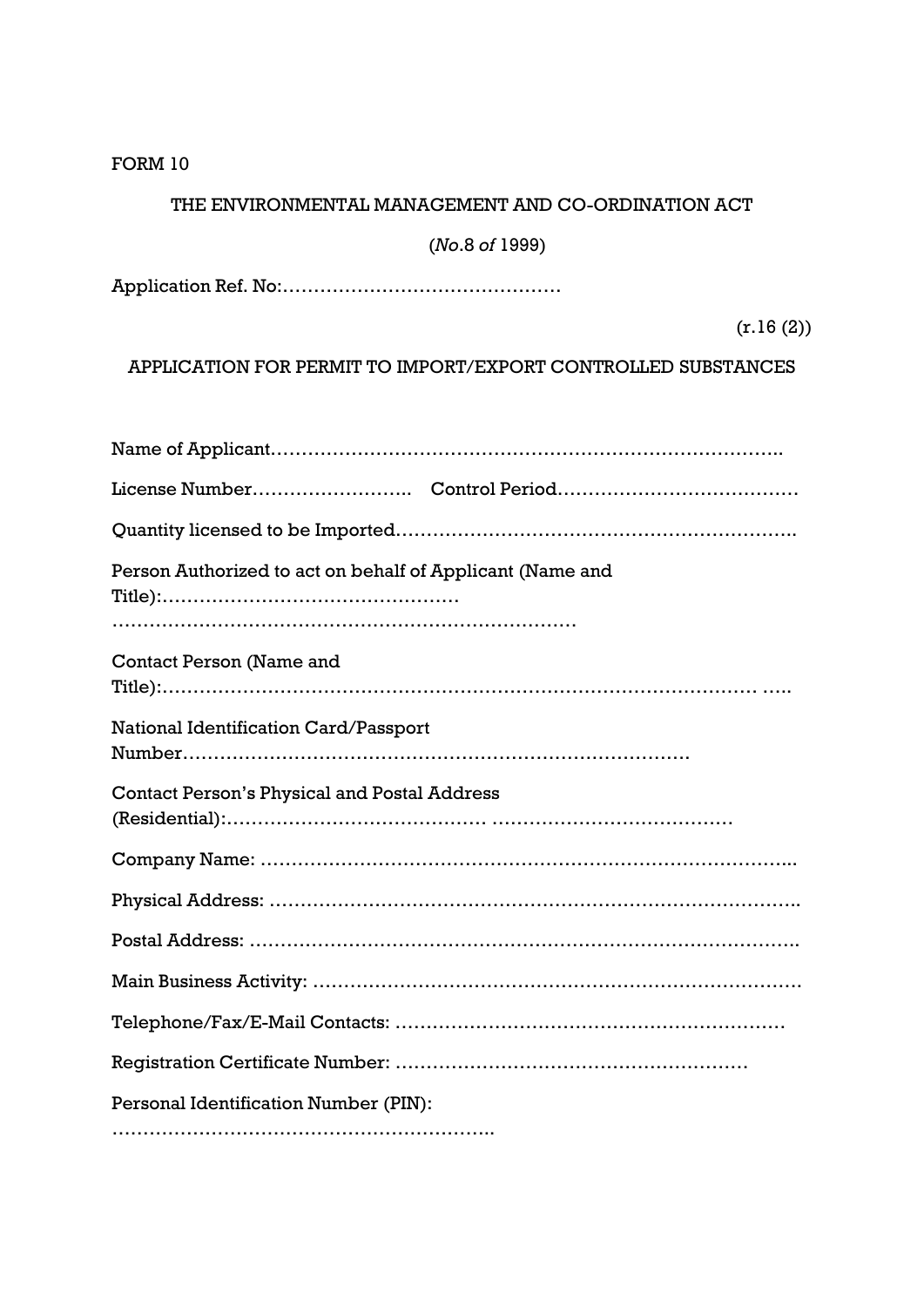hereby applies for a permit to import the following Controlled Ozone Depleting Substances.

| Class/Type<br>оf<br>Controlled<br>Substance | Trade<br>Name | Quantity(Kgs)<br>to be<br>imported/<br>exported | Balance of<br>quantity to<br>be<br>imported/<br>exported | Country of<br>origin/<br>destination | Name and<br>address of<br>importer/<br>exporter |
|---------------------------------------------|---------------|-------------------------------------------------|----------------------------------------------------------|--------------------------------------|-------------------------------------------------|
|                                             |               |                                                 |                                                          |                                      |                                                 |
|                                             |               |                                                 |                                                          |                                      |                                                 |
|                                             |               |                                                 |                                                          |                                      |                                                 |
|                                             |               |                                                 |                                                          |                                      |                                                 |

I declare that the information provided in this application is correct and accurate, and that the applicant undertakes to export the Controlled Ozone Depleting Substance in compliance with the provisions of these Regulations.

### OFFICIAL USE ONLY

| Accepted/Rejected: |
|--------------------|
|                    |
|                    |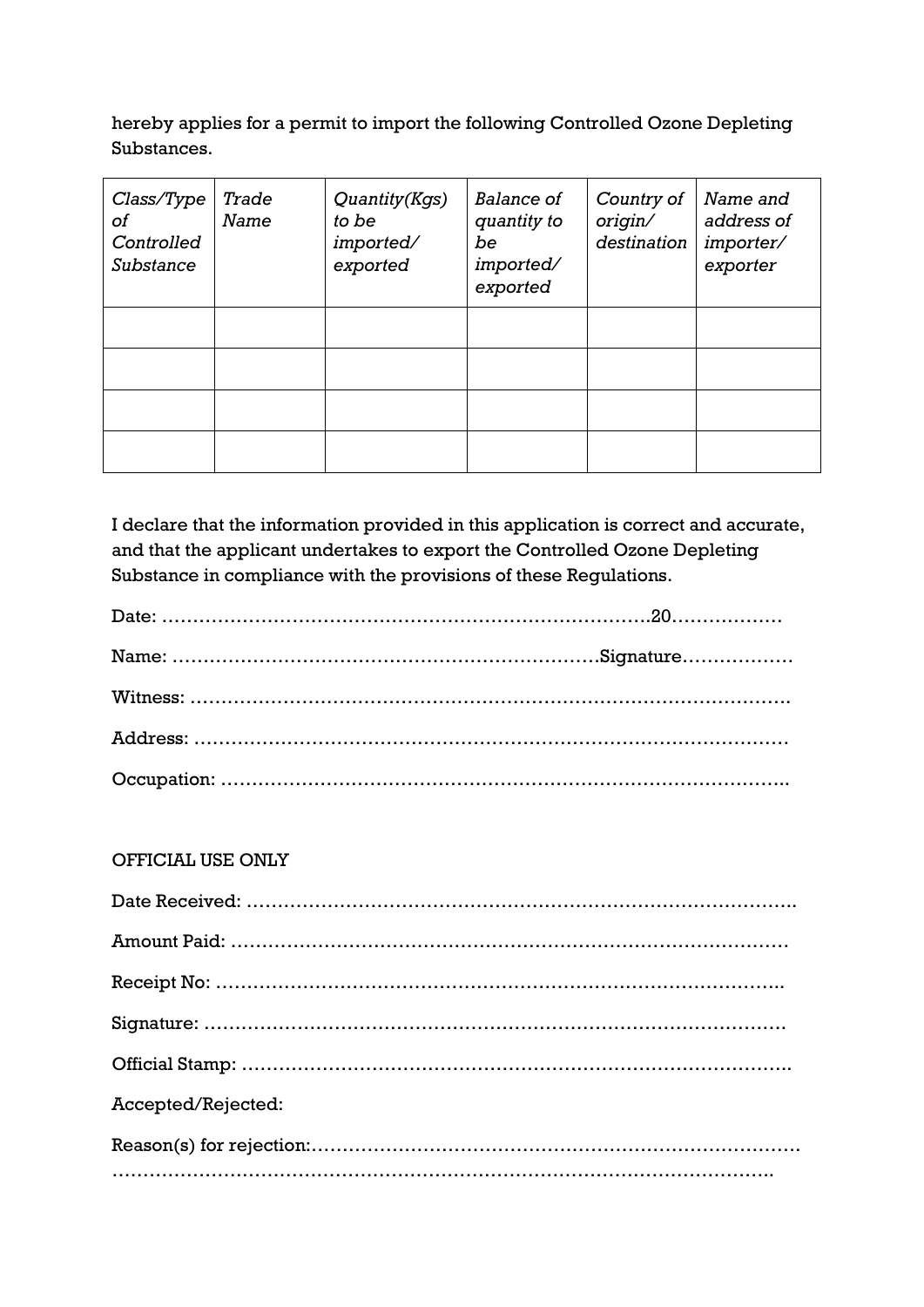# THE ENVIRONMENTAL MANAGEMENT AND CO-ORDINATION ACT

(*No.*8 *of* 1999)

 $(r.12(6),$ 

(r.13(3), (r.14(9)

# LICENCE TO PRODUCE **/ IMPORT / EXPORT** CONTROLLED SUBSTANCES

……………………………………………………………………….is hereby licensed to produce **/ import / export** the following Controlled Substance(s) for the period running from …..…………………………. to …………….

List of Controlled Substances:

| <b>Type of Controlled Substances</b> | Quantity to be Produced /<br><b>Imported / Exported (Kgs)</b> |
|--------------------------------------|---------------------------------------------------------------|
|                                      |                                                               |
|                                      |                                                               |
|                                      |                                                               |
|                                      |                                                               |

Conditions attached to this license:

| 2. |  |
|----|--|
| 3. |  |
| 4. |  |
|    |  |

Date:…………………………………………………………………………………..

………………………………………………………………………………………………

# *DIRECTOR GENERAL NATIONAL ENVIRONMENT MANAGEMENT AUTHORITY*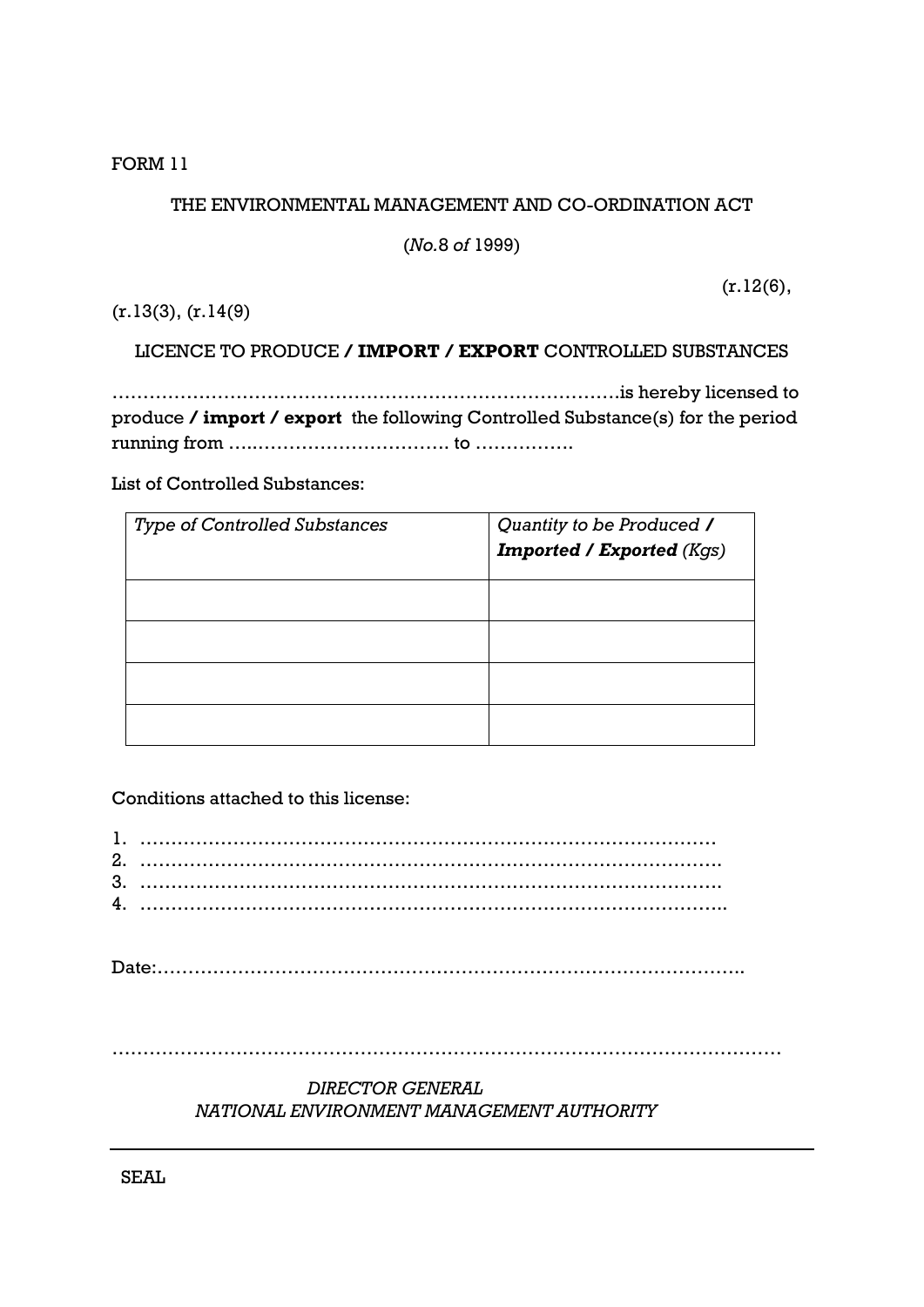### THE ENVIRONMENTAL MANAGEMENT AND CO-ORDINATION ACT

#### (*No*.8 *of* 1999)

(r17 (5))

#### PERMIT TO IMPORT/ EXPORT CONTROLLED SUBSTANCES

……………………………………………………………is hereby permitted to import the following shipment of Controlled Substance(s):

| License | Type of           | Trade | Approve   | Quantity  | Quantity | Balance  | Country  | Name    |
|---------|-------------------|-------|-----------|-----------|----------|----------|----------|---------|
| No.     | Controlled        | name  | d/license | previousl | to be    | quantity | 0f       | and     |
|         | Ozone             |       | d         | V         | imported | to be    | origin/  | address |
|         | Depleting         |       | quantity  | imported  |          | imported | destinat | οf      |
|         | <b>Substances</b> |       | (kgs)     |           | exported |          | ion      | importe |
|         |                   |       |           | exported  |          | exported |          |         |
|         |                   |       |           |           |          |          |          | exporte |
|         |                   |       |           |           |          |          |          |         |
|         |                   |       |           |           |          |          |          |         |
|         |                   |       |           |           |          |          |          |         |
|         |                   |       |           |           |          |          |          |         |
|         |                   |       |           |           |          |          |          |         |
|         |                   |       |           |           |          |          |          |         |
|         |                   |       |           |           |          |          |          |         |
|         |                   |       |           |           |          |          |          |         |

Conditions attached to this license:

| 2. |  |
|----|--|
| 3. |  |
| 4. |  |
|    |  |

Date:…………………………………………………………………………………..

…………………………………………………………………………………

### *DIRECTOR GENERAL*

 *NATIONAL ENVIRONMENT MANAGEMENT AUTHOLITY*

………………………………………………………………………

SEAL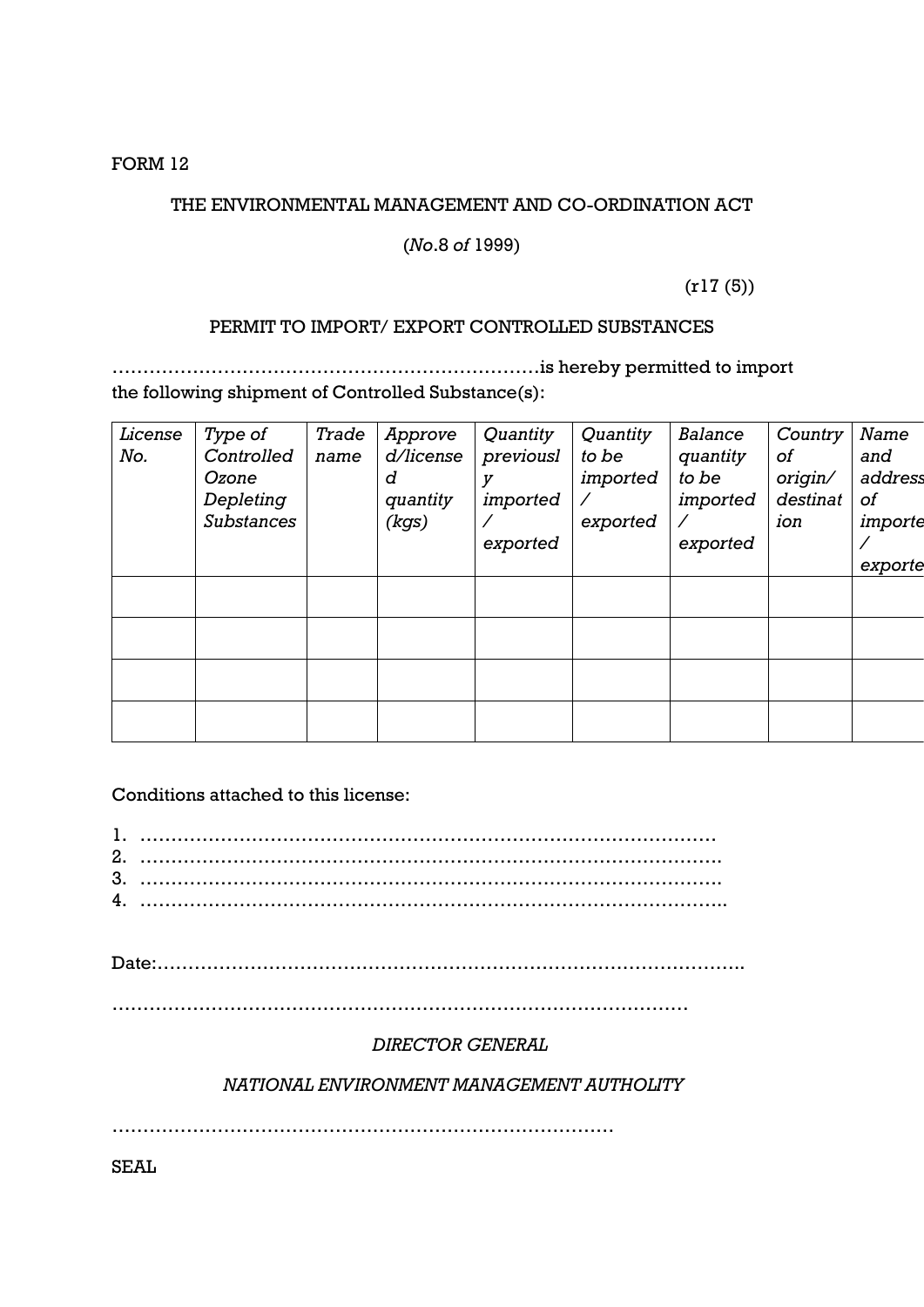(r24 (2))

# APPLICATION FOR VARIATION OF LICENSE OR THE CONDITIONS OF THE LICENSE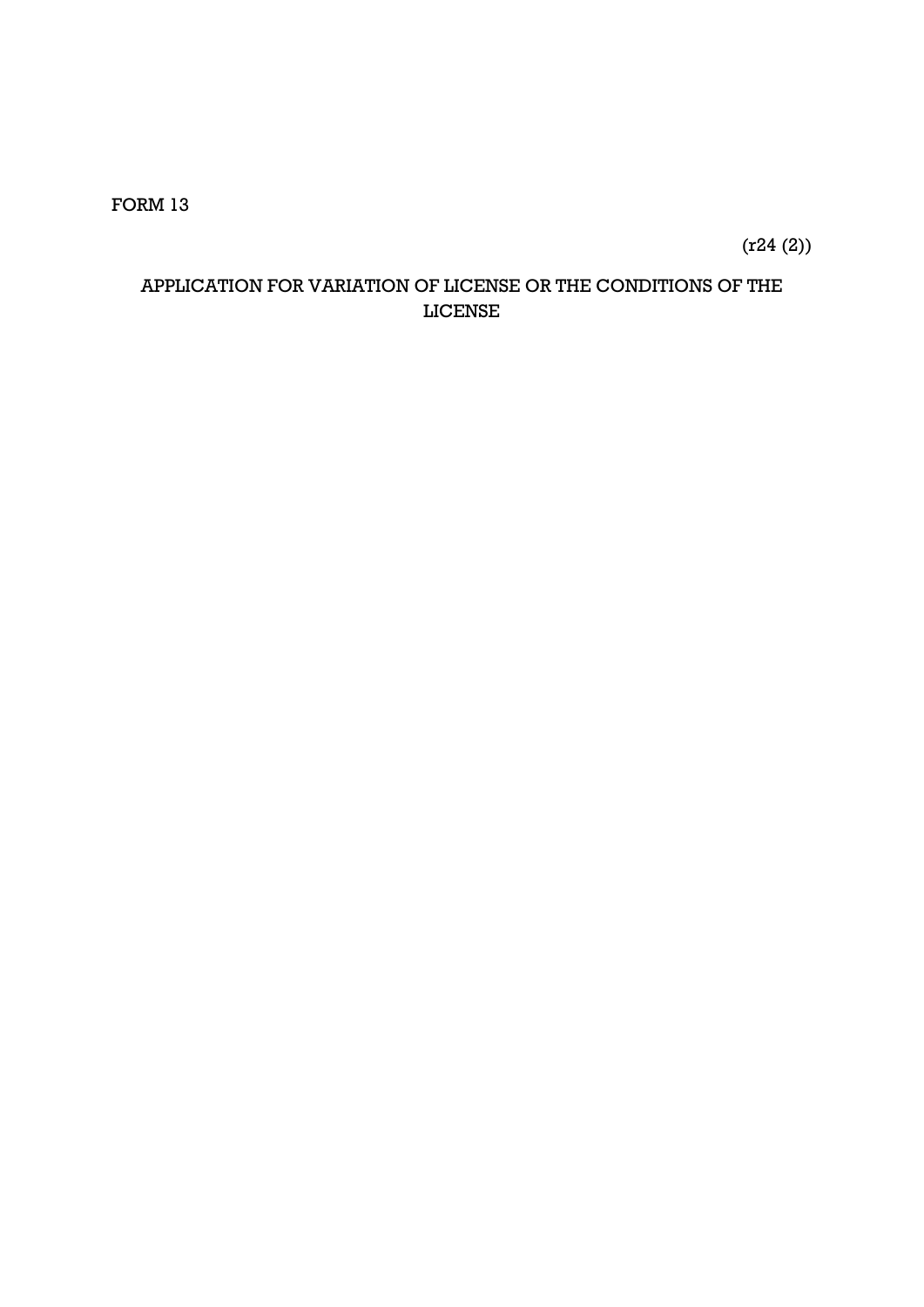(r24 (3))

# CERTIFICATE OF VARIATION OF LICENSE OR THE CONDITIONS OF THE LICENSE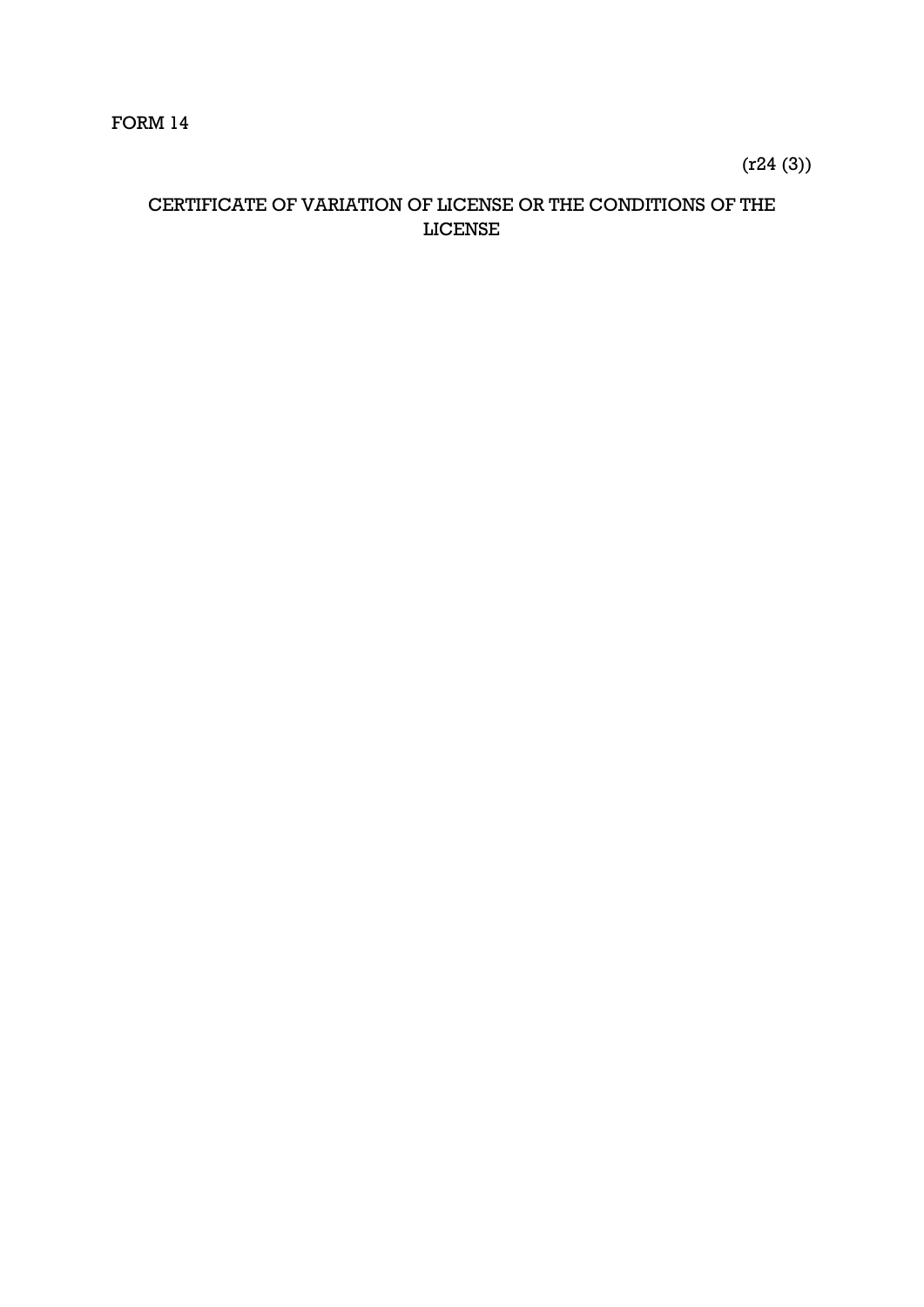$(r25 (1))$ 

# ALTERNATIVES TO CONTROLLED SUBSTANCES THAT ARE OZONE AND CLIMATE FRIENDLY AND EQUIPMENT OR PRODUCT CONTAINING SUCH ALTERNATIVES TO THE CONTROLLED SUBSTANCES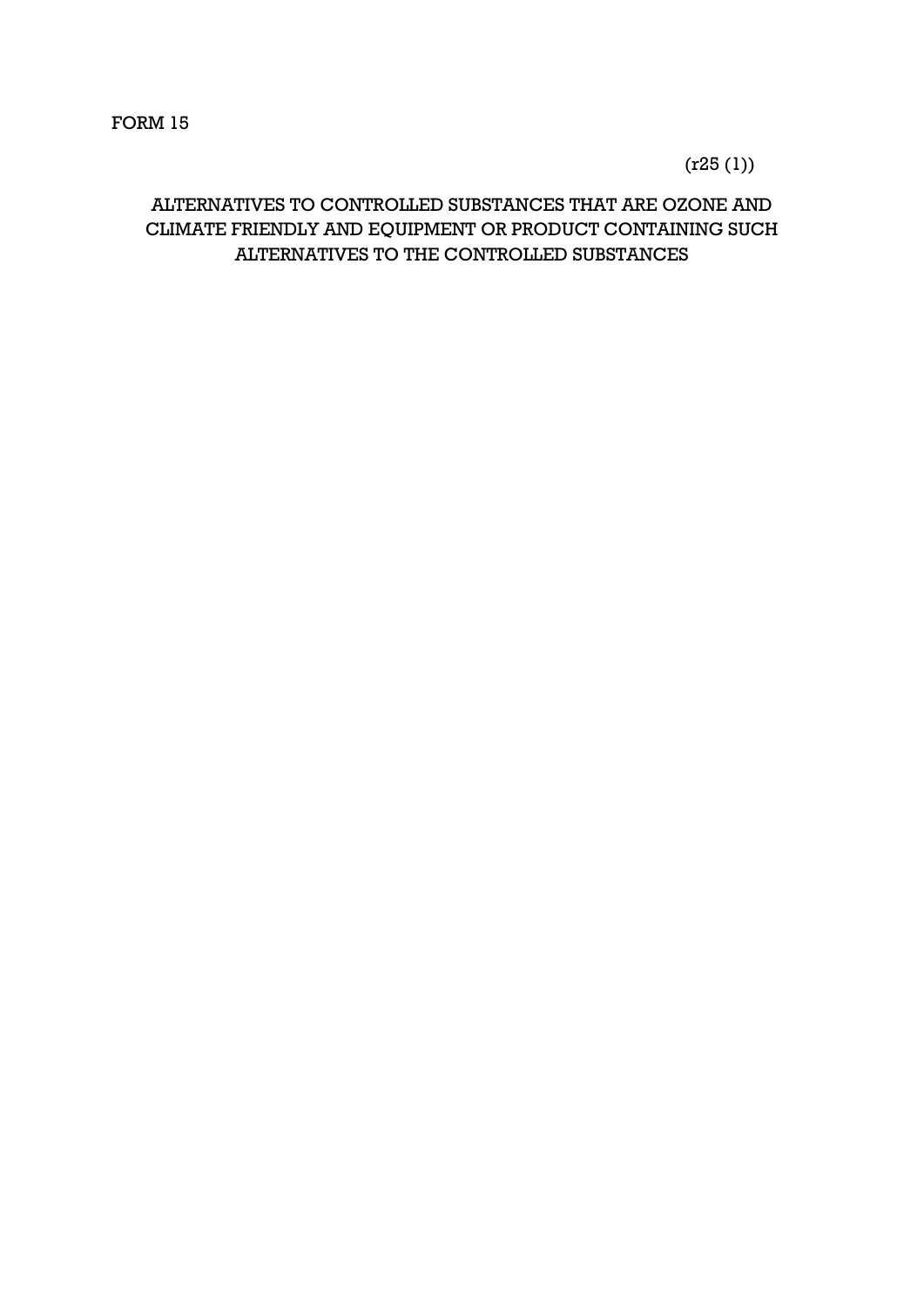### THIRD SCHEDULE

### FORM A

(r. 8)

#### MATERIAL SAFETY DATA SHEET

A Material Safety Data Sheet (MSDS) or Safety Data Sheet (SDS) should contain the following items:

- 1. Identification;
- 2. Hazard identification;
- 3. Composition / information of ingredients;
- 4. First-aid measures;
- 5. Fire-fighting measures;
- 6. Accidental release measures;
- 7. Handling and storage;
- 8. Exposure controls / personal protection;
- 9. Physical and chemical properties;
- 10.Stability and reactivity;
- 11.Toxicological information;
- 12.Ecological information;
- 13.Disposal considerations;
- 14.Transport information;
- 15.Regulatory information;
- 16.Other information.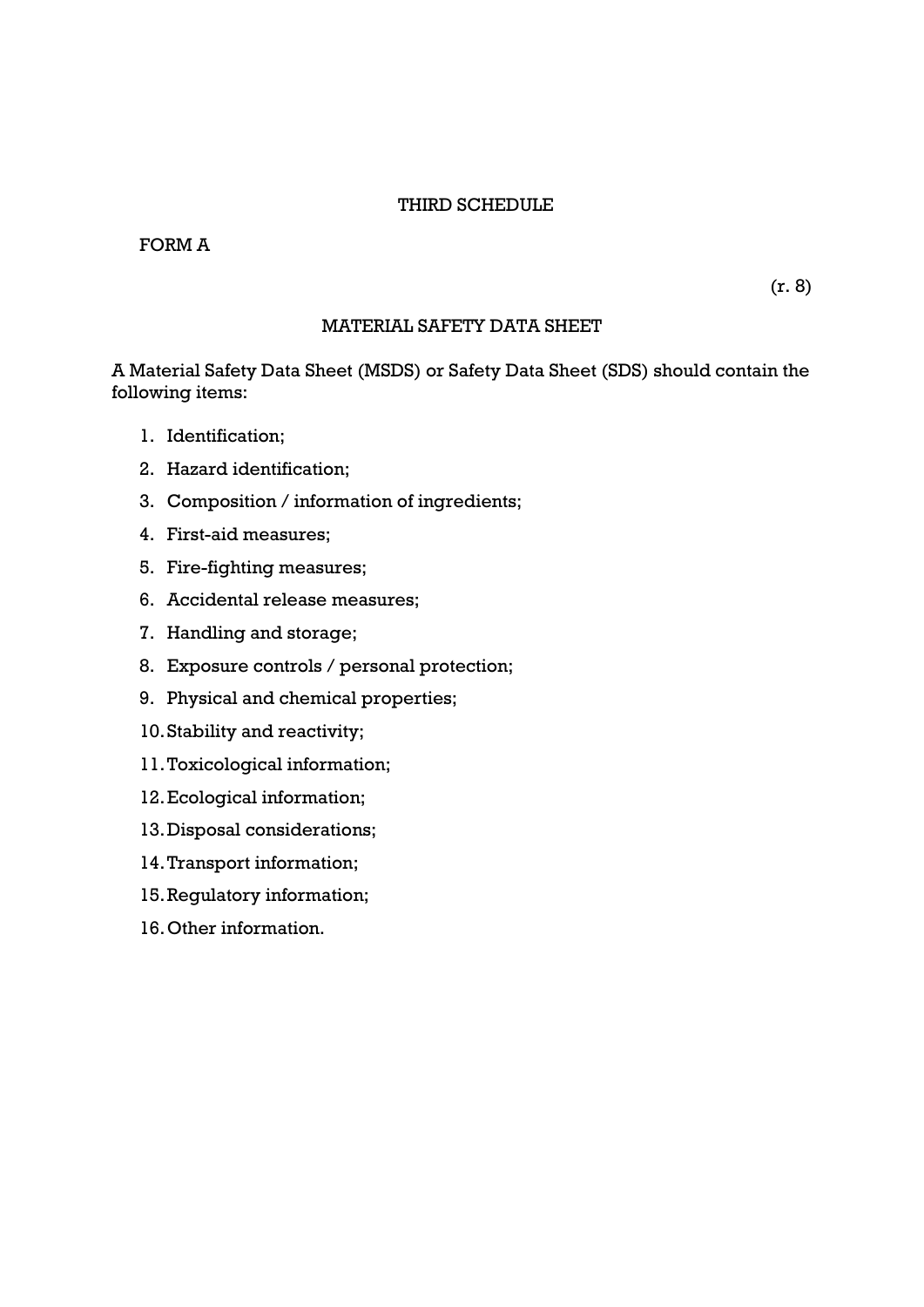FORM B

(r. 10 (2))

### LEAK DETECTORS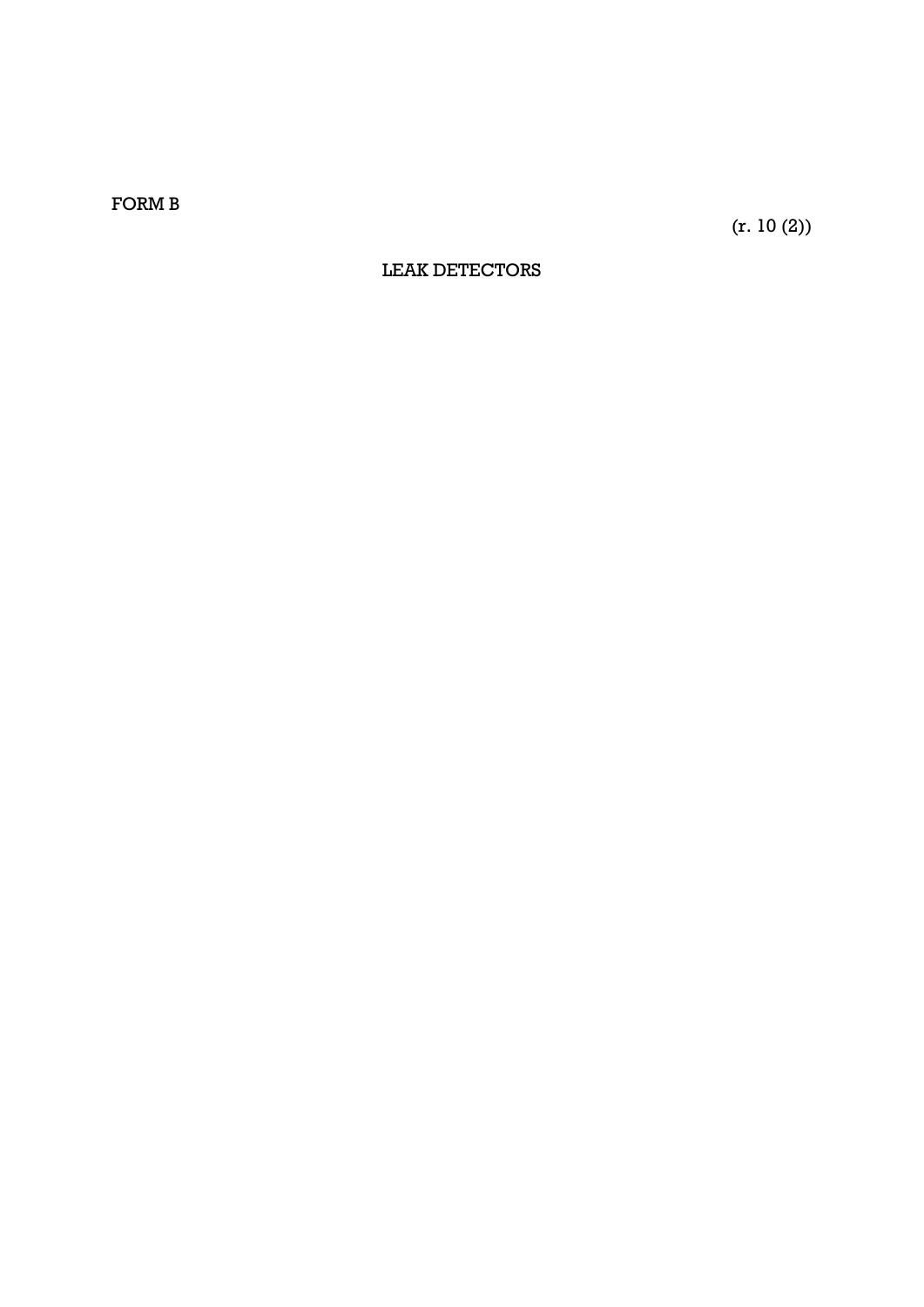# FORM C

# (r. 11 (3))

### CHECKLIST TO IDENTIFY AND SEGREGATE COMPONENTS CONTAINING CONTROLLED SUBSTANCES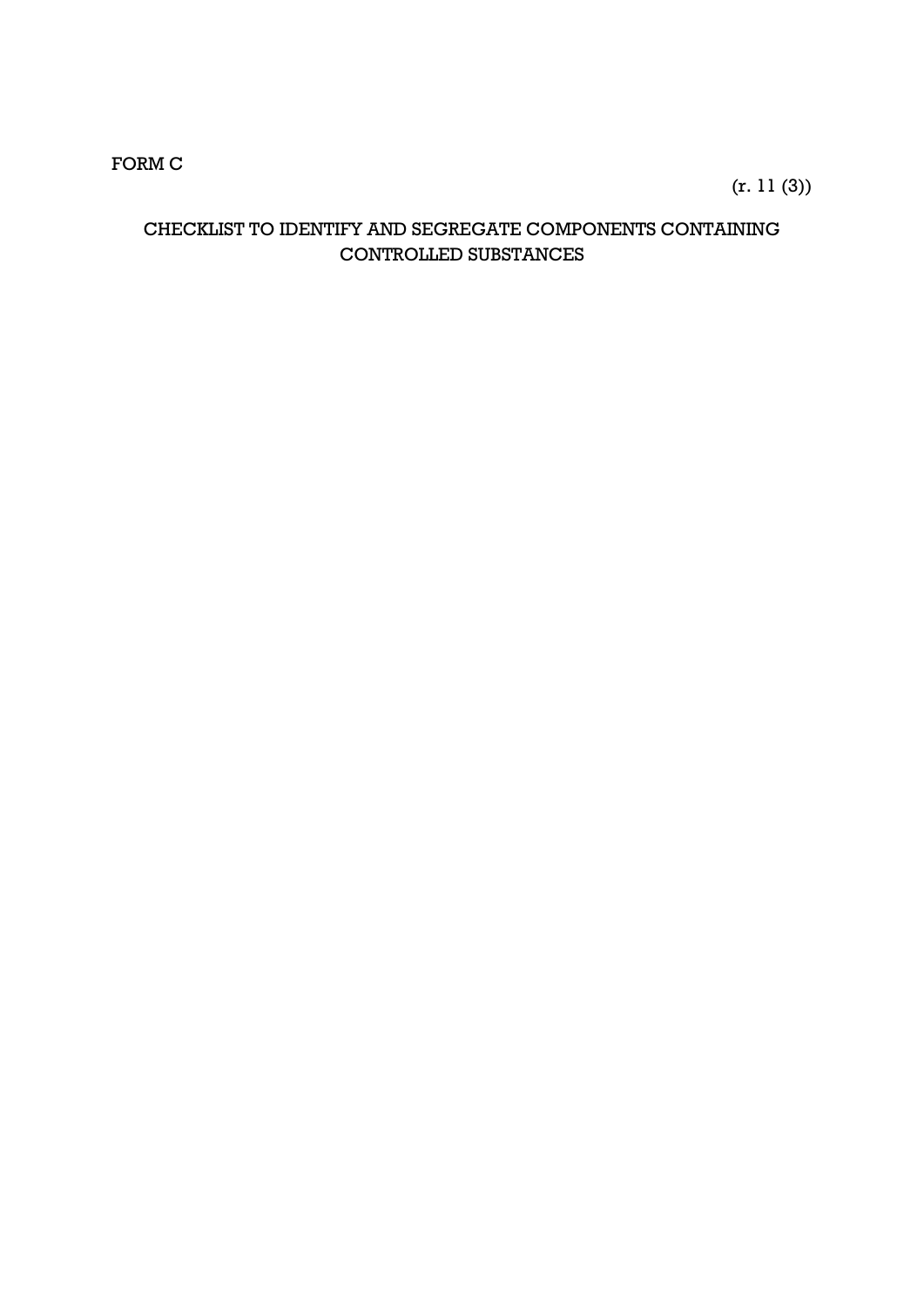# FORM D

# THE ENVIRONMENTAL MANAGEMENT AND CO-ORDINATION ACT

# (*No*. 8 *of* 1999)

 $(r. 32)$ 

#### **REGISTER OF LICENCE APPLICATIONS RECEIVED**

| Name of   | Applicati | Date             | Type/cla  | Trade | Activity | Quantit | Contact | Country   | Decis:      |
|-----------|-----------|------------------|-----------|-------|----------|---------|---------|-----------|-------------|
| Applicant | on No.    | Receive          | ss of     | Name  | to be    | y to    | Addres  | of        | n of        |
|           |           | $\boldsymbol{d}$ | Controlle |       | licensed | Import  | s of    | Origin/   | <b>NEMA</b> |
|           |           |                  | d         |       | Import/  | ed/     | Import  | Destinati |             |
|           |           |                  | Substanc  |       |          |         | er/     | on        |             |
|           |           |                  | es to be  |       | Export   | Export  |         |           |             |
|           |           |                  | imported  |       |          | ed      | Export  |           |             |
|           |           |                  |           |       |          | (Kgs)   | er      |           |             |
|           |           |                  | /Exporte  |       |          |         |         |           |             |
|           |           |                  | d         |       |          |         |         |           |             |
|           |           |                  |           |       |          |         |         |           |             |
|           |           |                  |           |       |          |         |         |           |             |
|           |           |                  |           |       |          |         |         |           |             |
|           |           |                  |           |       |          |         |         |           |             |
|           |           |                  |           |       |          |         |         |           |             |
|           |           |                  |           |       |          |         |         |           |             |
|           |           |                  |           |       |          |         |         |           |             |
|           |           |                  |           |       |          |         |         |           |             |
|           |           |                  |           |       |          |         |         |           |             |
|           |           |                  |           |       |          |         |         |           |             |
|           |           |                  |           |       |          |         |         |           |             |
|           |           |                  |           |       |          |         |         |           |             |
|           |           |                  |           |       |          |         |         |           |             |
|           |           |                  |           |       |          |         |         |           |             |
|           |           |                  |           |       |          |         |         |           |             |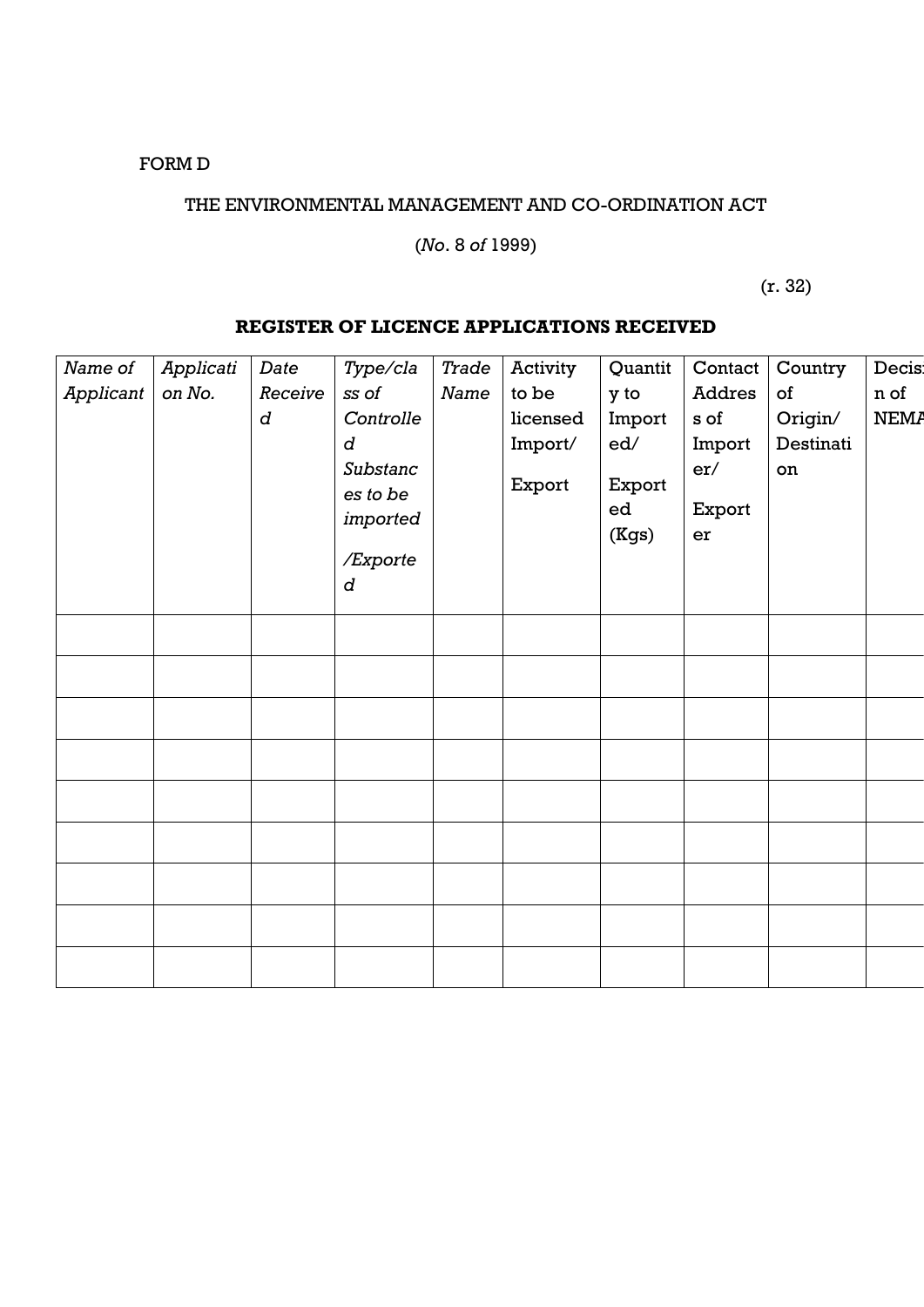# FORM E

# THE ENVIRONMENTAL MANAGEMENT AND CO-ORDINATION ACT

# (*No*. 8 *of* 1999)

# **REGISTER OF LICENSES ISSUED** (r. 32)

| License | Name    | Date  | Type/class | Trade | Activity | Quantity  | Contact  | Country of   | Conditions  |
|---------|---------|-------|------------|-------|----------|-----------|----------|--------------|-------------|
| No.     | оf      | 0f    | οf         | Name  | licensed | to be     | address  | origin/desti | attached to |
|         | license | issue | Controlled |       | import/  | imported/ | оf       | nation       | the license |
|         |         |       | Substance  |       |          |           | licensee |              |             |
|         |         |       | to be      |       | export   | exported  |          |              |             |
|         |         |       | imported/  |       |          | (Kgs)     |          |              |             |
|         |         |       | exported   |       |          |           |          |              |             |
|         |         |       |            |       |          |           |          |              |             |
|         |         |       |            |       |          |           |          |              |             |
|         |         |       |            |       |          |           |          |              |             |
|         |         |       |            |       |          |           |          |              |             |
|         |         |       |            |       |          |           |          |              |             |
|         |         |       |            |       |          |           |          |              |             |
|         |         |       |            |       |          |           |          |              |             |
|         |         |       |            |       |          |           |          |              |             |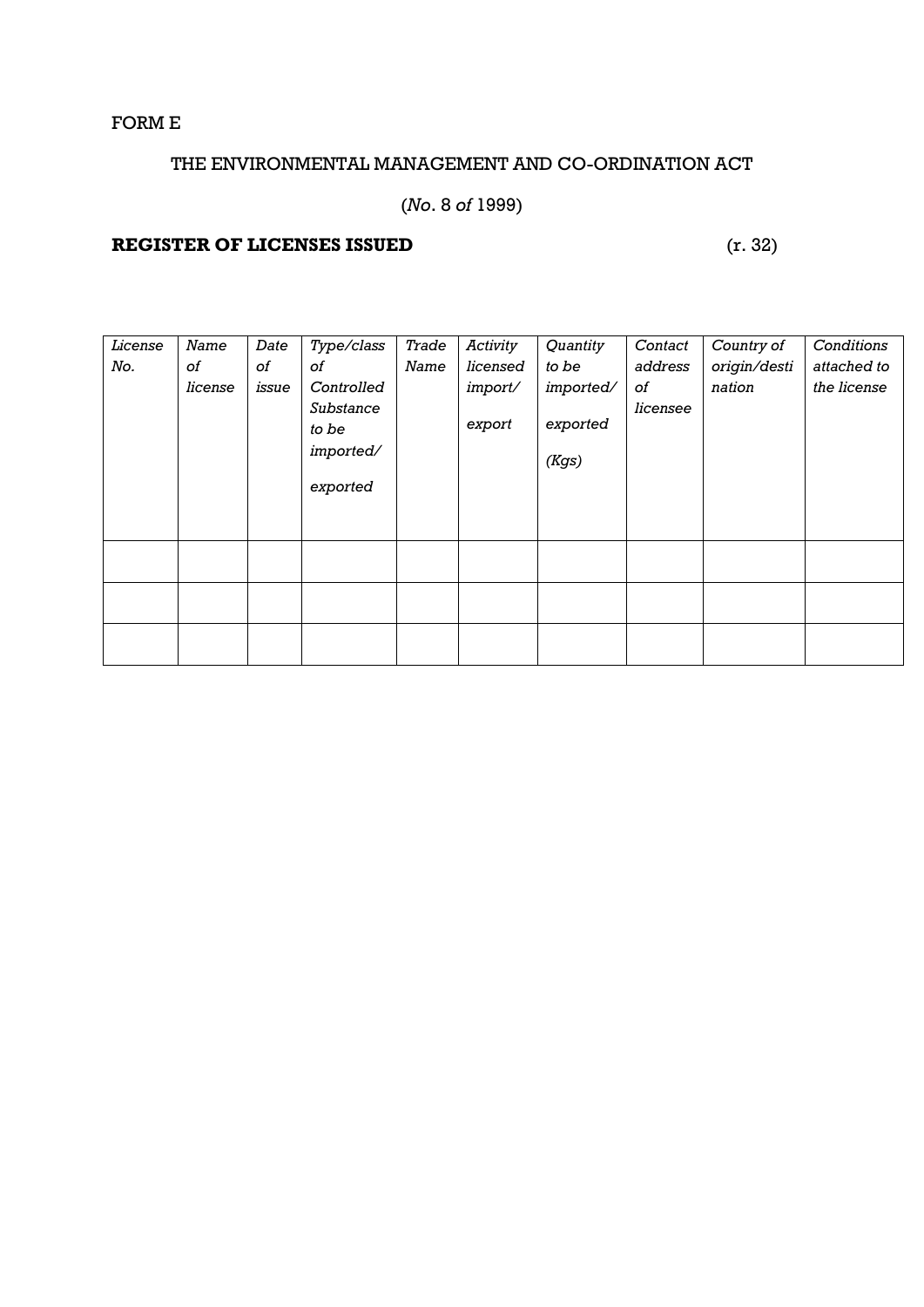### FORM F

### THE ENVIRONMENTAL MANAGEMENT AND COORDINATION ACT

# (No. 8 of 1999)

 $(r. 32)$ 

### **REGISTER OF PERMITS ISSUED**

| Per | Licen- | Name          | Date  | Type/Class | Trade | Activity | Quantity  | Contact        | Country of  | Condition  |
|-----|--------|---------------|-------|------------|-------|----------|-----------|----------------|-------------|------------|
| mit | se No. | of            | of    | of         | Name  | Permitte | to be     | <b>Address</b> | Origin /    | s Attached |
| No. |        | Person        | Issue | Controlled |       | d,       | Imported/ | of             | Destination | to the     |
|     |        | <b>Issued</b> |       | Substance  |       | Import/  | Exported  | Licensee       |             | Permit     |
|     |        | with          |       | to be      |       |          | (Kgs)     |                |             |            |
|     |        | the           |       | Imported / |       | Export   |           |                |             |            |
|     |        | Permit        |       | Exported   |       |          |           |                |             |            |
|     |        |               |       |            |       |          |           |                |             |            |
|     |        |               |       |            |       |          |           |                |             |            |
|     |        |               |       |            |       |          |           |                |             |            |
|     |        |               |       |            |       |          |           |                |             |            |
|     |        |               |       |            |       |          |           |                |             |            |
|     |        |               |       |            |       |          |           |                |             |            |
|     |        |               |       |            |       |          |           |                |             |            |
|     |        |               |       |            |       |          |           |                |             |            |
|     |        |               |       |            |       |          |           |                |             |            |
|     |        |               |       |            |       |          |           |                |             |            |
|     |        |               |       |            |       |          |           |                |             |            |
|     |        |               |       |            |       |          |           |                |             |            |
|     |        |               |       |            |       |          |           |                |             |            |
|     |        |               |       |            |       |          |           |                |             |            |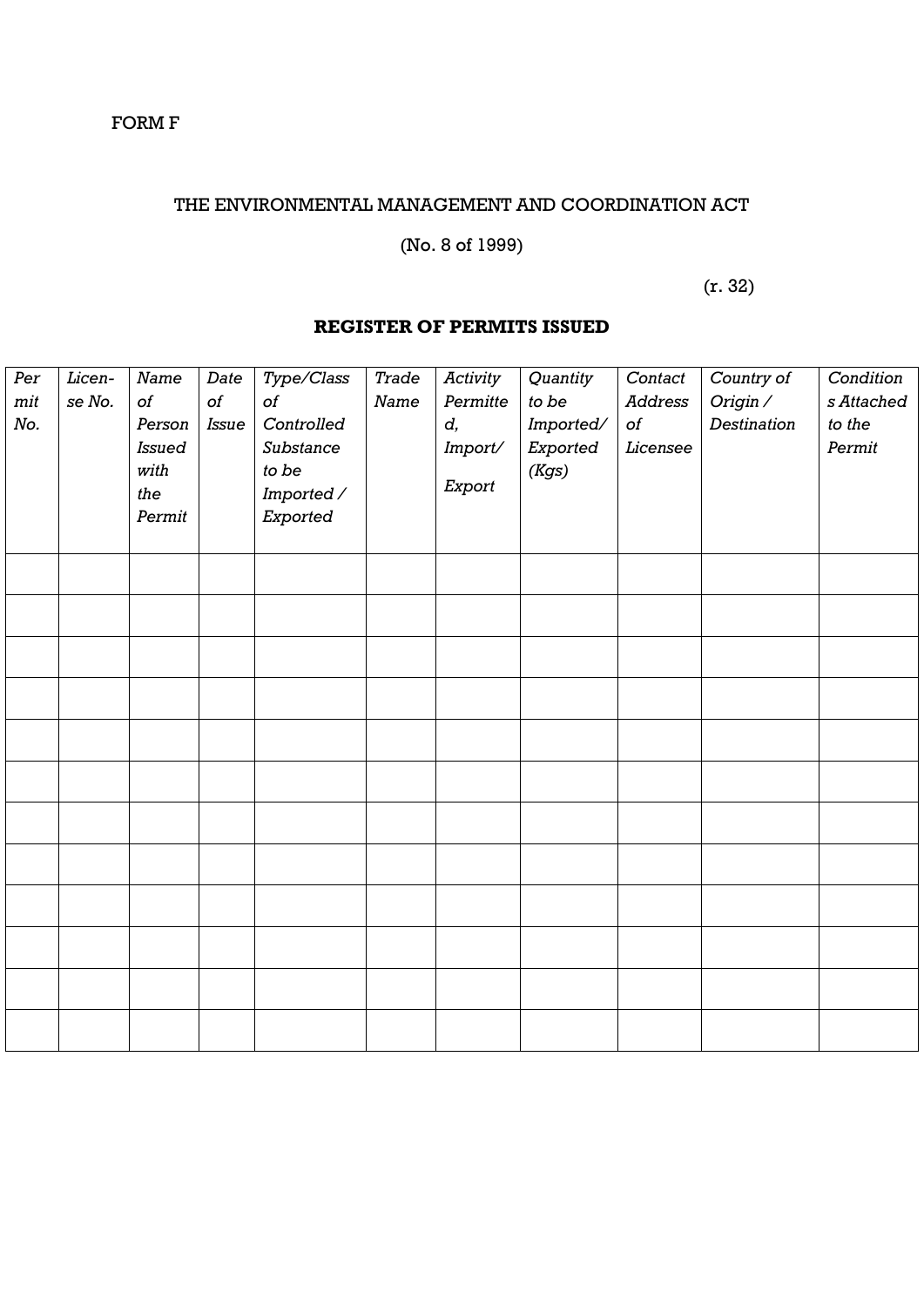### FORM G

### THE ENVIRONMENTAL MANAGE AND COORDINATION ACT

### (*No*. 8 *of* 1999)

#### THIRD SCHEDULE

(r.32)

# REGISTER OF CONTROLLED SUBSTANCES IMPORTED, EXPORTED OR DISPOSED AND THEIR QUANTITIES

| Type of<br>Controlled<br>Ozone<br>Depleting<br>Substance<br>to be<br>Imported/<br>Exported/<br><b>Disposed</b> | Trade<br>Name | Date of<br>Importation/<br>Exportation/<br>Disposal | Quantity<br>to be<br>Imported/<br>Exported/<br>Disposed<br>(Kgs) | Country of<br>Origin/<br>Destination/<br>Disposal | Contact<br>Address<br>of<br>Importer/<br>Exporter<br>or<br>Disposal | Quantity<br>of The<br>Controlled<br>Ozone<br>Depleting<br>Substance<br>in use in<br>the<br>Country<br>(Kgs) | NEMA<br>Remarks |
|----------------------------------------------------------------------------------------------------------------|---------------|-----------------------------------------------------|------------------------------------------------------------------|---------------------------------------------------|---------------------------------------------------------------------|-------------------------------------------------------------------------------------------------------------|-----------------|
|                                                                                                                |               |                                                     |                                                                  |                                                   |                                                                     |                                                                                                             |                 |
|                                                                                                                |               |                                                     |                                                                  |                                                   |                                                                     |                                                                                                             |                 |
|                                                                                                                |               |                                                     |                                                                  |                                                   |                                                                     |                                                                                                             |                 |
|                                                                                                                |               |                                                     |                                                                  |                                                   |                                                                     |                                                                                                             |                 |
|                                                                                                                |               |                                                     |                                                                  |                                                   |                                                                     |                                                                                                             |                 |
|                                                                                                                |               |                                                     |                                                                  |                                                   |                                                                     |                                                                                                             |                 |
|                                                                                                                |               |                                                     |                                                                  |                                                   |                                                                     |                                                                                                             |                 |
|                                                                                                                |               |                                                     |                                                                  |                                                   |                                                                     |                                                                                                             |                 |
|                                                                                                                |               |                                                     |                                                                  |                                                   |                                                                     |                                                                                                             |                 |
|                                                                                                                |               |                                                     |                                                                  |                                                   |                                                                     |                                                                                                             |                 |
|                                                                                                                |               |                                                     |                                                                  |                                                   |                                                                     |                                                                                                             |                 |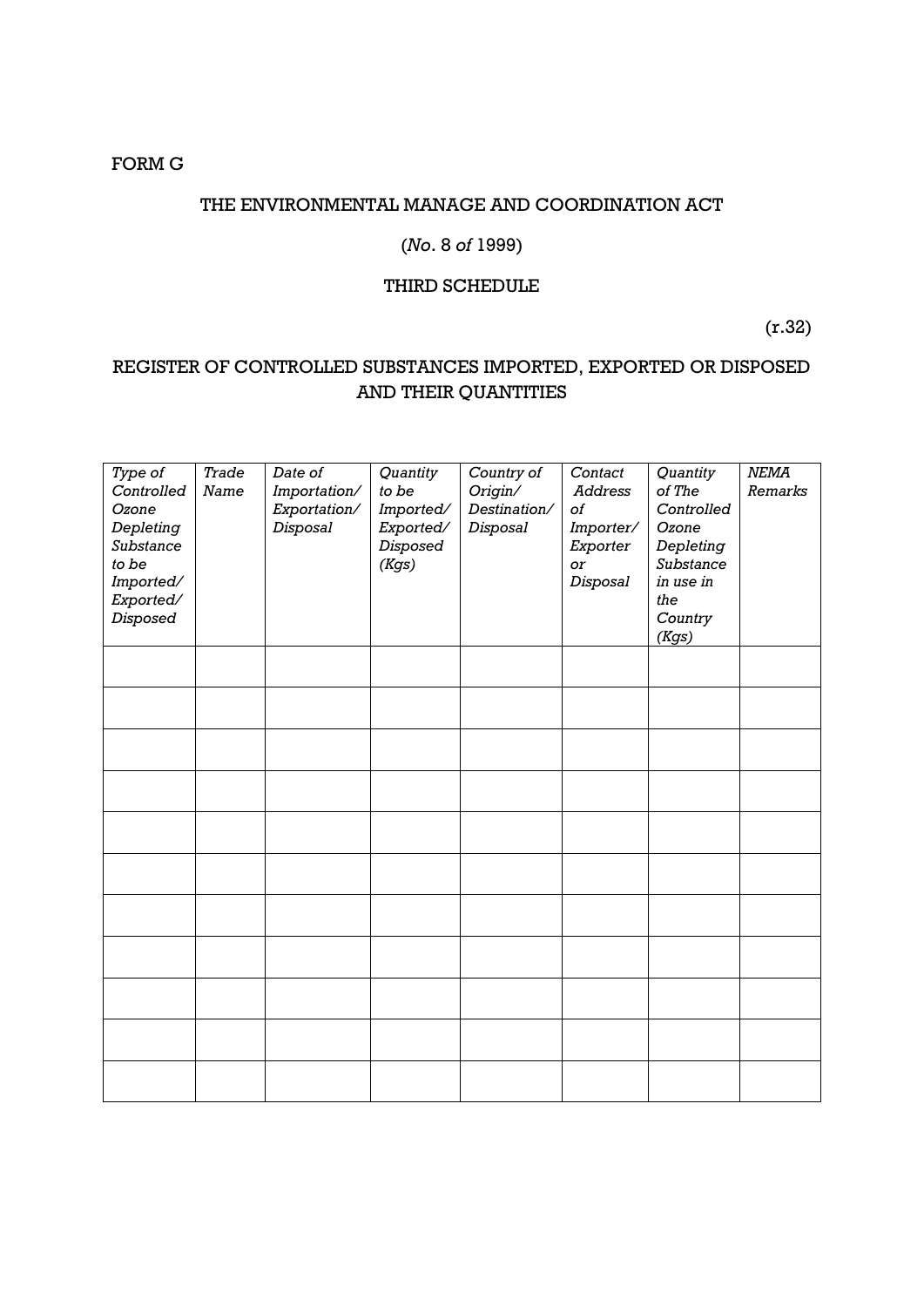# FORM F

### THE ENVIRONMENTAL MANAGEMENT AND COODINATION ACT

# (*No*. 8 *of* 1999)

### THIRD SCHEDULE

 $(r. 32)$ 

# REGISTER OF RETURNS MADE BY LICENCEES

| Name of  | Contact        | License | Type/Class | Trade | Actual  | Quantity  | Ozone            | Calculated    | Date Of |
|----------|----------------|---------|------------|-------|---------|-----------|------------------|---------------|---------|
| Licensee | <b>Address</b> | No      | of         | Name  | Date Of | Imported/ | Depletin         | Level Of      | Control |
|          | оf             |         | Controlled |       | Import  |           | $\boldsymbol{g}$ | Import/Export |         |
|          | Licensee       |         | Substance  |       |         | Exported  | Potential        | Quantity Of   |         |
|          |                |         | to be      |       |         | (Kgs)     | (ODP)            | The           |         |
|          |                |         | Imported/  |       | Export  |           |                  | Controlled    |         |
|          |                |         |            |       |         |           |                  | Substance In  |         |
|          |                |         | Exported   |       |         |           |                  |               |         |
|          |                |         |            |       |         |           |                  | Use In The    |         |
|          |                |         |            |       |         |           |                  | Country       |         |
|          |                |         |            |       |         |           |                  |               |         |
|          |                |         |            |       |         |           |                  |               |         |
|          |                |         |            |       |         |           |                  |               |         |
|          |                |         |            |       |         |           |                  |               |         |
|          |                |         |            |       |         |           |                  |               |         |
|          |                |         |            |       |         |           |                  |               |         |
|          |                |         |            |       |         |           |                  |               |         |
|          |                |         |            |       |         |           |                  |               |         |
|          |                |         |            |       |         |           |                  |               |         |
|          |                |         |            |       |         |           |                  |               |         |
|          |                |         |            |       |         |           |                  |               |         |
|          |                |         |            |       |         |           |                  |               |         |
|          |                |         |            |       |         |           |                  |               |         |
|          |                |         |            |       |         |           |                  |               |         |
|          |                |         |            |       |         |           |                  |               |         |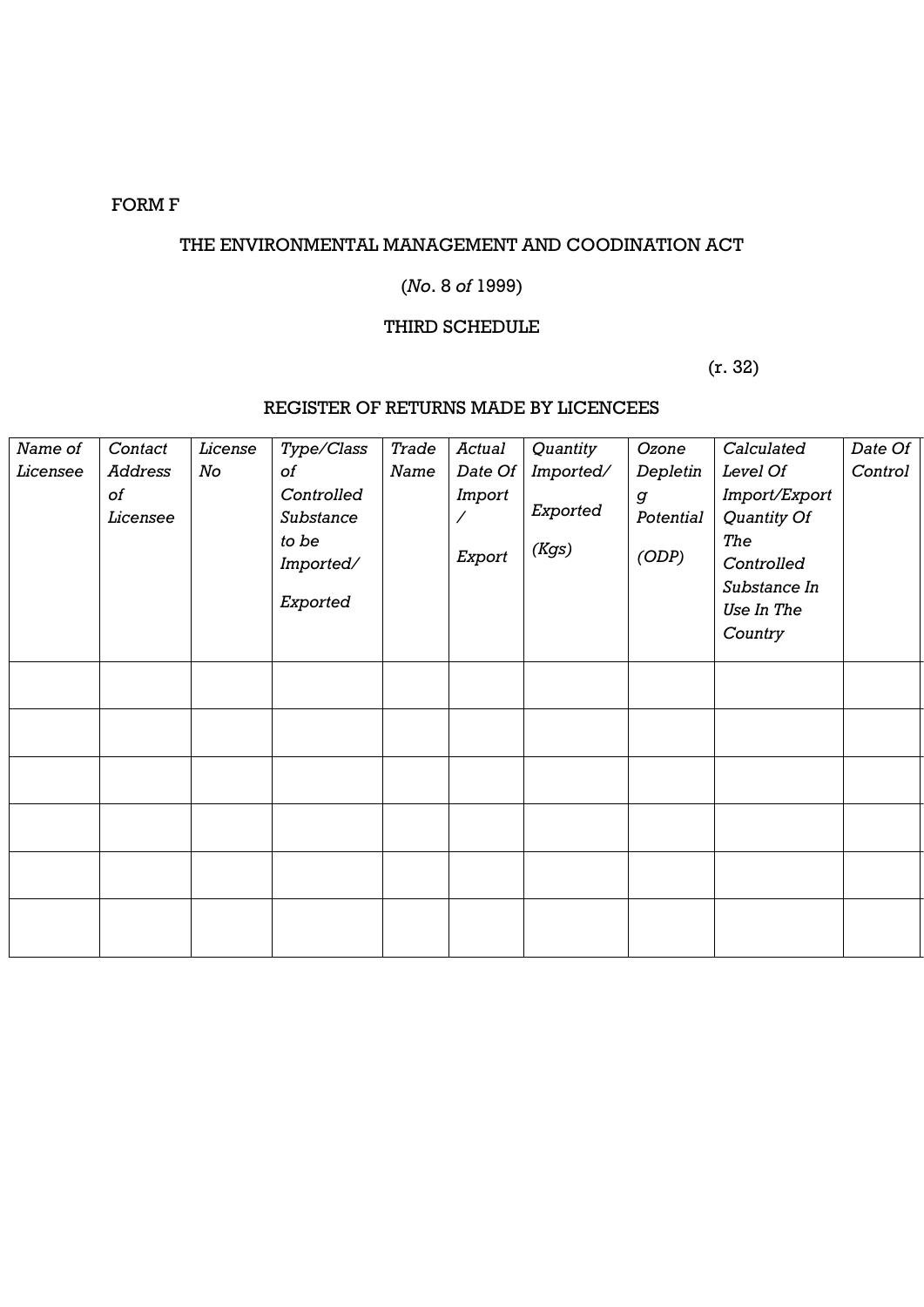### **FOURTH SCHEDULE**

### **FORM A**

### THE ENVIRONMENTAL MANAGEMENT AND COORDINATION ACT (*N*o. 8 *of* 1999)

 $(r. 30 (1))$ 

| DECLARATION BY THE RECIPIENT/BUYER OF CONTROLLED<br>SUBSTANCE(S) |
|------------------------------------------------------------------|
| Information concerning the vendor/supplier:                      |
| Name of vender/supplier:                                         |
|                                                                  |
| License Number:                                                  |
| Address:                                                         |
| Information concerning the Buyer/Recipient                       |
| Contact person (Name and Title):                                 |
| .                                                                |
| National Identification Card/Passport Number:                    |
|                                                                  |
| Contact person's physical and postal address: (Residential)      |
|                                                                  |
| <b>Company Name:</b>                                             |
| <b>Physical Address:</b>                                         |
|                                                                  |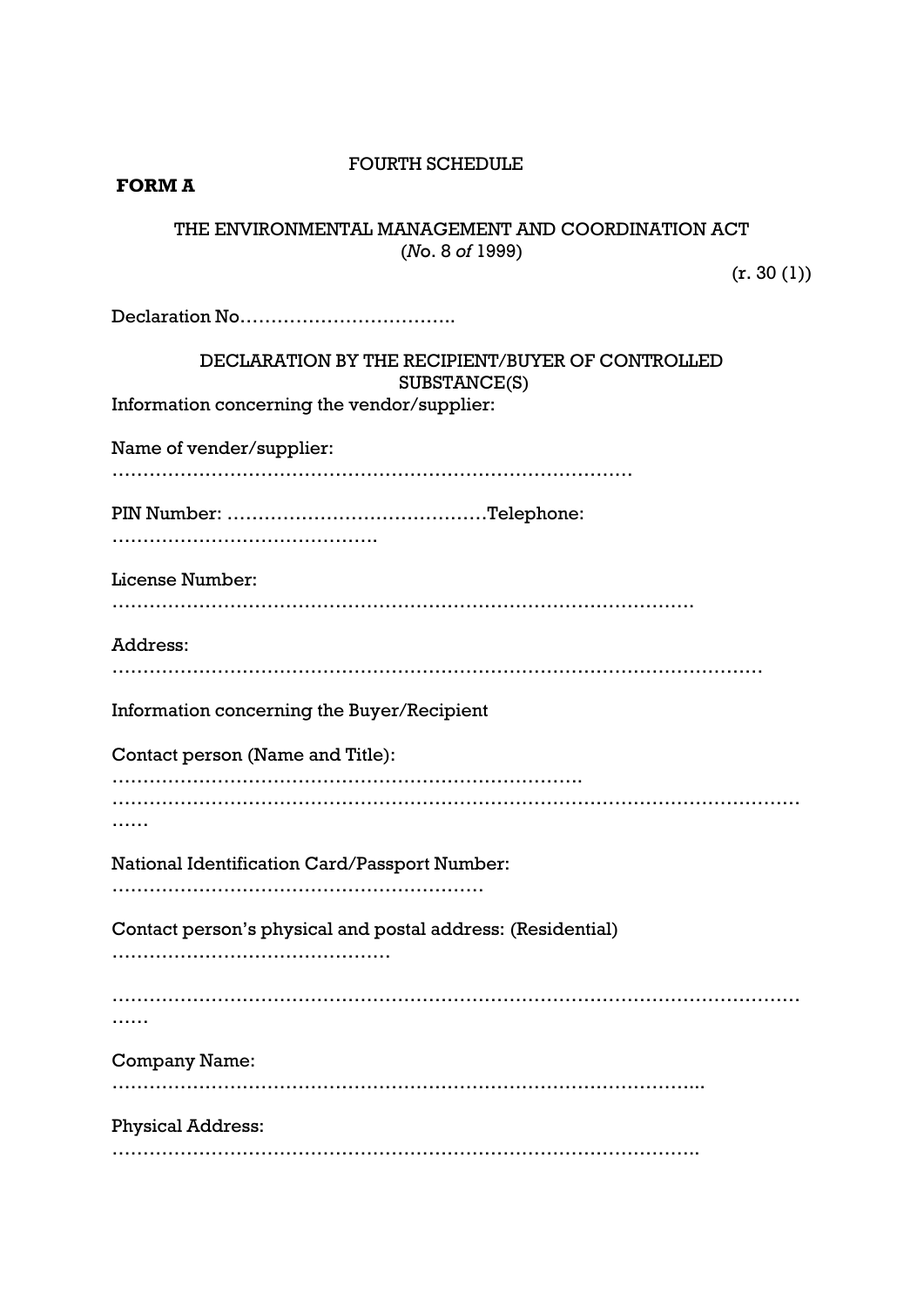| <b>Postal Address:</b>                  |
|-----------------------------------------|
| Main business activity:                 |
| Telephone/Fax/E-mail contacts:          |
| <b>Registration Certificate Number:</b> |
| PIN:                                    |

| Type of                 | Quantity (Kgs) | <b>Trade Name</b> | Purpose |
|-------------------------|----------------|-------------------|---------|
| <b>Controlled Ozone</b> |                |                   |         |
| Depleting               |                |                   |         |
| Substance               |                |                   |         |
|                         |                |                   |         |
|                         |                |                   |         |
|                         |                |                   |         |
|                         |                |                   |         |
|                         |                |                   |         |
|                         |                |                   |         |

………………………………………………………………………………………………...

I undertake not to sell or otherwise supply any of the quantity of the Controlled Substances received to any person who has not signed a declaration in this format.

I also undertake to use all of the Controlled Substances received for the purpose set out in the declaration but not for any other purpose.

I declare that the information provided in this declaration is correct to the best of my knowledge and belief.

|--|--|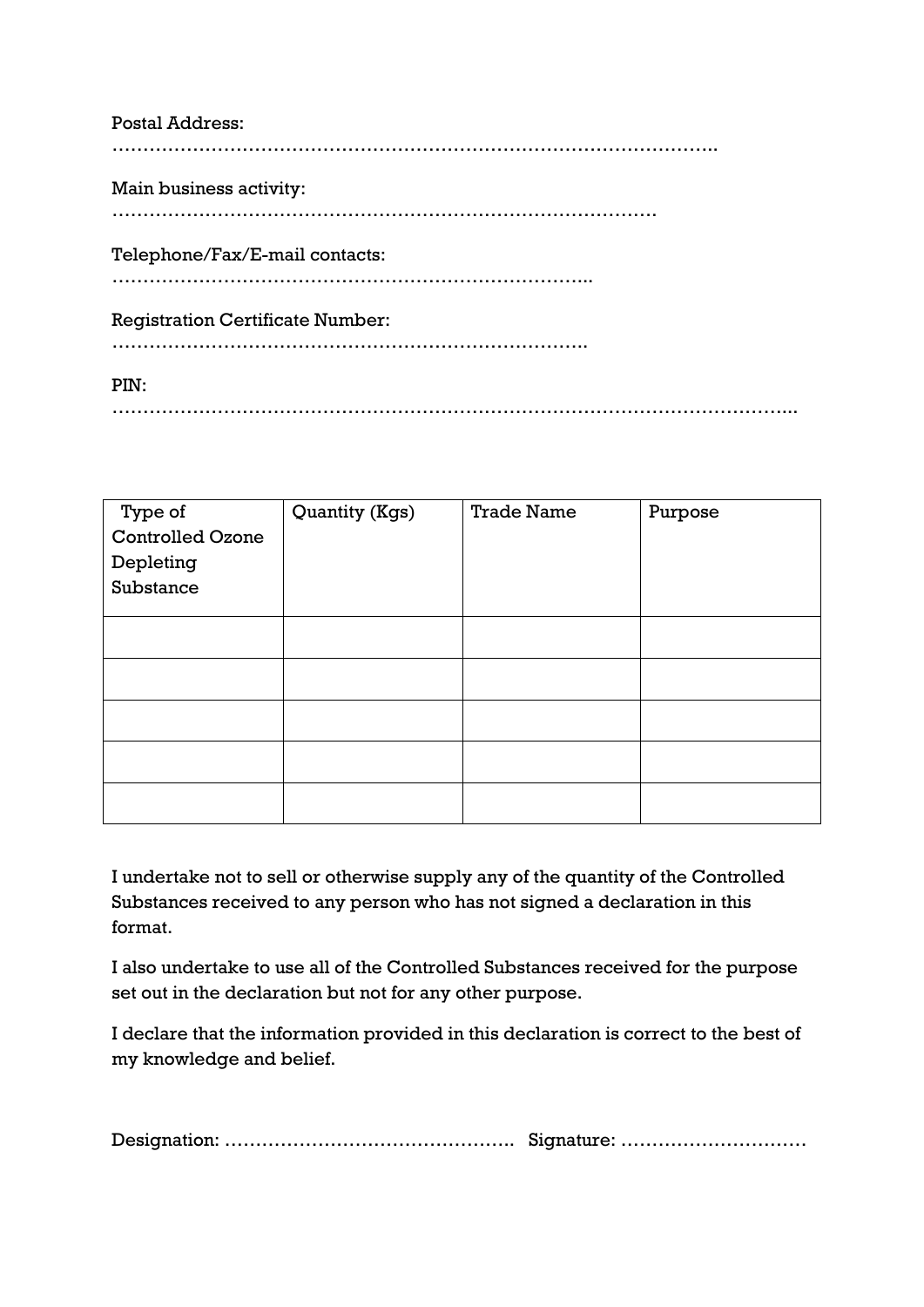| Occupation: |  |
|-------------|--|
|             |  |
|             |  |

Official use only:

| Date Received: |
|----------------|
|                |
|                |
|                |

Signature: …………………………………

Official stamp: ……………………………..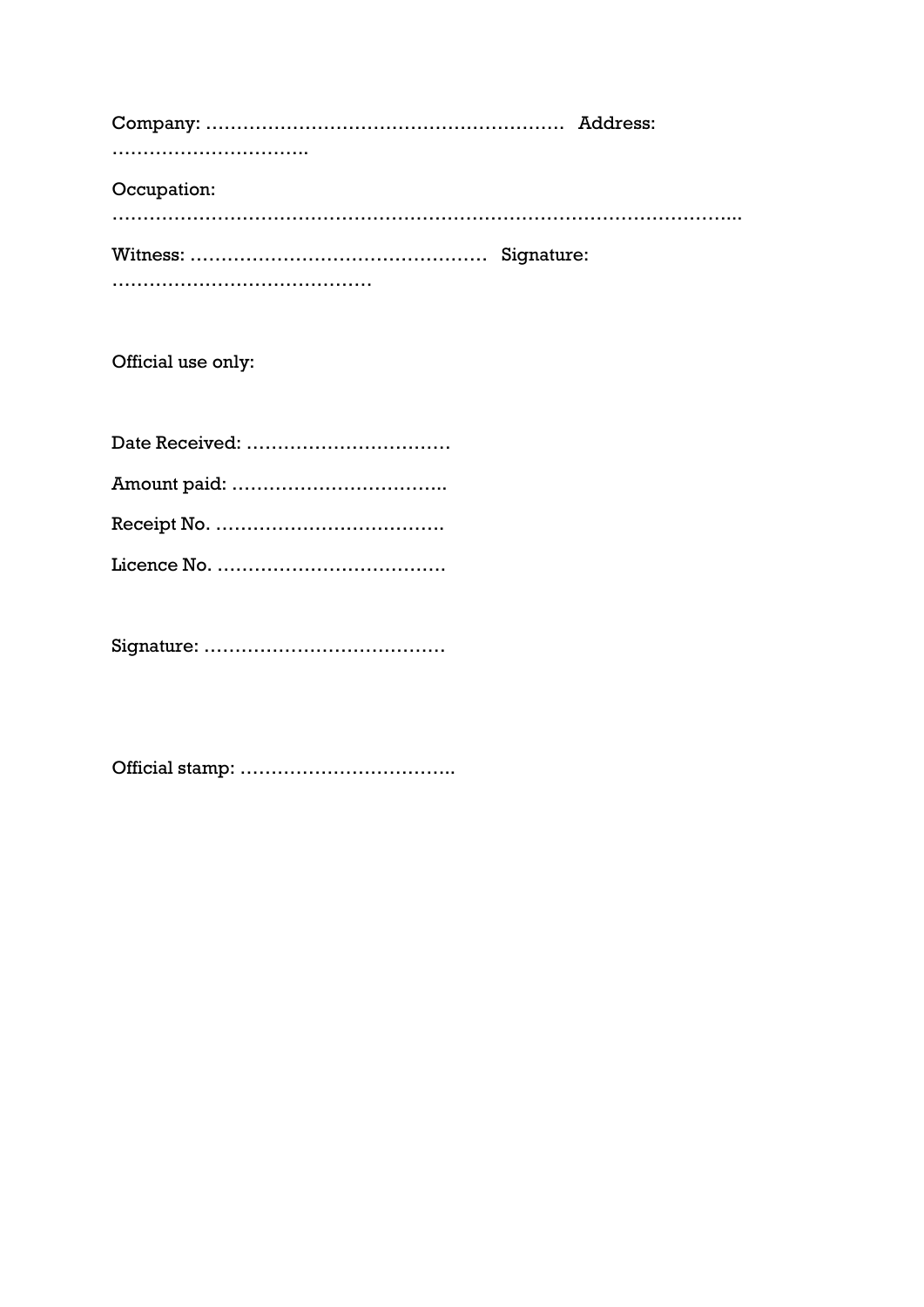### **FORM B**

### THE ENVIRONMENTAL MANAGEMENT AND COODINATION ACT

### (*No*. 8 *of* 1999)

#### FOURTH SCHEDULE

 **(r. 30 (3))**

# **RECORD OF QUANTITIES OF CONTROLLED SUBSTANCES RECOVERED, DISPOSED OR EXPORTED FOR DISPOSAL**

| Name of<br>the Source/<br>Owner of<br>Controlled | Contact<br>Address<br>$\it{of}$<br>Source/<br>Owner of<br>Controlle<br>d | Type/Class of<br>Controlled<br>Substance to<br>be Recovered<br>/Disposed/<br>Exported for<br>Disposal | Trade<br>Name | <b>Actual Date</b><br>Of Delivery<br>to be<br>Recovered<br>Γ<br>Disposed/<br>Exported<br>for<br>Disposal | Quantity<br>Delivered to<br>be<br>Recovered /<br>Disposed/<br>Exported for<br>Disposal<br>(Kgs) | Quantit<br>У<br>Recove<br>red/<br>Dispos<br>ed<br>(Kgs) | Date of<br>Reclamatio<br>n/<br>Disposal<br>(Kgs) | Quantit<br>У<br>Exporte<br>$d$ for<br>Dispos<br>al<br>(Kgs) | Date<br>Of<br>Contr<br>ol at<br>the<br>Custo<br>ms | Name And A<br>Recipient<br>Controlled St |
|--------------------------------------------------|--------------------------------------------------------------------------|-------------------------------------------------------------------------------------------------------|---------------|----------------------------------------------------------------------------------------------------------|-------------------------------------------------------------------------------------------------|---------------------------------------------------------|--------------------------------------------------|-------------------------------------------------------------|----------------------------------------------------|------------------------------------------|
|                                                  |                                                                          |                                                                                                       |               |                                                                                                          |                                                                                                 |                                                         |                                                  |                                                             |                                                    |                                          |
|                                                  |                                                                          |                                                                                                       |               |                                                                                                          |                                                                                                 |                                                         |                                                  |                                                             |                                                    |                                          |
|                                                  |                                                                          |                                                                                                       |               |                                                                                                          |                                                                                                 |                                                         |                                                  |                                                             |                                                    |                                          |
|                                                  |                                                                          |                                                                                                       |               |                                                                                                          |                                                                                                 |                                                         |                                                  |                                                             |                                                    |                                          |
|                                                  |                                                                          |                                                                                                       |               |                                                                                                          |                                                                                                 |                                                         |                                                  |                                                             |                                                    |                                          |
|                                                  |                                                                          |                                                                                                       |               |                                                                                                          |                                                                                                 |                                                         |                                                  |                                                             |                                                    |                                          |
|                                                  |                                                                          |                                                                                                       |               |                                                                                                          |                                                                                                 |                                                         |                                                  |                                                             |                                                    |                                          |
|                                                  |                                                                          |                                                                                                       |               |                                                                                                          |                                                                                                 |                                                         |                                                  |                                                             |                                                    |                                          |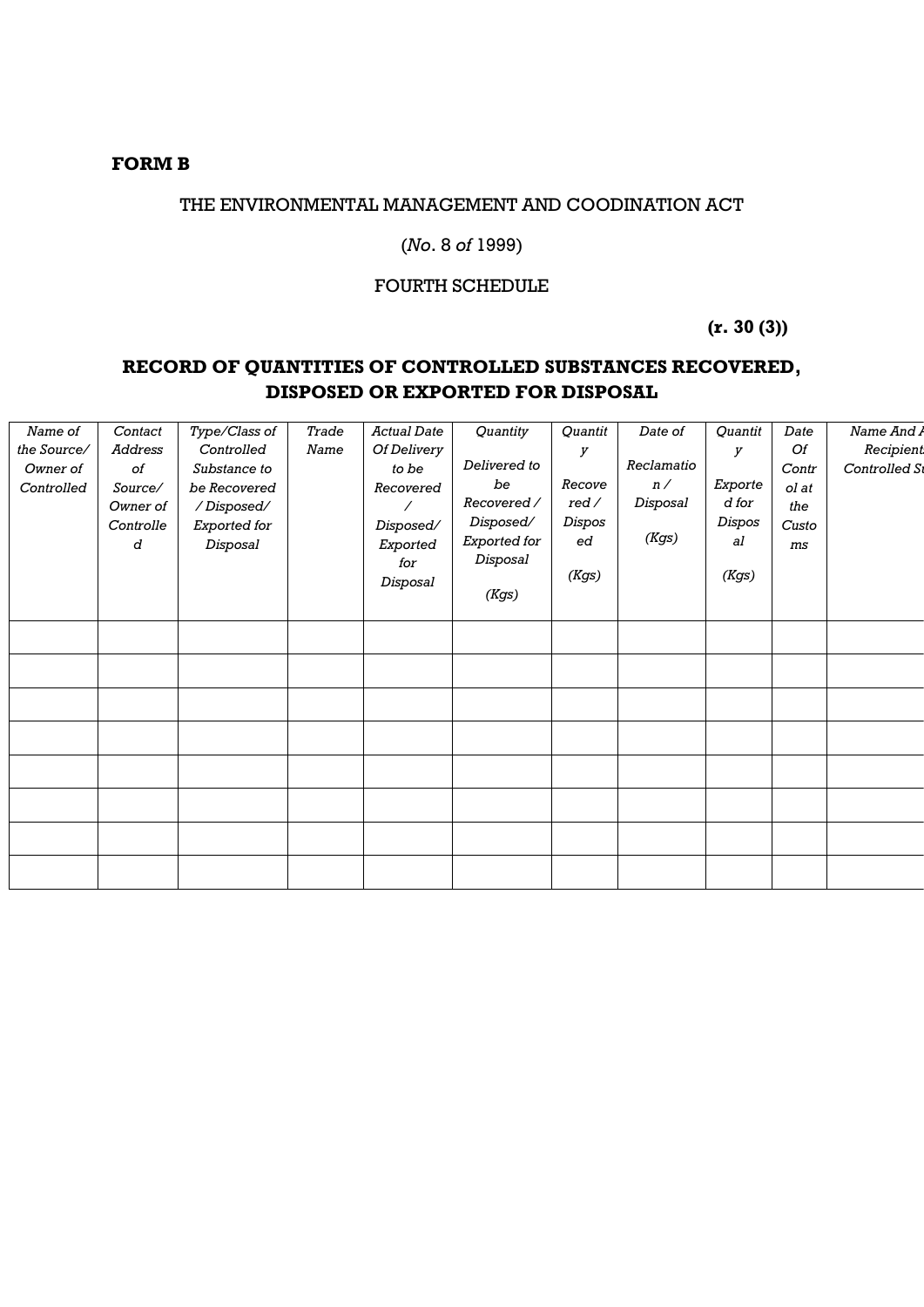### FOURTH SCHEDULE

### **FORM C**

(r. 30 (3))

# RECORD OF QUANTITIES OF CONTROLLED SUBSTANCES RECOVERED, DISPOSED OR EXPORTED FOR DISPOSAL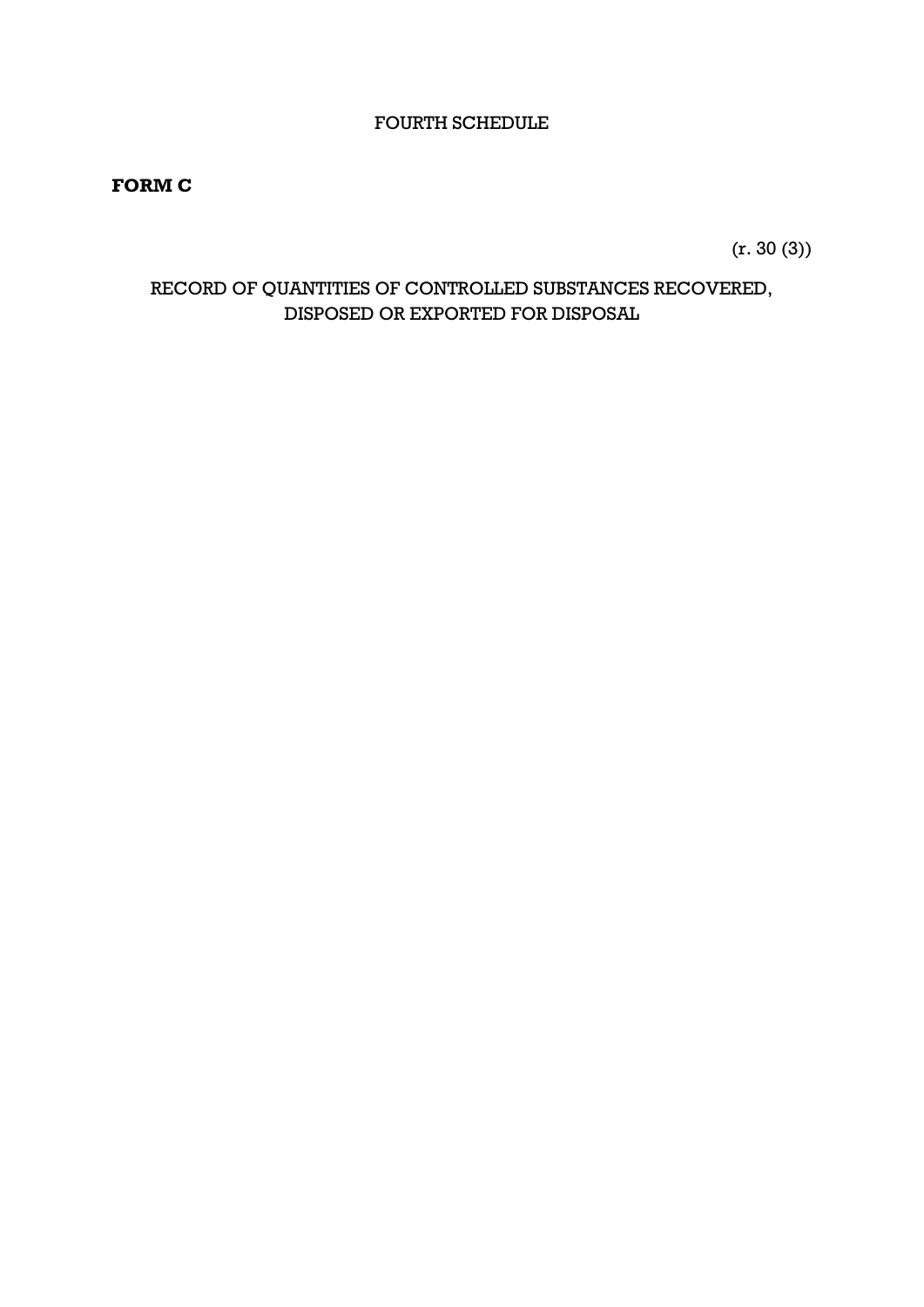#### FIFTH SCHEDULE

### THE ENVIRONMENTAL MANAGE MENT AND COORDINATION ACT

(*N*o. 8 *of* 1999)

 $(r. 31 (1) (2), (3))$ 

# **REPORT ON THE IMPORTATION/EXPORTATION / SALE /STOCKING / STORAGE / PURCHASE OF CONTROLLED SUBSTANCES**

| Name of License:                                     |
|------------------------------------------------------|
| <b>Application Number:</b>                           |
| Name of Licensing Officer:                           |
| Contact Person (Name and Title)                      |
| National Identification Card/Passport Number:<br>    |
| <b>Contact Person's Physical and Postal Address:</b> |
|                                                      |
| <b>Company Name:</b>                                 |
| <b>Physical Address:</b>                             |
| <b>Postal Address:</b>                               |
| <b>Main Business Activity:</b>                       |
| Telephone/Fax/E-mail Contacts:                       |
| <b>Registration Certificate Number:</b>              |
|                                                      |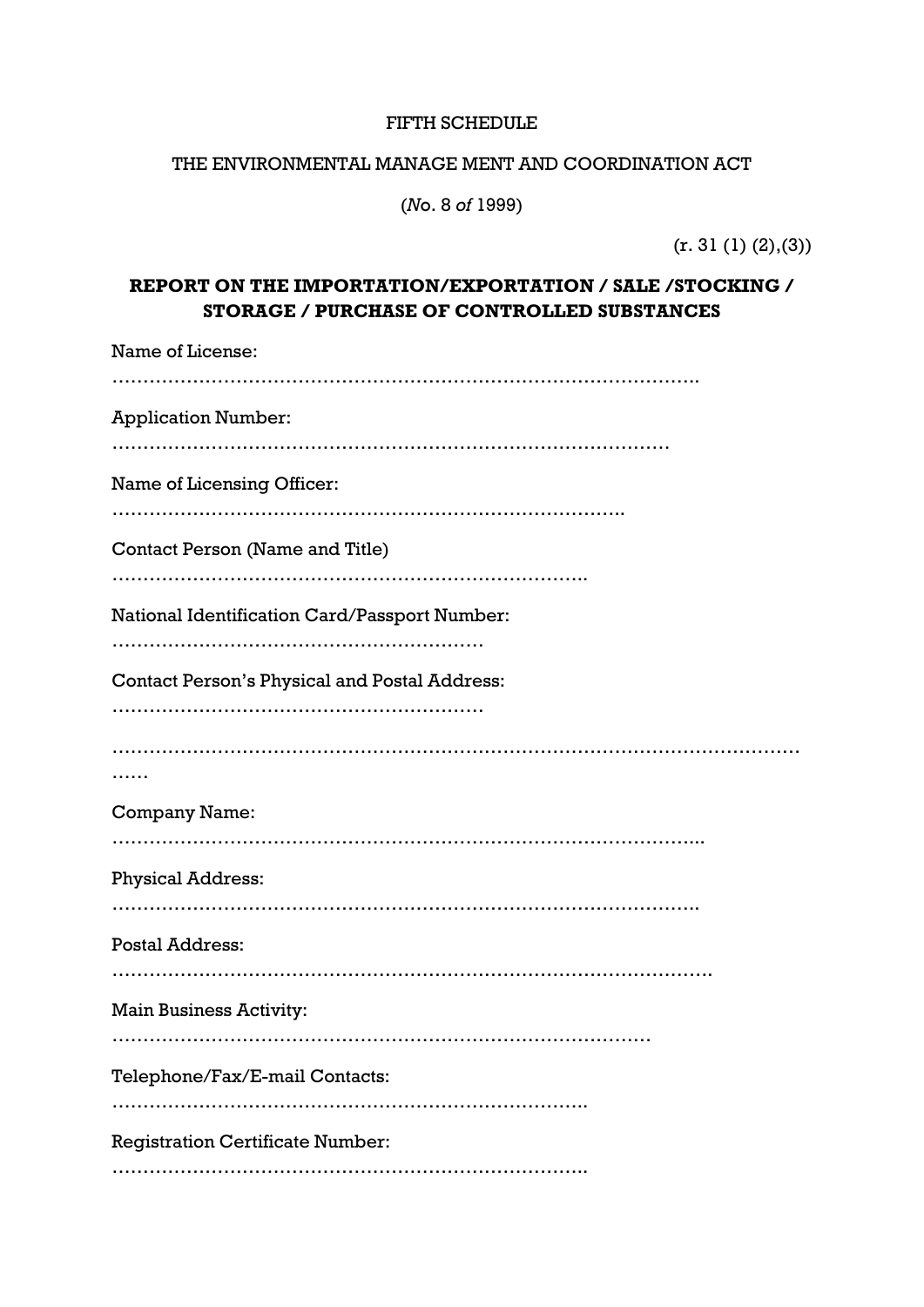### Personal Identification Number:

…………………………………………………………………...

### ……………………………………………………………………. Hereby submits a report on the importation/exportation of the following Controlled Substances

| Class/Typ<br>e of<br>Controlle<br>d<br>Substance | Trad<br>e<br>Nam<br>e | Quantity<br>(Kgs)<br>Licenced<br>to be<br>imported | Date<br>of<br>import<br>export | Quantity<br>imported<br>exported | Balance<br>to be<br>imported<br>exported | Country<br>of origin/<br>destinatio<br>n | Name<br>and<br>address<br>οf<br>importer |
|--------------------------------------------------|-----------------------|----------------------------------------------------|--------------------------------|----------------------------------|------------------------------------------|------------------------------------------|------------------------------------------|
|                                                  |                       | exported                                           |                                |                                  |                                          |                                          | exporter                                 |
|                                                  |                       |                                                    |                                |                                  |                                          |                                          |                                          |
|                                                  |                       |                                                    |                                |                                  |                                          |                                          |                                          |
|                                                  |                       |                                                    |                                |                                  |                                          |                                          |                                          |
|                                                  |                       |                                                    |                                |                                  |                                          |                                          |                                          |

Use(s) of the Controlled Substance imported/exported:

| (a) |  |
|-----|--|
| (b) |  |
| (c) |  |
| (d) |  |

Date of clearance:

…………………………………………………………………………………

I declare that the information provided in this report is correct and accurate to the best of my knowledge and belief.

Signature

………………………………………………………………………… ………………………

| Date         | Name | Sigr |
|--------------|------|------|
|              |      |      |
| Designation: |      |      |
|              |      |      |

Company: …………………………………………………………………………………………..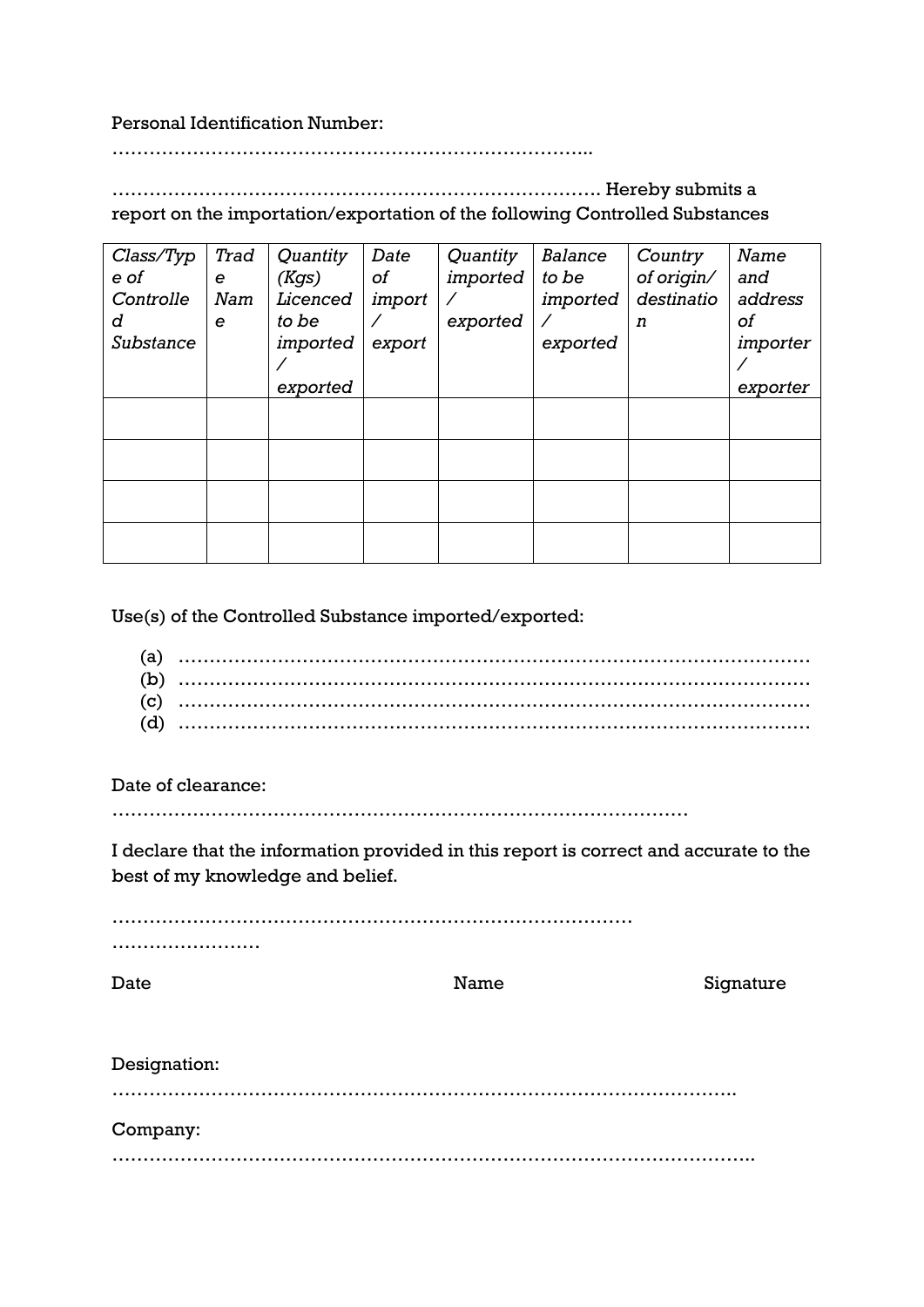# Address:

…………………………………………………………………………………………… Occupation: ………………………………………………………………………………………...

# **Official Use Only**

Date Received: ………………………………………………………………………………… Amount paid: …………………………………………………………………………….. Receipt Number: ………………………………………………………………………….

Signature: ……………………………………..

Official stamp: ………………………………..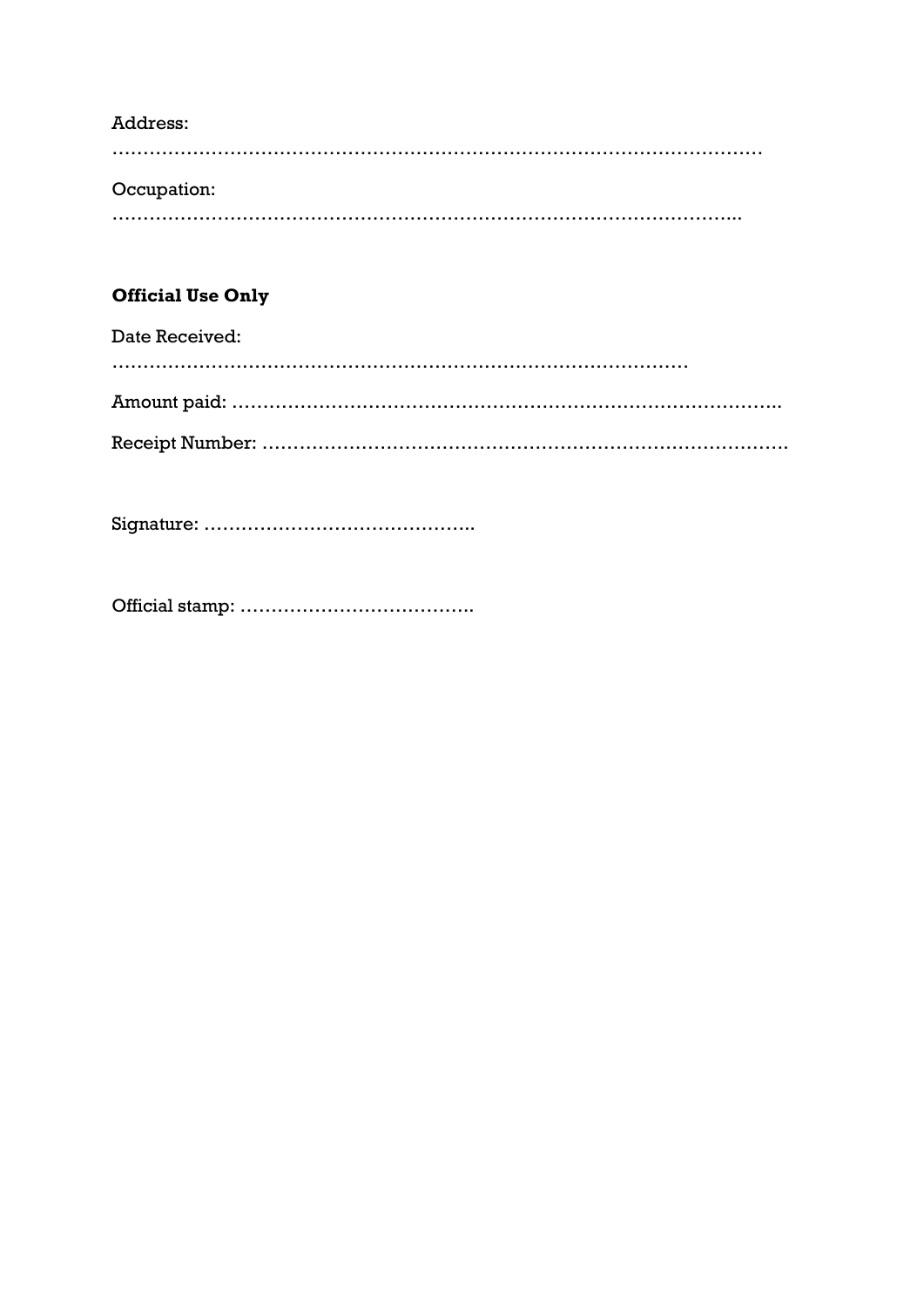## SIXTH SHEDULE

## ENVIRONMENTAL MANAGENT AND CO-ORDINATION ACT

(*N*o. 8 *of* 1999)

(r 9(2), 10 (2), 11(3), 12(2)(b), 13(2), 30)

## **FEES**

The fees chargeable under these Regulations shall be as specified hereunder and shall be non-refundable except as indicated.

- (a) Application for a license to produce Controlled Substances………Kshs. 100,000
- (b)Application for a license to export or import Controlled Substance;

|                            | 200,000 kg and aboveKshs. 30,000                         |  |
|----------------------------|----------------------------------------------------------|--|
|                            | $100,000 \text{ kg}$ - $199,000 \text{ kg}$ Kshs. 20,000 |  |
| l kg<br>and the company of | 99,000 kgKshs. 10,000                                    |  |

(c) Application for a permit to export or import a Controlled Substance;

| lkg - |  |  |
|-------|--|--|

- (d) Application for license to import Refrigeration and Air Conditioning equipment that are Energy efficient and dependent on non-Controlled Substance…………….**Zero rated**
- (e) Application for Controlled Substances and Equipment dependent on Controlled Substance; Deposit bond (refundable)-, insurance and freight value (CIF)